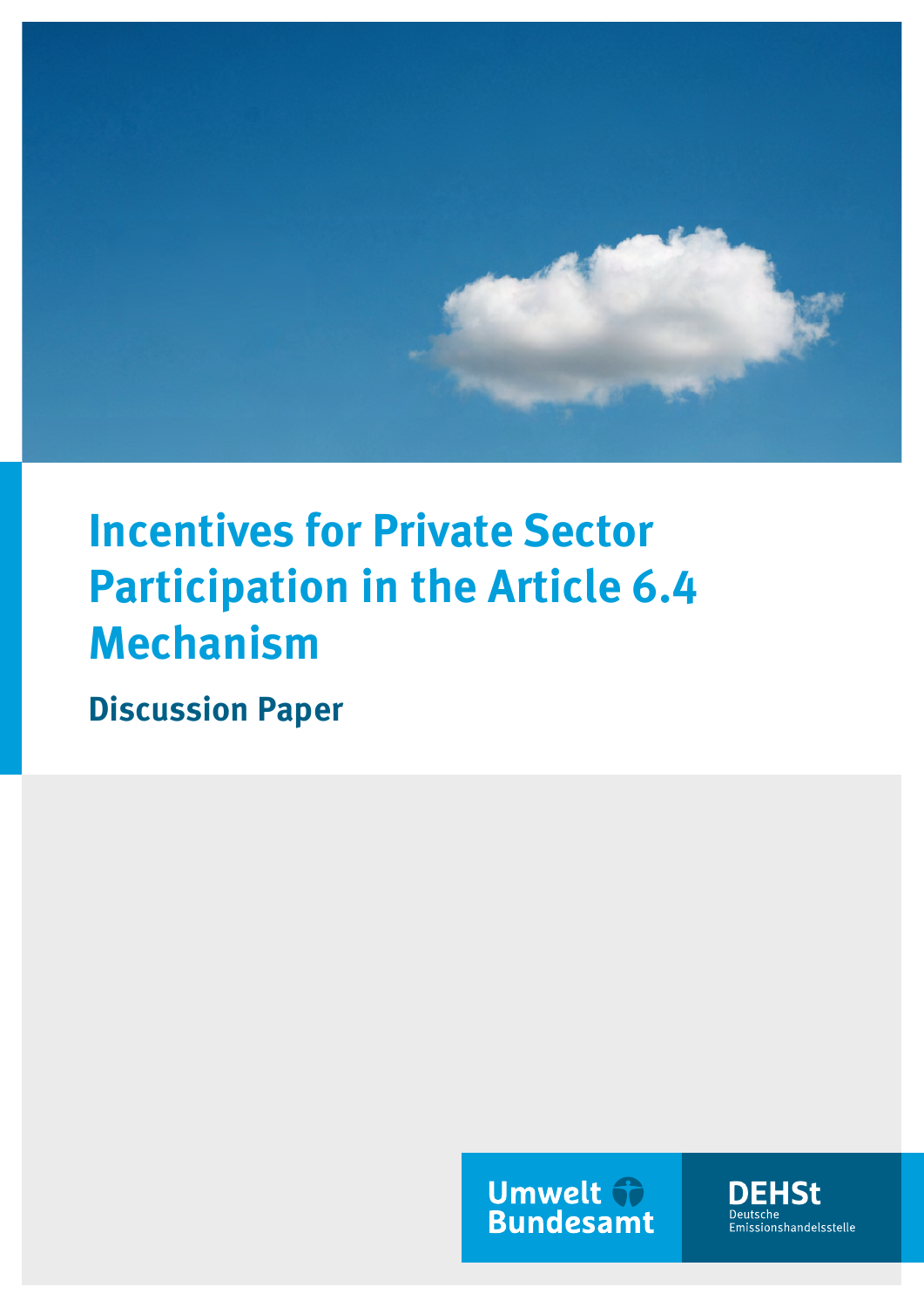# **Editorial information**

#### **Publisher**

German Emissions Trading Authority (DEHSt) at the German Environment Agency Bismarckplatz 1 D-14193 Berlin Phone: +49 (0) 30 89 03-50 50 Fax: +49 (0) 30 89 03-50 10 emissionstrading@dehst.de Internet: www.dehst.de/EN

Status: September 2019

#### **Authors**

Jürg Füssler (INFRAS), Alexander Wunderlich (INFRAS), Nicolas Kreibich (Wuppertal Institute), Wolfgang Obergassel (Wuppertal Institute)

#### **Performing Organisation**

NFRAS Binzstrasse 23 8045 Zürich Switzerland

Wuppertal Institute for Climate, Environment, Energy Döppersberg 19 42103 Wuppertal Germany

On behalf of the German Environment Agency Completion date September 2019

Environmental Research of the Federal Ministry for the Environment, Nature Conservation, Building and Nuclear Safety Project number: 3717 42 504 0

Cover image: Tkemot/Shutterstock.com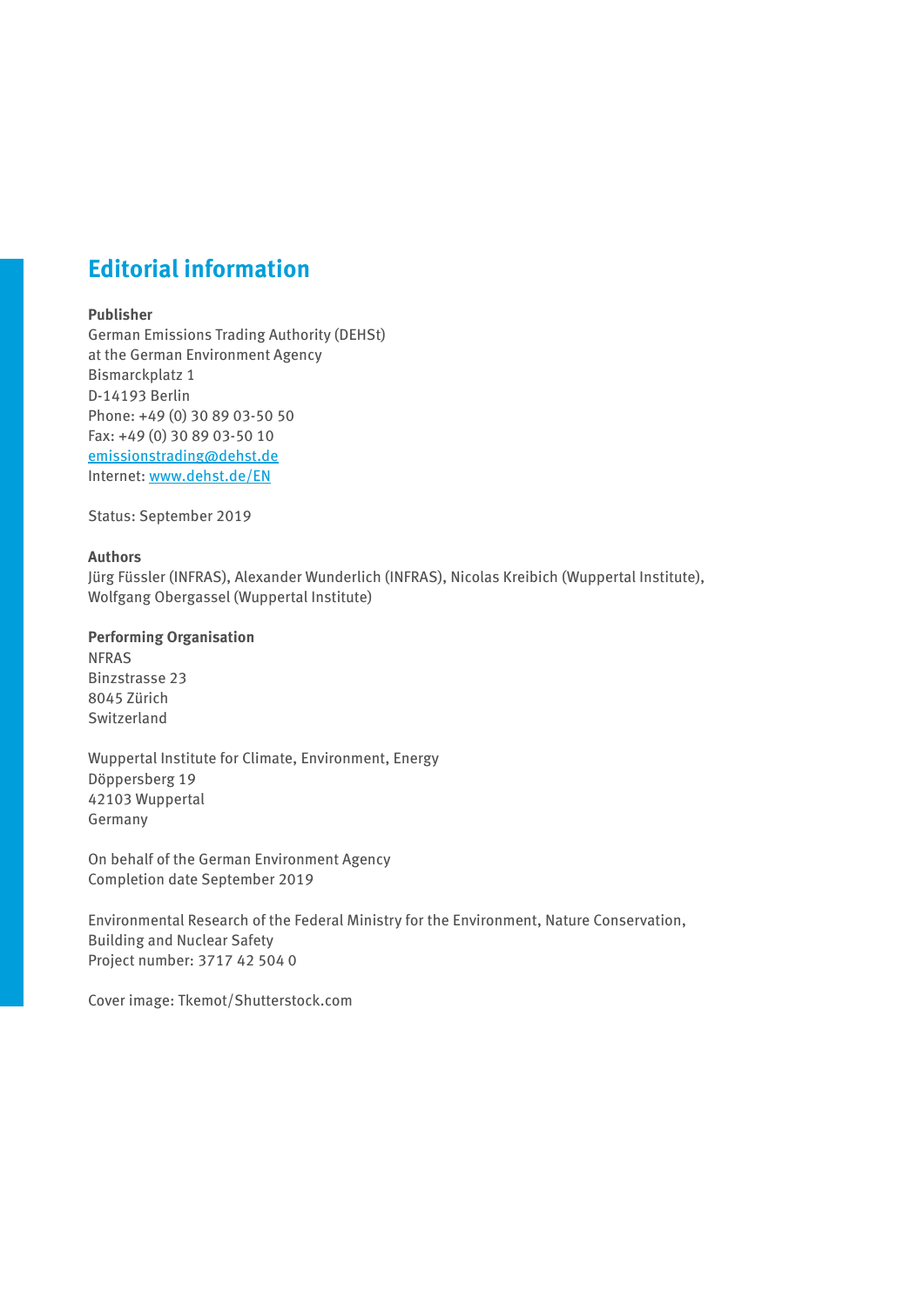# **Abstract**

Article 6.4 of the Paris Agreement explicitly acknowledges the need to incentivize and facilitate the participation of private entities in the mitigation of greenhouse gas emissions. Under the Clean Development Mechanism (CDM), private sector actors had already the opportunity to participate in a new and fast-growing market. However, they faced numerous challenging investment barriers. The study provides an overview on key factors and barriers determining private sector participation in Article 6 mechanisms. It distinguishes between the three topics demand side factors, rules and standards for market mechanisms, and supply side factors and provides for each of them options to mitigate or overcome barriers.

In a short analysis, it further explores three of the identified options:

- ▸ Improving the design and support of national systems and capacities is an important pre-requisite for the private sector to be able to generate and sell ITMOs
- $\triangleright$  The up-scaling of mitigation activities e.g. through (sub-) sector level crediting, and policy crediting helps private sector actors to benefit from economies of scale
- $\triangleright$  Exploring the potential of digitization of measuring, reporting and verification (MRV), e.g. the use of sensors, internet of things, artificial intelligence and blockchain to make the project cycle more efficient and reduce transaction costs

Overall, the report stresses the importance of host country readiness to provide the private sector with a robust and trusted environment that allows for the adoption of Article 6 mechanisms.

## **Kurzbeschreibung**

Private Akteure sollen sich verstärkt an der Minderung der Treibhausgasemissionen beteiligen. Dazu soll dies dem Privatsektor auch erleichtert werden. Artikel 6.4 des Pariser Übereinkommens erkennt diese Notwendigkeit ausdrücklich an. Im Rahmen des Clean Development Mechanism (CDM) hatten die Akteure des Privatsektors die Möglichkeit, an einem neuen und schnell wachsenden Markt teilzunehmen. Sie sahen sich jedoch verschiedenen Investitionshindernissen gegenüber. Die vorliegende Studie gibt einen Überblick über die wichtigsten Faktoren und Hindernisse, die die Beteiligung des Privatsektors an den Artikel 6 Mechanismen beeinflussen. Wir unterscheiden die drei Themen nachfrageseitige Faktoren, Regeln und Normen für Marktmechanismen sowie angebotsseitige Faktoren. Für jeden dieser Bereich werden Optionen identifiziert, um Hindernisse abzubauen und zu überwinden.

In einer kurzen Analyse werden drei der identifizierten Optionen näher beschrieben:

- ▸ Damit der Privatsektor Emissionsreduktionen generieren und (international) verkaufen kann ist die Verbesserung der Ausgestaltung und die Unterstützung nationaler Systeme und Kapazitäten eine wichtige Voraussetzung.
- ▸ Die Möglichkeit, für private Akteure, von Skaleneffekten zu profitieren kann durch Up-scaling von Minderungsmaßnahmen unterstützt werden, beispielsweise durch Kreditierung auf (Teil-) Sektorebene oder Policy Crediting.
- $\triangleright$  Die Digitalisierung von Messung, Berichterstattung und Verifikation (MRV), z.B. durch den Einsatz von Sensoren, Internet der Dinge, künstlicher Intelligenz und Blockchain, birgt ein großes Potenzial. Digitalisiertes MRV kann insbesondere dazu beitragen den Projektzyklus von Minderungsmaßnahmen effizienter zu gestalten und Transaktionskosten zu senken.

Insgesamt ist hervorzuheben, dass es sehr wichtig ist, dass ein Gastland dem Privatsektor ein stabiles und vertrauenswürdiges Umfeld bietet und damit die Nutzung der Artikel 6 Mechanismen ermöglicht.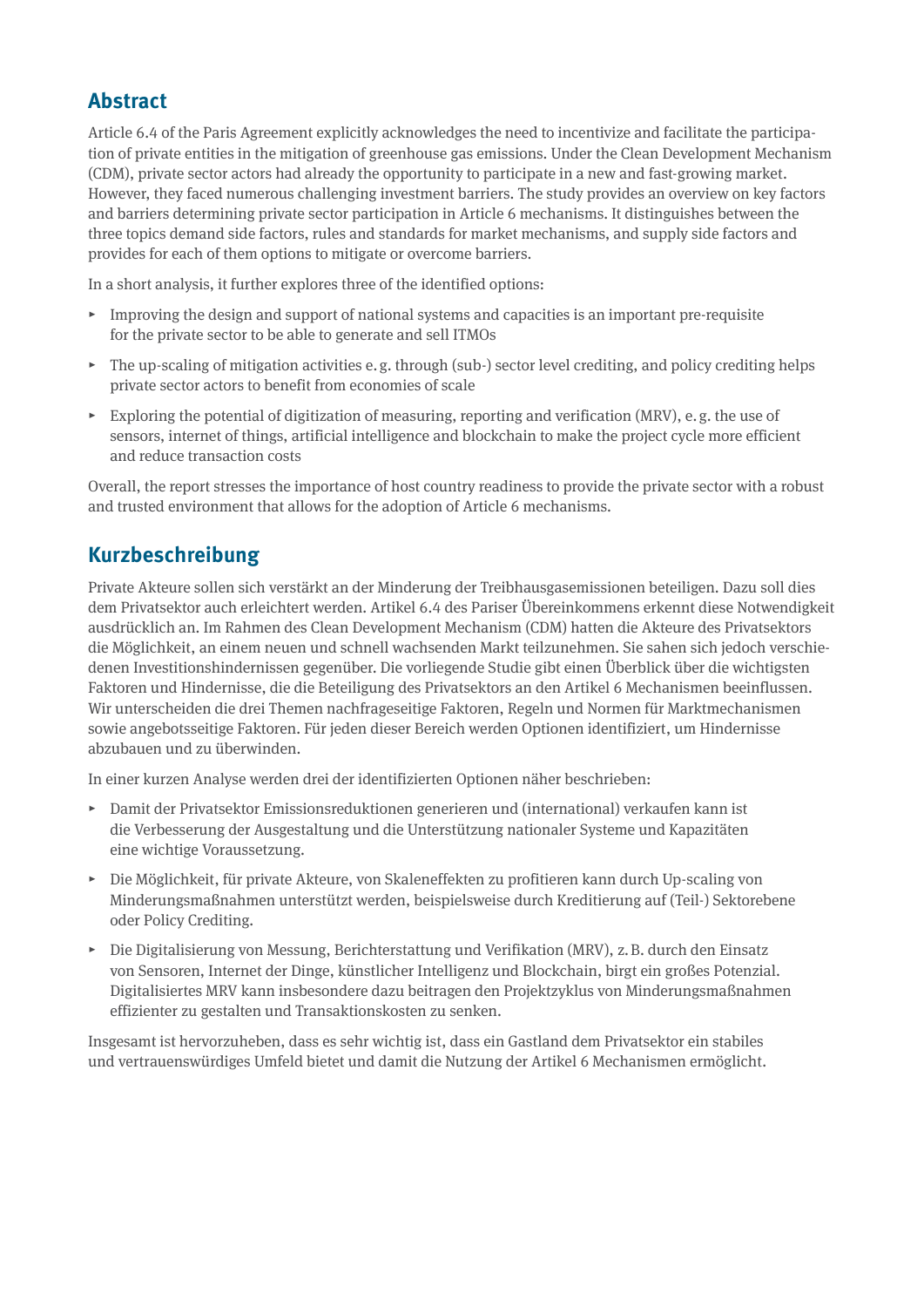# **Content**

| $\mathbf{1}$            |       |                                                                                 |  |  |  |  |  |
|-------------------------|-------|---------------------------------------------------------------------------------|--|--|--|--|--|
| $2^{\circ}$             |       |                                                                                 |  |  |  |  |  |
|                         |       |                                                                                 |  |  |  |  |  |
|                         |       |                                                                                 |  |  |  |  |  |
|                         |       |                                                                                 |  |  |  |  |  |
| $\overline{\mathbf{3}}$ |       |                                                                                 |  |  |  |  |  |
| 4                       |       |                                                                                 |  |  |  |  |  |
|                         |       |                                                                                 |  |  |  |  |  |
|                         |       |                                                                                 |  |  |  |  |  |
|                         | 4.2.1 |                                                                                 |  |  |  |  |  |
|                         | 4.2.2 |                                                                                 |  |  |  |  |  |
|                         | 4.2.3 |                                                                                 |  |  |  |  |  |
|                         | 4.2.4 | How must the Article 6.4 mechanism be designed in order to allow for and foster |  |  |  |  |  |
|                         |       |                                                                                 |  |  |  |  |  |
| 5.                      |       |                                                                                 |  |  |  |  |  |
|                         |       |                                                                                 |  |  |  |  |  |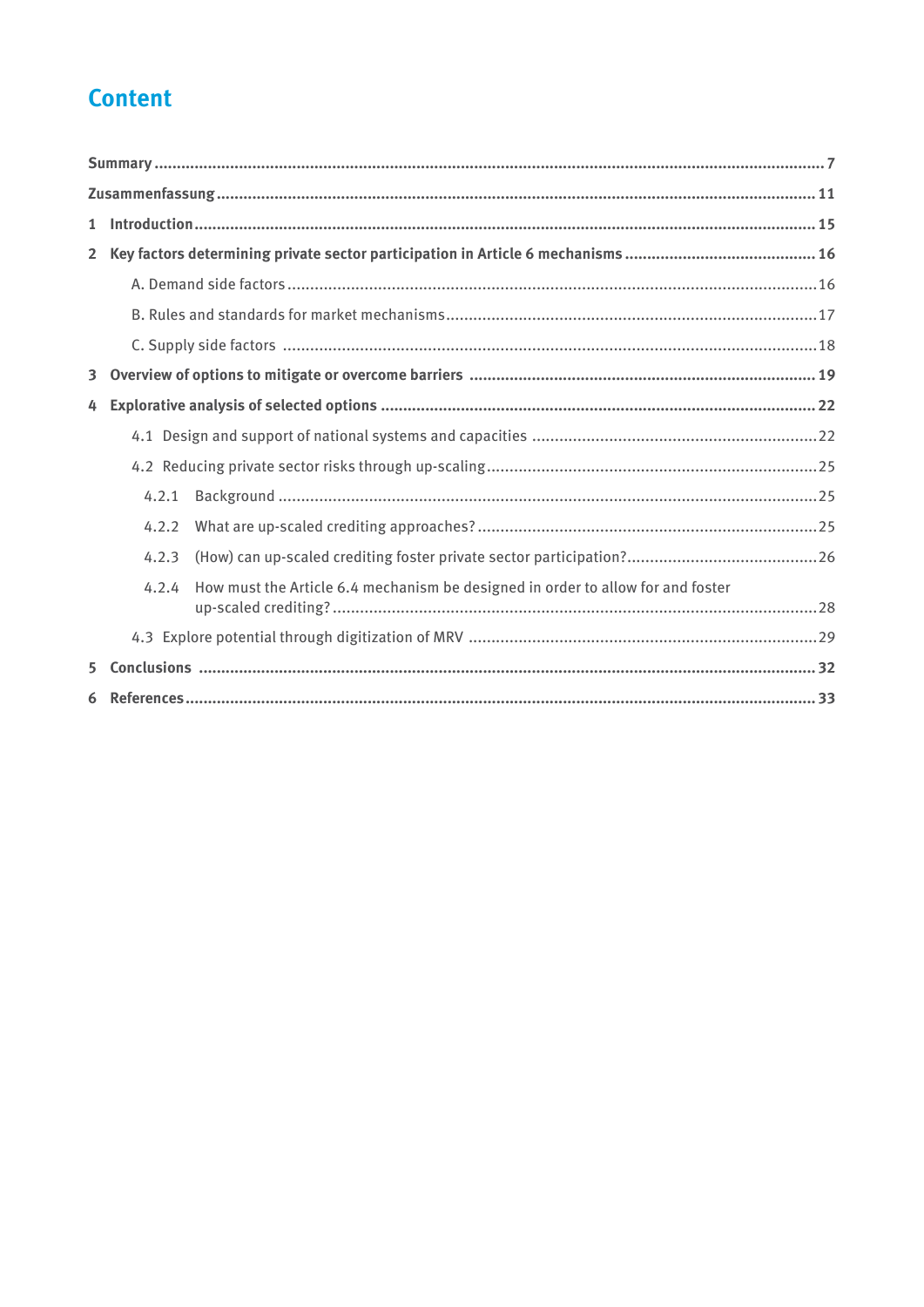# **List of Tables**

Table 1: [Key features of crediting approaches and focus of the analysis ............................................26](#page-25-0)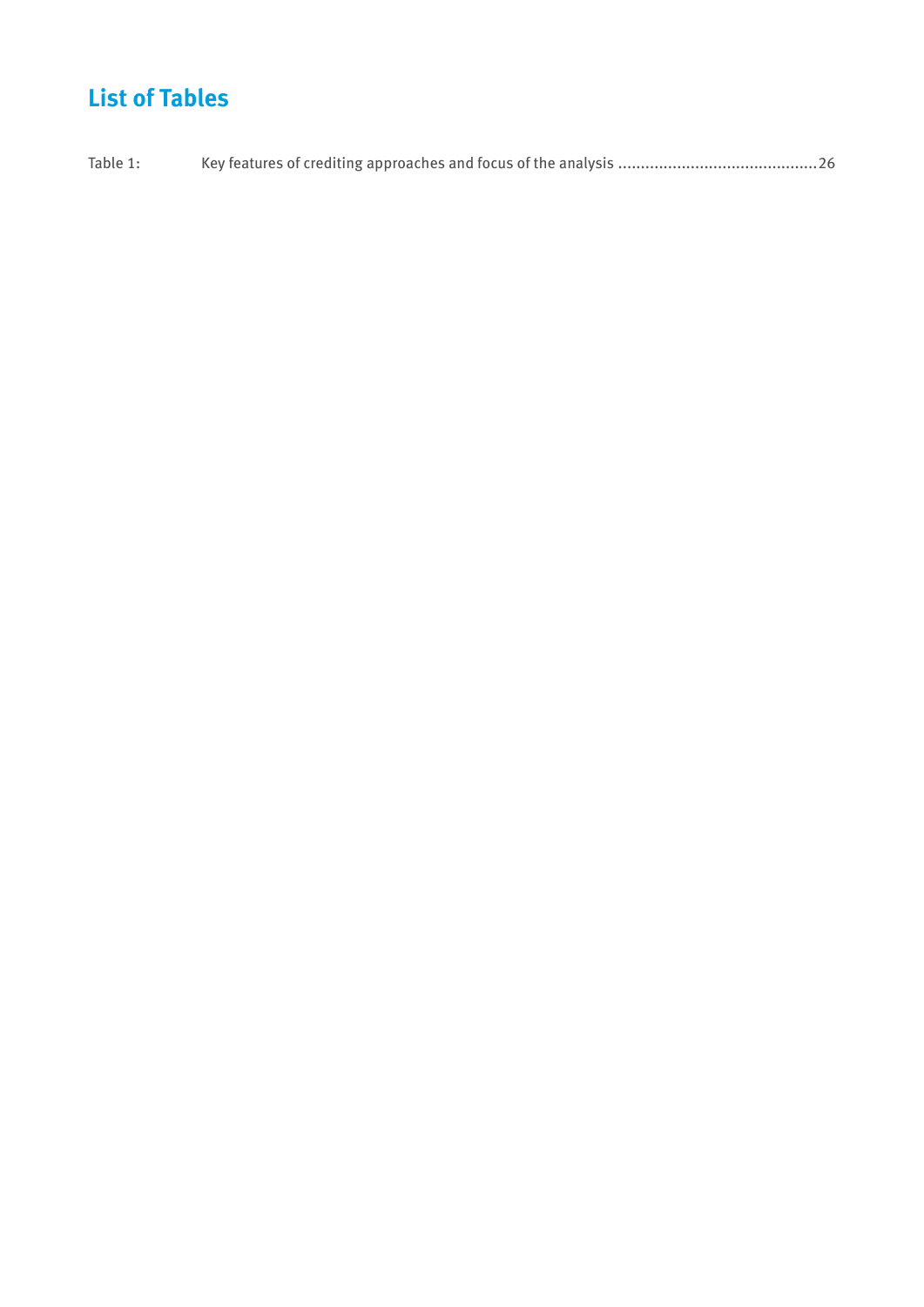# **Abbreviations**

| <b>ACCUs</b>        | Australian carbon credit units                                                     |  |  |  |
|---------------------|------------------------------------------------------------------------------------|--|--|--|
| <b>BAU</b>          | Business as usual                                                                  |  |  |  |
| <b>CMA</b>          | Conference of the Parties serving as Meeting of the Parties to the Paris Agreement |  |  |  |
| <b>CDM</b>          | Clean Development Mechanism                                                        |  |  |  |
| <b>CDM EB</b>       | <b>CDM Executive Board</b>                                                         |  |  |  |
| <b>CERs</b>         | Certified emission reductions from the CDM                                         |  |  |  |
| <b>CLI</b>          | Climate Ledger Initiative                                                          |  |  |  |
| <b>CORSIA</b>       | Carbon Offsetting and Reduction Scheme for International Aviation                  |  |  |  |
| ERU                 | <b>Emission Reduction Units</b>                                                    |  |  |  |
| <b>ETS</b>          | <b>Emission Trading System</b>                                                     |  |  |  |
| <b>EU ETS</b>       | <b>European Union Emission Trading Scheme</b>                                      |  |  |  |
| <b>GHG</b>          | Greenhouse gas                                                                     |  |  |  |
| <b>ITMO</b>         | <b>Internationally Transferred Mitigation Outcomes</b>                             |  |  |  |
| <b>IMO</b>          | International Maritime Organization                                                |  |  |  |
| <b>IoT</b>          | <b>Internet of Things</b>                                                          |  |  |  |
| ITL                 | <b>International Transaction Log</b>                                               |  |  |  |
| Ш                   | Joint Implementation                                                               |  |  |  |
| <b>LULUCF</b>       | Land use, land-use change and forestry                                             |  |  |  |
| <b>MRV</b>          | Measurement, Reporting, Verification                                               |  |  |  |
| <b>NDC</b>          | Nationally determined contribution                                                 |  |  |  |
| <b>PDDs</b>         | <b>Project Design Documents</b>                                                    |  |  |  |
| <b>PMR</b>          | Partnership for Market Readiness                                                   |  |  |  |
| <b>RCCs</b>         | <b>Regional Collaboration Centres</b>                                              |  |  |  |
| LT-LED <sub>S</sub> | Long-term Low Emissions Development Strategies                                     |  |  |  |
| <b>SBSTA</b>        | Subsidiary Body for Scientific and Technological Advice                            |  |  |  |
| <b>SIDS</b>         | Small island developing states                                                     |  |  |  |
| <b>UNFCCC</b>       | United Nations Framework Convention on Climate Change                              |  |  |  |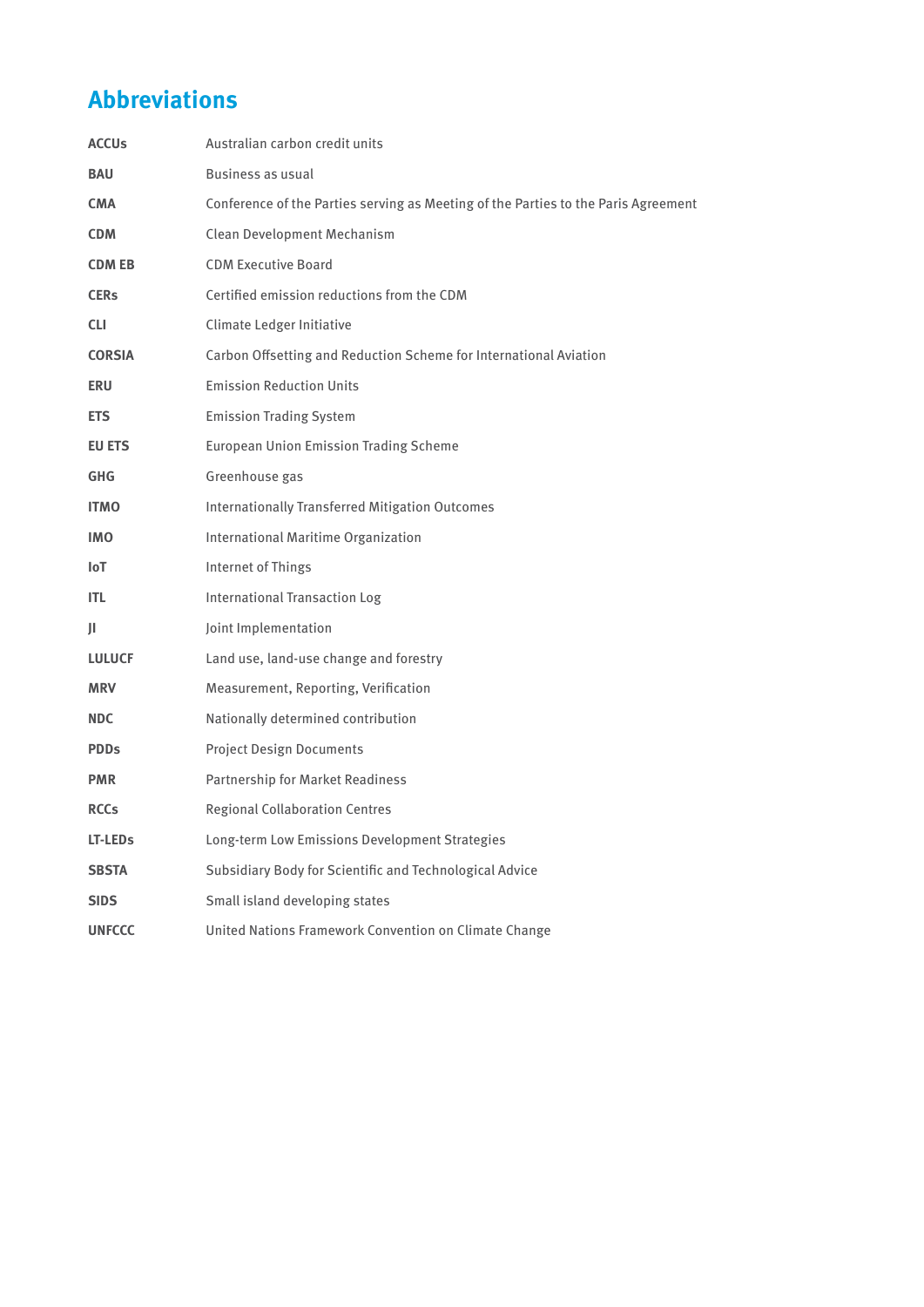# <span id="page-6-0"></span>**Summary**

The private sector is not only a large emitter of greenhouse gases, it also provides innovative solutions to address climate change. These multiple functions have been recognized by Parties when adopting the Paris Agreement and its Article 6.4, which explicitly aims to incentivize and facilitate the participation in the mitigation of greenhouse gas emissions by private entities (Art. 6.4 (b)).

Under the Clean Development Mechanism (CDM), private sector actors had the opportunity to participate in a new and fast-growing market but faced numerous challenging investment barriers. Given the more heterogeneous architecture of the Paris Agreement and the stronger role (host) country governments have been granted under the new regime, it appears that private sector actors might face even more barriers, in particular in countries with weaker institutions and authorities (e.g. for obtaining the authorisation).

For the following analysis, we distinguish between demand side factors, rules and standards for market mechanisms, and supply side factors.

#### **Key factors determining private sector participation**

*Demand* for units from the EU-ETS was the key driver of the earlier market under the CDM. However, the rules and standards of CDM and Joint Implementation (JI) were of limited robustness and allowed for the use of units which to a large share carried a high risk of being non-additional. As a result, CER and ERU prices remained far too low and provided no significant revenues compared with other cash-flows in a typical investment analysis of energy related projects. As a result, the private sector was stimulated by domestic subsidies (such as feed-in tariffs), but whether the flexible mechanism provided a source for additional activities is in many cases questionable.

So far, the stated demand for tradeable emission reductions by Parties under the Paris Agreement is minimal. Only very few Parties have indicated their plans to buy ITMOs in their NDCs while many Parties indicated they intend to sell units. Some Parties such as Switzerland and Sweden have indicated their interest to start purchasing mitigation outcomes from Article 6 pilot projects.

A certain level of demand for offsets may also be expected from the UN's International Civil Aviation Organization's (ICAO) Carbon Offsetting and Reduction Scheme for International Aviation (CORSIA). However, this demand for new Article 6 activities will depend on the rules limiting the transitioning of CDM projects and legacy CERs, as existing legacy CERs may serve the expected CORSIA demand multiple times.

On the other hand, the emerging pilot schemes may lead to a certain demand for high quality ITMOs. This may be somewhat strengthened if such purchase schemes were scaled up, for instance, in the form of clubs of likeminded Parties aiming at higher ambition.

*Rules and standards for market mechanisms* are another key factor for the participation of the private sector. The dynamic evolution and some persistent ambiguities in rules and standards of the flexible mechanisms (e.g. regarding the concept of additionality and baseline setting) have led to complicated and time-consuming processes and uncertainty for investors under the CDM. These uncertainties led to considerable risks for private sector actors related to project approval, issuance of CERs and unit prices which are all barriers to investments in additional projects.

Under the Article 6 mechanisms of the Paris Agreement the situation for private sector actors may become even more challenging. The Article 6 text itself appears not to be free of ambiguities. Key topics generating uncertainty include single-year vs. multi-year accounting, timing and operationalization of corresponding adjustments, and avoidance of double counting in general. It has to be seen to which extend they will be solved by the expected Article 6 rulebook. With the weakening of centralized governance for the Article 6 mechanisms compared to a situation with the CDM EB as a centralized governing body in the CDM, it may be expected that the uncertainties for private sectors tend to increase compared to the situation under Kyoto.

Looking at *supply side factors*, host countries need investment readiness in order to facilitate private sector action. Article 6 activities are not fundamentally different from any other foreign direct investment project. Such investments are fostered, for instance, by sound institutional setting, sound regulatory setting, transparency, and competitive tax environment.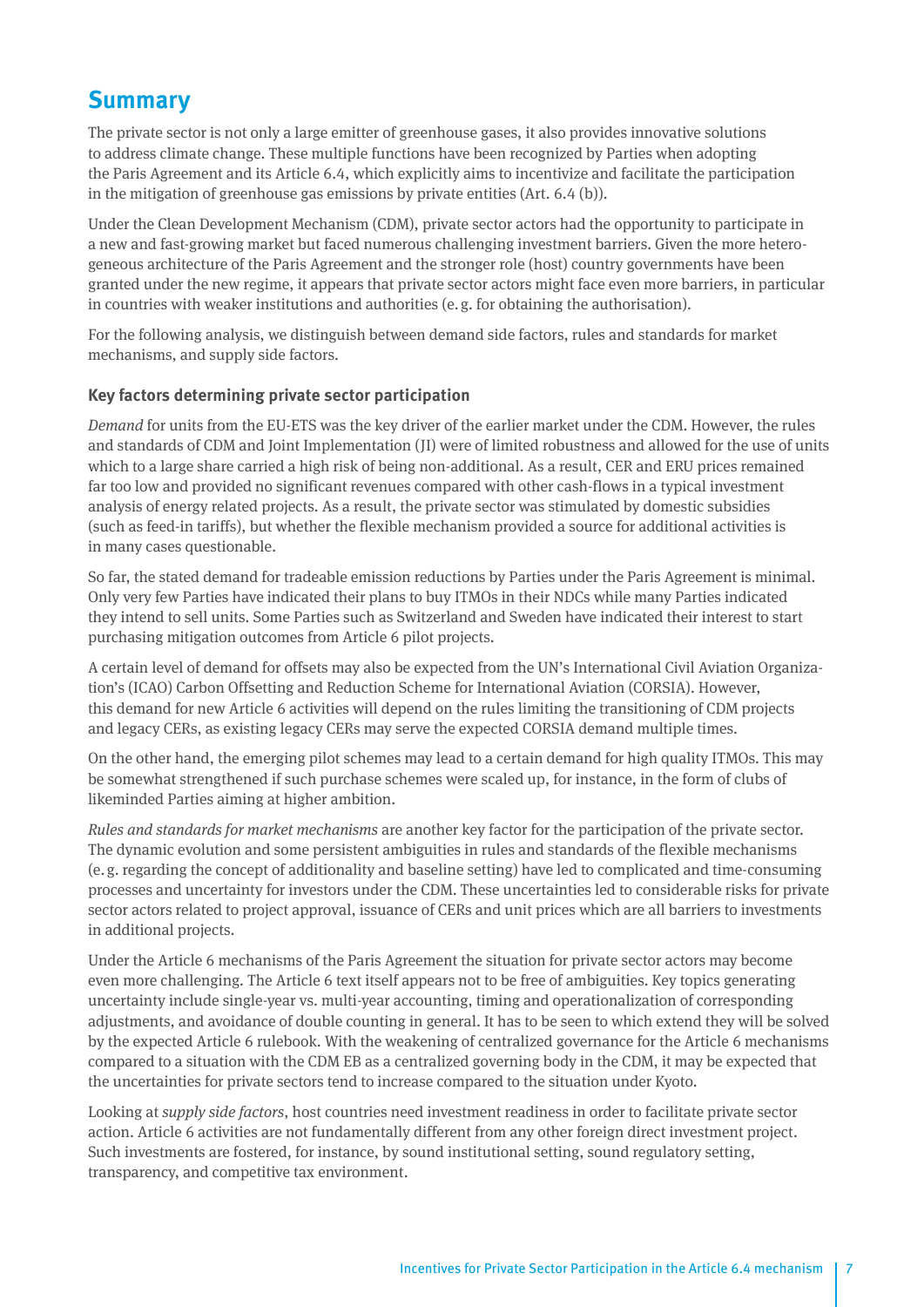With the Paris Agreement, these domestically defined supply side challenges do not change in general. However, if for instance host countries define in the context of their Long-term Low Emissions Development Strategies (LT-LEDs) sectors in which they would like to see Article 6 activities, they may as part of their national mitigation planning provide incentives for the private sector to invest in that sector.

#### **Overview of options to mitigate or overcome barriers**

On the *demand side* the main option is the stimulation of demand for additional units that foster ambition raising in both acquiring and host countries. Acquiring countries committing to raise their ambition and strengthening demand for ITMOs is crucial for the establishment of a carbon market.

Possible instruments to foster ITMO demand by companies in acquiring countries are, for example, domestic emission trading systems (ETS) or carbon taxes that allow for the use of ITMOs to fulfil part of the obligations. This may include the so-called "insetting" approach, where companies invest into mitigation actions within their own supply chain.

Concerning Article 6 mechanisms and their potential of ambition raising, a combination of three approaches is favourable (Fuessler et al. 2019b):

- ▸ Direct ambition raising by adopting policies or mechanisms that result in more global emission reductions than targeted in countries' NDCs. Two potential ways to achieve this are the voluntary cancelation of ITMOs by acquiring countries or the implementation of a requirement for "overall mitigation in global emissions" in combination with any international transfer.
- $\triangleright$  Implementing measures that encourage or foster raising ambitions through more stringent NDCs. This can be achieved by increased ambition levels coupled to participating in Article 6 mechanisms or by enhancing reporting and transparency to allow a broader coverage and ambition of NDCs.
- ▸ Ensuring environmental integrity and favourably defining policies that ensure an overall emission reduction by participating in Article 6 mechanisms.

Activities to raise ambition in host countries can be supported by Parties, bi- and multilateral institutions and initiatives. Particularly, target-setting and long-term planning are relevant as well as facilitated investments in new low-carbon technologies.

Regarding the *design of the rules and standards of the Article 6.4 mechanism* to support demand and facilitate private sector participation, rules should provide a clear framework to facilitate the role of national governments and enabling national systems and capacities. Further, the definition of clear and unambiguous rules and standards is crucial for private actors to participate in carbon markets. Private sector participation and demand for ITMOs can be supported by rules that allow for up-scaling of projects. Further, digitization of MRV and distributed ledger technologies have the potential to generate efficiency gains and increase trust in registries and unit tracking.

On the supply side, it is important to foster host country investment readiness facilitating private sector action. Many countries already receive support for investment readiness (e.g. through the World Bank, development agencies, etc.). This support has to be continued and expanded under the Paris Agreement. Sound institutional and regulatory settings and transparency are crucial to increase investment readiness in host countries. Regarding the investment sectors, it is favourable to build on domestic strengths of a host country's specific market context. For this reason, host countries could be supported to develop strategy studies regarding Article 6 mechanisms, e.g. in combination with their LT-LEDS development.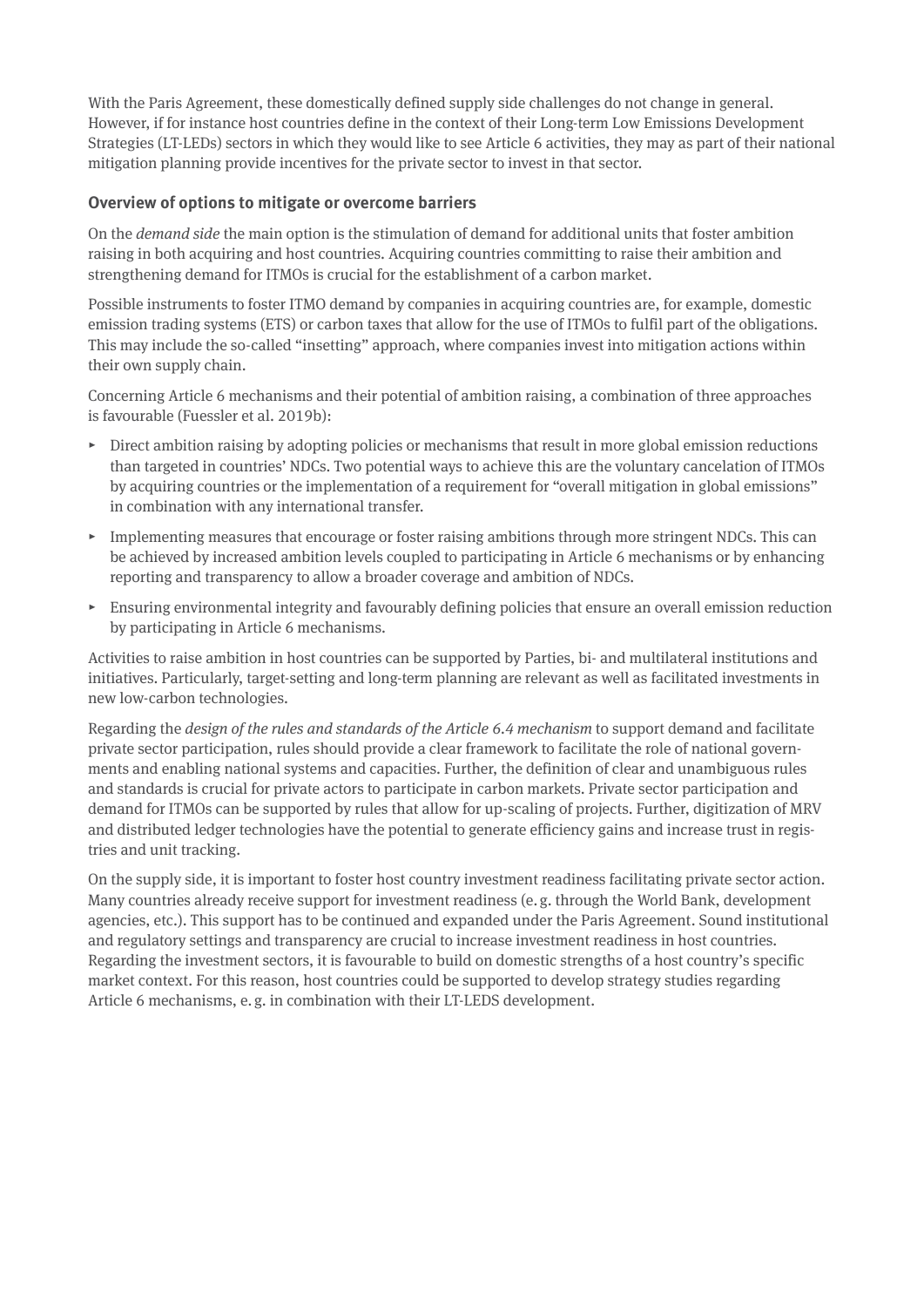#### **Specific options fostering private sector participation**

Based on the given overview, the study provides an explorative analysis focussing on three topics: the design and support of national systems and capacities, allowing for up-scaling of projects, and exploring the potential through digitization of MRV.

Any private sector activity depends on well *designed and supported national systems and capacities*. In countries that do not do their "transparency related homework", the implementation of private sector Article 6 activities may sooner or later run into barriers, e.g. if the international transfer to a buying country cannot be executed or is delayed, because the tracking and registry information is not available to assure corresponding adjustments, or a host country takes back its authorization of a transfer because the mitigation action is not visible in the national GHG inventory.

Domestic rules for participation in carbon markets as outlined in Article 6 of the Paris Agreement have to be defined by host country governments. Countries with weaker governments will need assistance in defining and establishing these rules. Bilateral processes or partnerships are possible ways to foster this. An efficient and robust national system for authorizing the use and transfer of emission reduction credits to other countries is necessary, allowing for transparency and predictable revenues for private investors.

*Allowing for up-scaling of projects* is mainly driven by the need for rapid reduction of global GHG emissions and the perceived shortcomings of the Clean Development Mechanism (CDM). This is assumed to lead to a simplification of the process for registration of individual projects and the issuance of credits and reduce transaction costs. Up-scaled crediting may further foster private sector participation by aligning the crediting level with the national or sectoral policy-level which actually triggers private sector activities. Up-scaled crediting could also reduce investment risks and regulatory uncertainty for the private sector. Registering domestic policies internationally as Article 6.4 activities may provide some safeguard against sudden changes at the international level.

On the other hand, scaling-up poses new challenges. Transaction costs and risks are shifted from the private sector to the national regulator. At the same time, challenges related to the causality of emission reductions remain as up-scaled approaches will also have to ensure that the actual mitigation activities will actually be incentivised by these policies.

In order to increase the scale of mitigation activities under Article 6.4, one first step is to ensure that the provisions and definitions of the mechanism do not exclude such type of activities. Similarly, the governance functions of the Article 6.4 mechanism should be designed with policy-based mitigation activities in mind. Allowing scaled-up crediting will further require an entire new set of methodologies for additionality demonstration, baseline calculation and MRV. Top-down development of these methodologies and capacity building measures that support host Parties in developing policy-based crediting activities could foster the emergence of up-scaled crediting.

The use of *digital tools and processes for Measuring, Reporting and Verification (MRV)* has the potential to address and significantly reduce many of the related challenges and barriers along the entire project cycle:

Data coverage, accuracy and reliability can be improved drastically by using technology, such as sensors or mobile phones to capture data. Data collection and processing can be automated, e.g. by using Internet of Things (IoT). The combination of remote sensing with new data processing approaches including artificial intelligence potentially allows for the automated monitoring of forest areas and land use patterns. The emerging Blockchain (or "DLT") technology can contribute to secure data logging, by making the recorded data immutable.

Regarding impact quantification and reporting, "smart contracts" (i. e. small programs on a blockchain that securely carry out certain calculations) and online applications linked to automated data capturing and processing have many advantages compared to counting up by hand using complex spreadsheets. Automated impact calculation, based on collected data and preset methodological approaches, would improve reliability, increase efficiency of this process and foster trust in outcomes.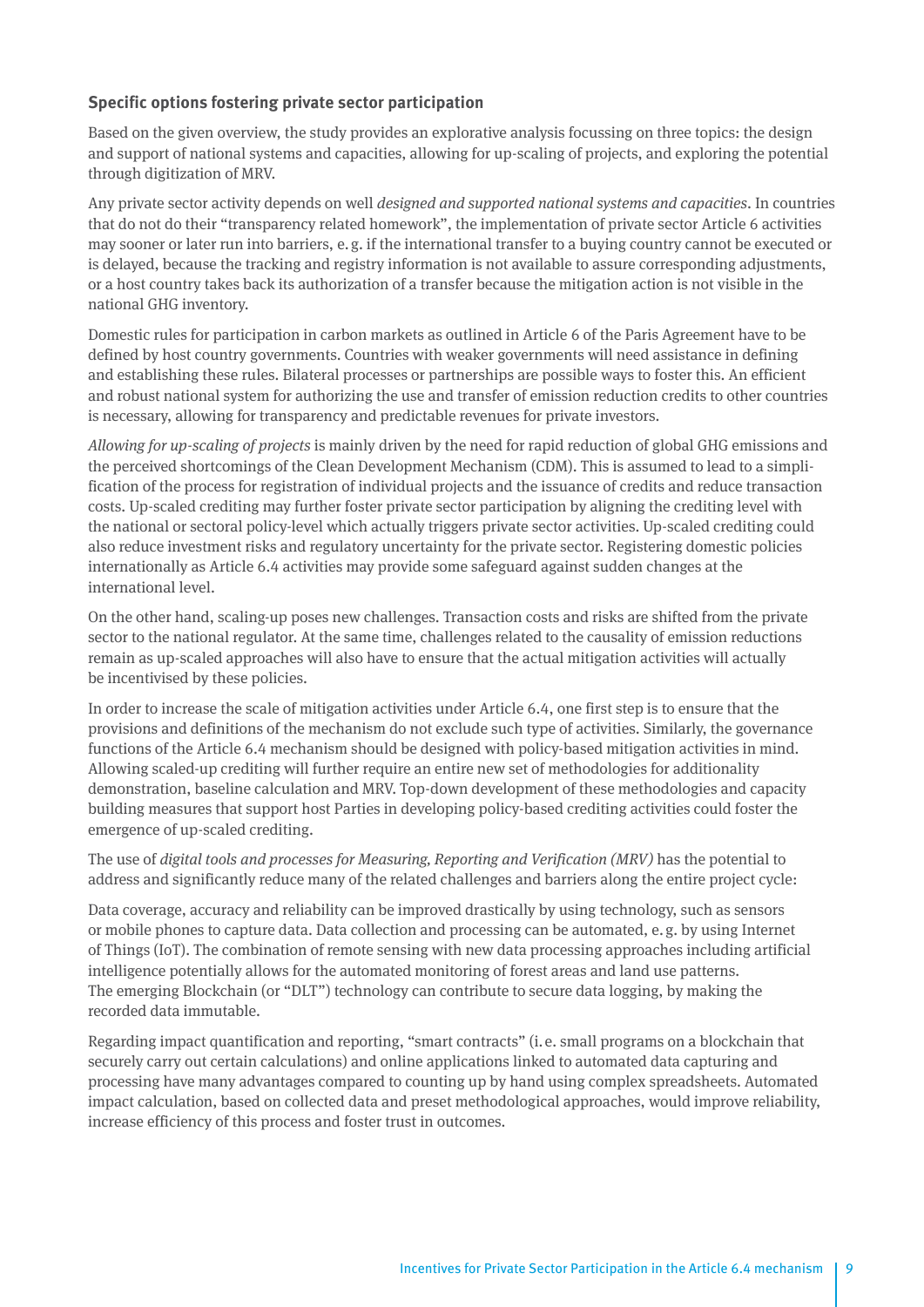In the process of impact verification, technologies like certified sensors and data transfer, smart contracts on blockchains could speed up and facilitate the process through real-time verification. Such systems allowing for automated quality assurance and quality control can be implemented by checking monitoring data for plausibility, consistency and outliers. Artificial intelligence can help to detect potential irregularities and areas of higher risk.

For the final issuance of units, technologies like registries building on blockchain or other distributed ledger technologies allow for trusted registry systems that are accepted by all stakeholders. The application of blockchain technology makes any changes immutable and allows for full transparency in tracking ITMO transactions. Besides information on carbon assets, such registries may also contain attributes of sustainability impacts of the mitigation actions. This kind of digital systems may also enable to link up with other registry systems and therefore allow for a linking of carbon markets beyond specific registry systems. This may require also the automated conversion of mitigation outcome units.

Digitizing MRV is only emerging and needs further research, development and field trials of approaches. Current issues range from technical aspects in data collection such as speed and lacking connectivity, to cost of monitoring equipment or needed capacities to train staff, interfaces for data reporting, adaptation of methodological approaches to digitization of MRV, to the need for strategies and harmonized implementation frameworks and governance for digital MRV.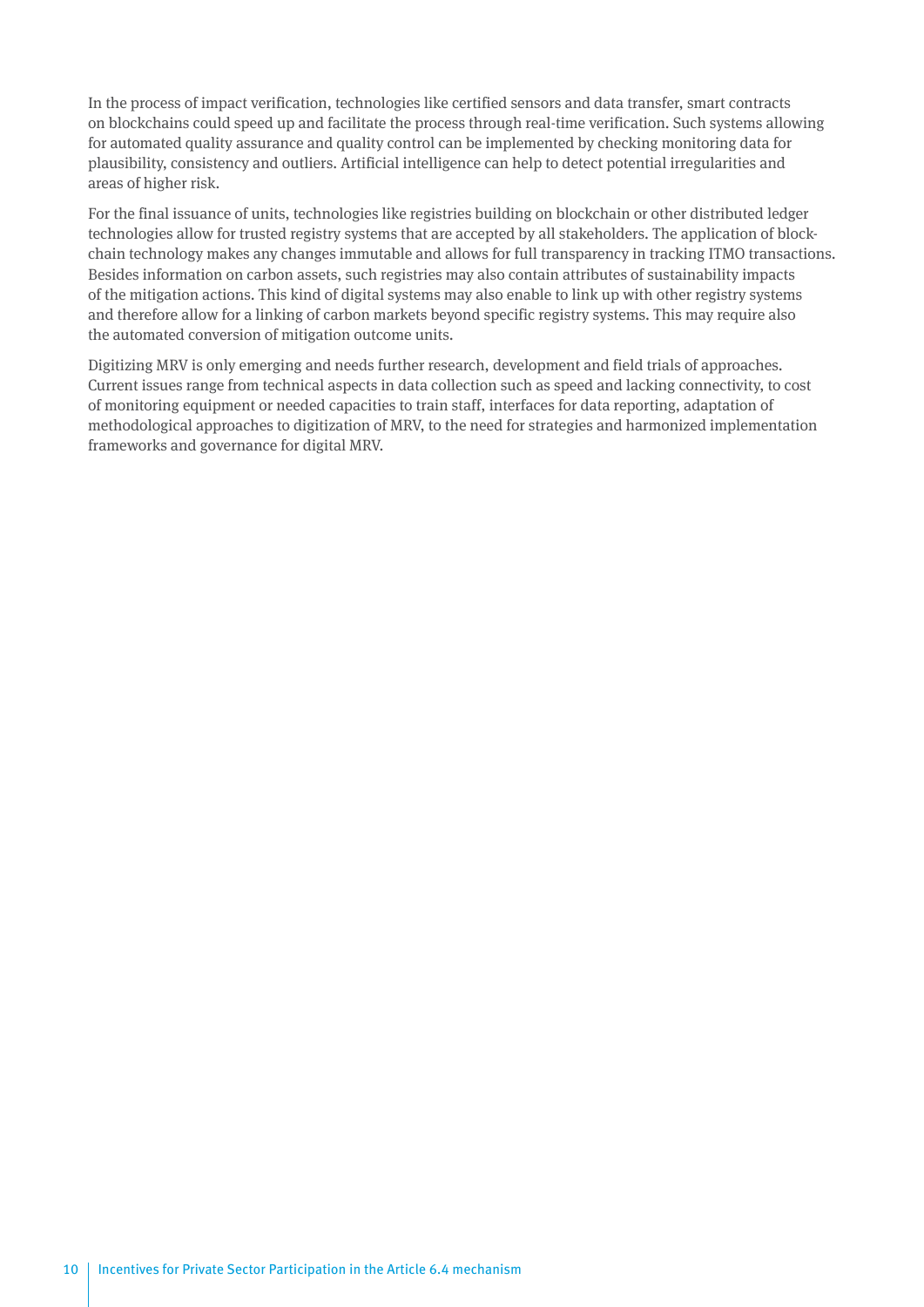# <span id="page-10-0"></span>**Zusammenfassung**

Der Privatsektor ist ein großer Verursacher von Treibhausgasemissionen. Er bringt aber auch viele innovative Lösungen zur Bekämpfung des Klimawandels hervor. Artikel 6.4 des Pariser Abkommens nennt deshalb auch ausdrücklich die Beteiligung privater Rechtsträger an der Minderung der Treibhausgasemissionen (Art. 6.4 (b)).

Der Clean Development Mechanism (CDM) erlaubte es den Akteuren des Privatsektors, an einem neuen und schnell wachsenden Markt teilzunehmen. Private Akteure sahen sich aber mit zahlreichen und herausfordernden Investitionsbarrieren konfrontiert. Angesichts der heterogeneren Architektur des Pariser Abkommens und der stärkeren Rolle, die den Regierungen der (Gast-)Länder im Rahmen der neuen Regelung zukommt, scheint es, dass Akteure des Privatsektors mit noch größeren Hindernissen konfrontiert sein könnten. Insbesondere in Ländern mit schwächeren Institutionen und Behörden wird dies eine Herausforderung (z.B. in Bezug auf die Genehmigung der Emissionsminderungen für den internationalen Handel).

Für die folgende Analyse unterscheiden wir zwischen *nachfrageseitigen Faktoren, Regeln und Standards für Marktmechanismen sowie angebotsseitigen Faktoren*.

#### **Schlüsselfaktoren für die Beteiligung des Privatsektors**

*Die Nachfrage* nach Einheiten aus dem EU-ETS war der wichtigste Treiber für den CDM Markt. Jedoch waren die Regeln und Standards des CDM, wie auch der Joint Implementations (JI), nur bedingt robust. Das führte dazu, dass auch Zertifikate verwendet werden konnten, die oft auch aus vermutlich nicht zusätzlichen Projekten stammten. Infolgedessen blieben die Preise für Emissionsreduktion (CER und ERU) viel zu tief und lieferten im Vergleich zu anderen Investitionen in energiebezogene Projekte keinen signifikanten Anteil an den Erträgen des Projekts. In solchen Projekten wurde der Privatsektor eher durch inländische Subventionen (z.B. Einspeisevergütungen) stimuliert. Ob die flexiblen Marktmechanismen einen Anreiz für zusätzliche Aktivitäten gesetzt haben, ist in vielen Projekten fraglich.

Bisher haben nur sehr wenige Länder ihre Absicht bekundet, in den Marktmechanismen des Pariser Abkommens als Käufer aufzutreten. Nur sehr wenige Parteien haben ihre Pläne zum Kauf von ITMOs in ihren NDCs mitgeteilt. Demgegenüber haben viele Parteien angegeben, dass sie beabsichtigen, Emissionsminderungen an andere Länder verkaufen zu wollen. Einige Vertragsparteien, wie die Schweiz und Schweden, haben ihr Interesse bekundet, mit dem Kauf von Minderungsergebnissen aus Pilotprojekten nach Artikel 6 zu beginnen.

Eine gewisse Nachfrage nach Emissionsminderungen ist auch vom Carbon Offsetting and Reduction Scheme for International Aviation (CORSIA) der Internationalen Zivilluftfahrtorganisation der Vereinten Nationen (ICAO) zu erwarten. Diese neue Nachfrage nach Aktivitäten nach Artikel 6 wird jedoch von den Regeln abhängen, die den Übergang von CDM-Projekten und älteren CERs einschränken, da bestehende alte CERs den erwarteten CORSIA-Bedarf an Emissionsminderungen mehrfach decken können.

Andererseits können die entstehenden Pilot-Marktmechanismen zu einer gewissen Nachfrage nach qualitativ hochwertigen ITMOs führen. Dies könnte etwa verstärkt werden, wenn Handelssysteme ausgeweitet würden, z.B. in Form von Clubs gleichgesinnter Parteien, die höhere Ambitionen in ihren Emissionsreduktionszielen verfolgen.

*Regeln und Normen für Marktmechanismen* sind ein weiterer Schlüsselfaktor für die Beteiligung des Privatsektors. Die dynamische Entwicklung und einige Unklarheiten, die weiterhin in den Regeln und Standards der flexiblen Marktmechanismen bestehen (z.B. hinsichtlich des Konzepts der Zusätzlichkeit und der Festlegung der Ausgangsbasis), haben zu komplizierten und zeitaufwändigen Prozessen sowie Unsicherheit für die Investoren im Rahmen des CDM geführt. Diese Unsicherheiten führten zu erheblichen Risiken für Akteure des Privatsektors im Zusammenhang mit der Projektgenehmigung, der Bereitstellung von CERs sowie den CER-Preisen und sie stellen somit Hindernisse für Investitionen in zusätzliche Projekte dar.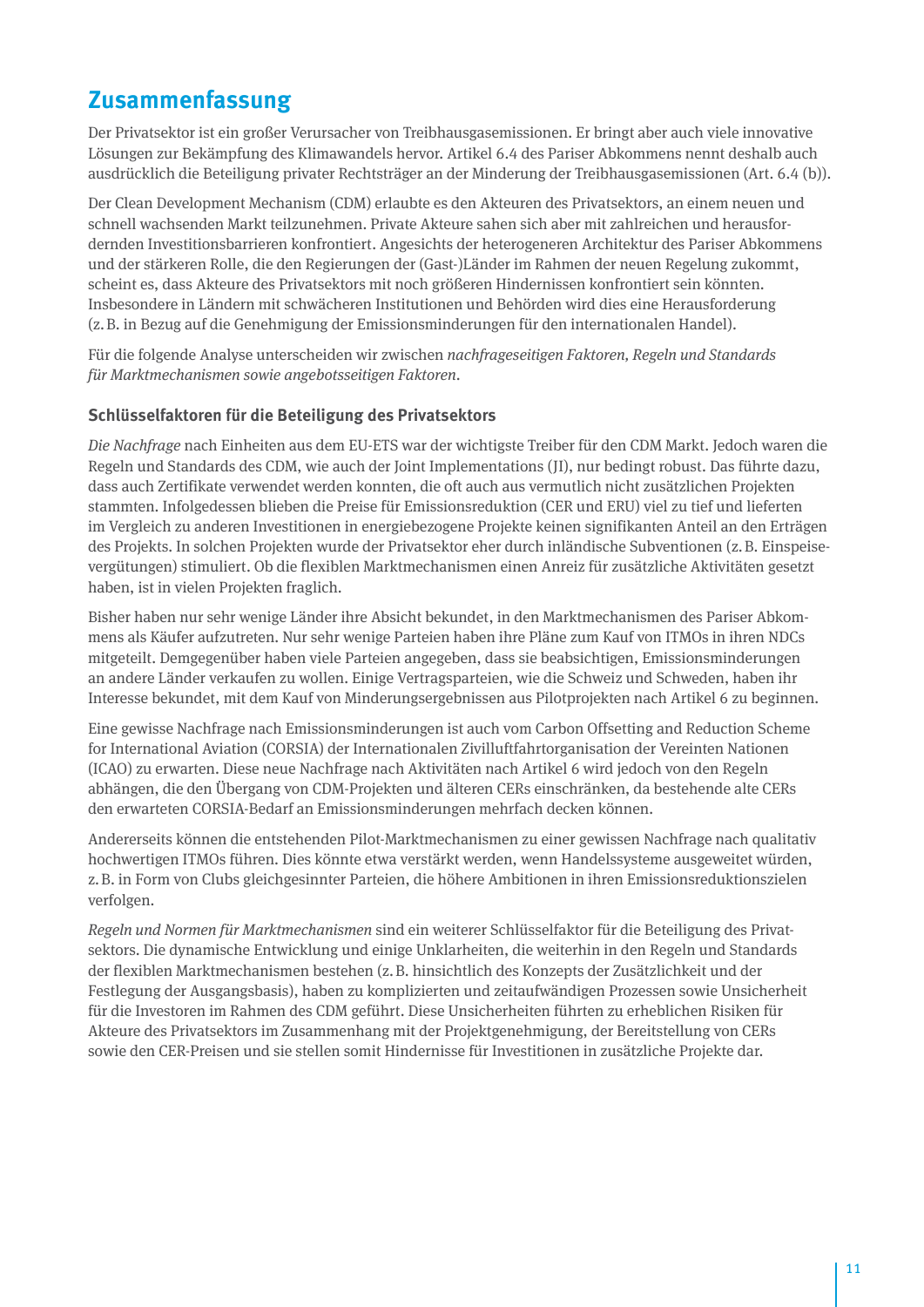Unter den Mechanismen nach Artikel 6 des Pariser Abkommens kann die Situation für Akteure des Privatsektors noch schwieriger werden. Der Artikel 6 Text selbst scheint nicht frei von Unklarheiten zu sein. Zu den wichtigsten Themen, die Unsicherheiten generieren, gehört die Frage nach ein- oder mehrjährigen Anrechnungsperioden, der Zeitpunkt und die Operationalisierung der dazugehörigen Anpassungen sowie die Vermeidung von Doppelzählungen im Allgemeinen. Es muss sich zeigen, inwieweit sie durch das erwartete Regelbuch zu Artikel 6 gelöst werden. Mit der Schwächung der zentralisierten Leitung für die geplanten Artikel-6-Mechanismen im Vergleich zu der Situation unter dem CDM, mit dem CDM EB als zentralisiertem Leitungsorgan, ist zu erwarten, dass die Unsicherheiten für den Privatsektor im Vergleich zur Situation unter dem Kyoto-Regime tendenziell zunehmen.

Unter Berücksichtigung der *angebotsseitigen Faktoren* müssen die Gastländer die Bereitschaft für Investitionen schaffen, um die Aktivitäten des Privatsektors zu erleichtern. Artikel-6-Aktivitäten sind im Grundsatz nichts anderes als Direktinvestitionsprojekte im Ausland. Solche Investitionen werden beispielsweise durch einen soliden institutionellen Rahmen, einen soliden Regulierungsrahmen, Transparenz und ein wettbewerbsfähiges Steuerumfeld gefördert.

Mit dem Pariser Abkommen ändern sich diese nationalen Herausforderungen auf der Angebotsseite im Allgemeinen nicht. Wenn die Gastländer jedoch beispielsweise im Rahmen ihrer Long Term Low Emissions Development Strategies (LT-LEDs) definieren, in welchen Sektoren sie sich Aktivitäten nach Artikel 6 wünschen, dann können sie im Rahmen ihrer nationalen Pläne zur Minderung der Treibhausgasemissionen Anreize für den Privatsektor schaffen, damit stärker in diesen Sektoren investiert wird.

#### **Überblick über die Möglichkeiten Barrieren abzubauen oder zu überwinden**

Auf der *Nachfrageseite* ist die naheliegendste Möglichkeit die Nachfrage nach zusätzlichen Einheiten zu stimulieren, die zu einer Steigerung des Ambitionsniveaus sowohl in den Käufer- als auch in den Gastländern beitragen. Die Käuferländer, die sich verpflichten, ihre Ambitionen bezüglich Emissionsminderungen zu erhöhen und die Nachfrage nach ITMOs zu verstärken, sind entscheidend für den Aufbau eines Marktes für den Emissionshandel.

Mögliche Instrumente die Nachfrage nach ITMOs bei Unternehmen in Käuferländern zu steigern sind beispielsweise nationale Emissionshandelssysteme (ETS) oder CO<sub>2</sub>-Steuern. Diese ermöglichen es, ITMOs zur Erfüllung eines Teils der Verpflichtungen zu nutzen. Dies kann den sogenannten "Insetting"-Ansatz beinhalten, bei dem Unternehmen in Minderungsmaßnahmen innerhalb ihrer eigenen Lieferkette investieren.

Was die Artikel 6 Mechanismen und ihr Potenzial zur Steigerung der Ambitionen betrifft, so ist eine Kombination von drei Ansätzen vorteilhaft (Fuessler et al. 2019b):

- ▸ Direkte Ambitionssteigerung durch die Annahme von Politiken oder Mechanismen, die zu mehr globalen Emissionsreduktionen führen, als in den NDCs der Länder angestrebt. Zwei Optionen, dies zu erreichen, sind die freiwillige Annullierung von ITMOs durch Käuferländer oder die Einführung von Anforderungen zur "gesamthaften Minderung der globalen Emissionen" in Kombination mit einem internationalen Transfer von Einheiten.
- ▸ Umsetzung von Maßnahmen, die höhere Ambitionen durch strengere NDCs fördern. Dies kann erreicht werden, durch gesteigerte Ambitionen in Verbindung mit der Teilnahme an den Mechanismen nach Artikel 6 oder durch eine Verbesserung der Berichterstattung und mehr Transparenz, um eine breitere Abdeckung und strengere NDCs zu ermöglichen.
- Gewährleistung der Umweltintegrität und Einführung von Politiken, die eine Gesamtemissionsminderung, durch die Teilnahme an den Mechanismen nach Artikel 6, gewährleisten.

Aktivitäten zur Steigerung der Ambitionen in den Gastländern können von Vertragsparteien, bi- und multilateralen Institutionen und Initiativen unterstützt werden. Insbesondere die Zielsetzung und die langfristige Planung sind relevant, ebenso wie erleichterte Investitionen in neue kohlenstoffarme Technologien.

Was die *Gestaltung der Regeln und Normen des Mechanismus nach Artikel 6.4* zur Unterstützung der Nachfrage und zur Erleichterung der Beteiligung des Privatsektors betrifft, so sollten die Regeln einen klaren Rahmen bieten. Das ist wichtig, um den nationalen Regierungen ihre Rolle zu erleichtern und den Aufbau nationaler Systeme und Kapazitäten zu ermöglichen. Darüber hinaus ist die Definition klarer und eindeutiger Regeln und Normen von entscheidender Bedeutung für die Teilnahme privater Akteure an den Emissionshandelsmärkten.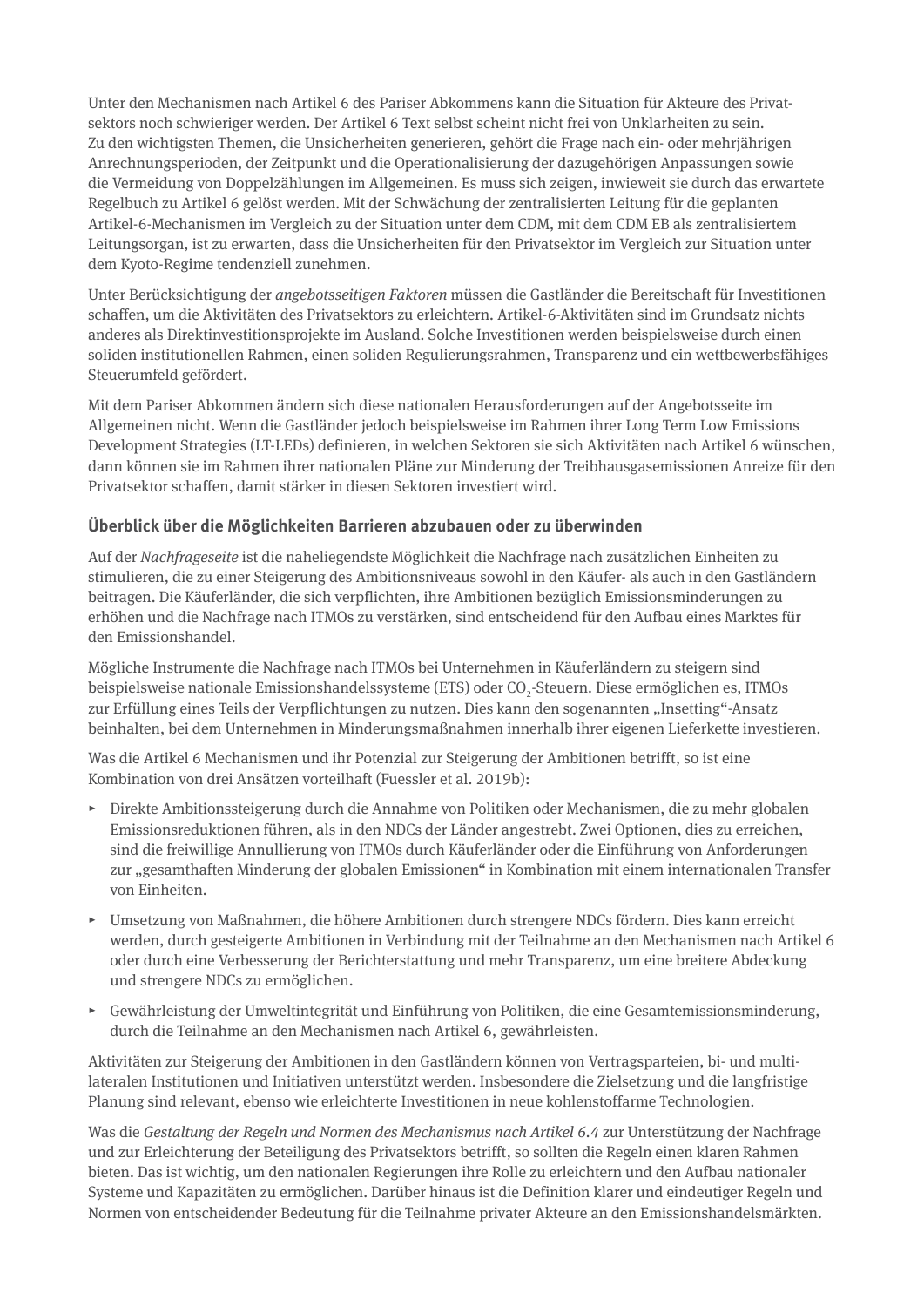Die Beteiligung des Privatsektors und die Nachfrage nach ITMOs können durch Regeln unterstützt werden, die eine Skalierung von Projekten ermöglichen. Darüber hinaus haben die Digitalisierung von MRV- und die Nutzung von Distributed-Ledger-Technologien das Potenzial, Effizienzsteigerungen zu erzielen und das Vertrauen in Handelsregister und die Nachverfolgung von einzelnen Emissionsreduktionseinheiten zu erhöhen.

Auf der *Angebotsseite* ist es wichtig, die Investitionsbereitschaft des Gastlandes zu fördern, um dem Privatsektor Aktivitäten zu erleichtern. Viele Länder erhalten bereits Unterstützung zur Verbesserung der Investitionsbereitschaft (z.B. durch die Weltbank oder Entwicklungsagenturen). Diese Unterstützung muss im Rahmen des Pariser Abkommens fortgesetzt und ausgebaut werden. Gesunde institutionelle und regulatorische Rahmenbedingungen und Transparenz sind entscheidend, um die Investitionsbereitschaft in den Gastländern zu erhöhen. Was die Sektoren anbelangt, in welchen investiert werden soll, so ist es vorteilhaft, auf den inländischen Stärken des spezifischen Marktumfelds eines Gastlandes aufzubauen. Aus diesem Grund könnten Gastländer bei der Entwicklung von Strategiestudien zu den Artikels 6 Mechanismen unterstützt werden, z.B. in Kombination mit ihrer LT-LEDS-Entwicklung.

#### **Spezifische Optionen, wie die Beteiligung des Privatsektors gefördert werden kann**

Die Studie liefert, basierend auf dem gegebenen Überblick, eine explorative Analyse, die sich auf folgende drei Themen konzentriert: die Konzeption und Unterstützung nationaler Systeme und Kapazitäten, die Möglichkeit Projekte zu skalieren und die Erforschung des Potenzials durch die Digitalisierung von MRV.

Die Handlungen des Privatsektors hängen von gut *konzipierten nationalen Systemen und ausreichenden*  Kapazitäten ab. In Ländern, die ihre "transparenzbezogenen Hausaufgaben" nicht machen, kann die Umsetzung von Artikel-6-Aktivitäten durch den Privatsektor früher oder später auf Hindernisse stoßen. Beispielsweise, wenn der internationale Transfer in ein Käuferland nicht durchgeführt werden kann oder sich verzögert, weil die Tracking- und Registrierungsinformationen nicht verfügbar sind, um entsprechende Anpassungen zu gewährleisten oder weil ein Gastland seine Genehmigung für einen Transfer zurücknimmt, weil die Minderungsmaßnahmen im nationalen Treibhausgasinventar nicht sichtbar sind.

Die inländischen Regeln für die Teilnahme an den CO<sub>2</sub>-Märkten gemäß Artikel 6 des Pariser Übereinkommens müssen von den Regierungen der Gastländer festgelegt werden. Länder mit schwächeren Regierungen werden bei der Definition und Festlegung dieser Regeln Unterstützung benötigen. Bilaterale Prozesse oder Partnerschaften sind mögliche Wege, dies zu fördern. Ein effizientes und robustes nationales System für die Genehmigung der Verwendung und Übertragung von Emissionsreduktionsgutschriften an andere Länder, das Transparenz und kalkulierbare Erträge für private Investoren ermöglicht, ist notwendig.

*Die Möglichkeit, Minderungsmaßnahmen zu skalieren*, wird hauptsächlich durch die Notwendigkeit einer raschen Reduzierung der globalen Treibhausgasemissionen und die wahrgenommenen Mängel des Clean Development Mechanism (CDM) getrieben. Dies soll das Verfahren zur Registrierung einzelner Projekte und zur Vergabe von Gutschriften vereinfachen und die Transaktionskosten reduzieren. Die Skalierung von Minderungsmaßnahmen könnte zudem die Beteiligung des Privatsektors fördern, indem das Crediting-Level an dem Level der nationalen oder sektoralen Politik ausgerichtet wird, welches in der Regel ohnehin die Maßnahmen privater Akteure antreibt. Durch die Skalierung von Minderungsmaßnahmen könnten darüber hinaus Investitionsrisiken und regulatorische Unsicherheiten für den Privatsektor verringert werden. Die internationale Registrierung nationaler Politiken als Artikel 6.4-Maßnahmen könnte dem Privatsektor einen gewissen Schutz vor unvorhergesehenen Änderungen auf internationaler Ebene bieten.

Andererseits bringt die Skalierung neue Herausforderungen mit sich. Transaktionskosten und Risiken werden vom Privatsektor auf die nationale Regulierungsbehörde verlagert. Zugleich bleiben Herausforderungen hinsichtlich der Kausalität von Emissionsminderungen bestehen und auch skalierte Ansätze müssen sicherstellen, dass die Minderungsmaßnahmen tatsächlich durch sie angestoßen wurden.

Um Minderungsmaßnahmen unter Artikel 6.4 zu skalieren, gilt es zunächst sicherzustellen, dass die Vorgaben und Definitionen des Mechanismus solche Maßnahmen nicht ausschließen. Auch die Governance-Funktionen des Mechanismus unter Artikel 6.4 sollten unter Berücksichtigung sektoraler und politikbasierter Maßnahmen aus gestaltet werden. Die Skalierung von Crediting-Maßnahmen wird darüber hinaus eine ganze Reihe neuer Methoden für den Zusätzlichkeitsnachweis, die Baseline-Festlegung und das MRV erfordern. Die Top-Down-Entwicklung dieser Methoden sowie Maßnahmen zum Kapazitätsaufbau, die Gastgeberländer bei der Entwicklung politikbasierter Minderungsmaßnahmen unterstützen, könnten die Skalierung von Crediting-Maßnahmen fördern.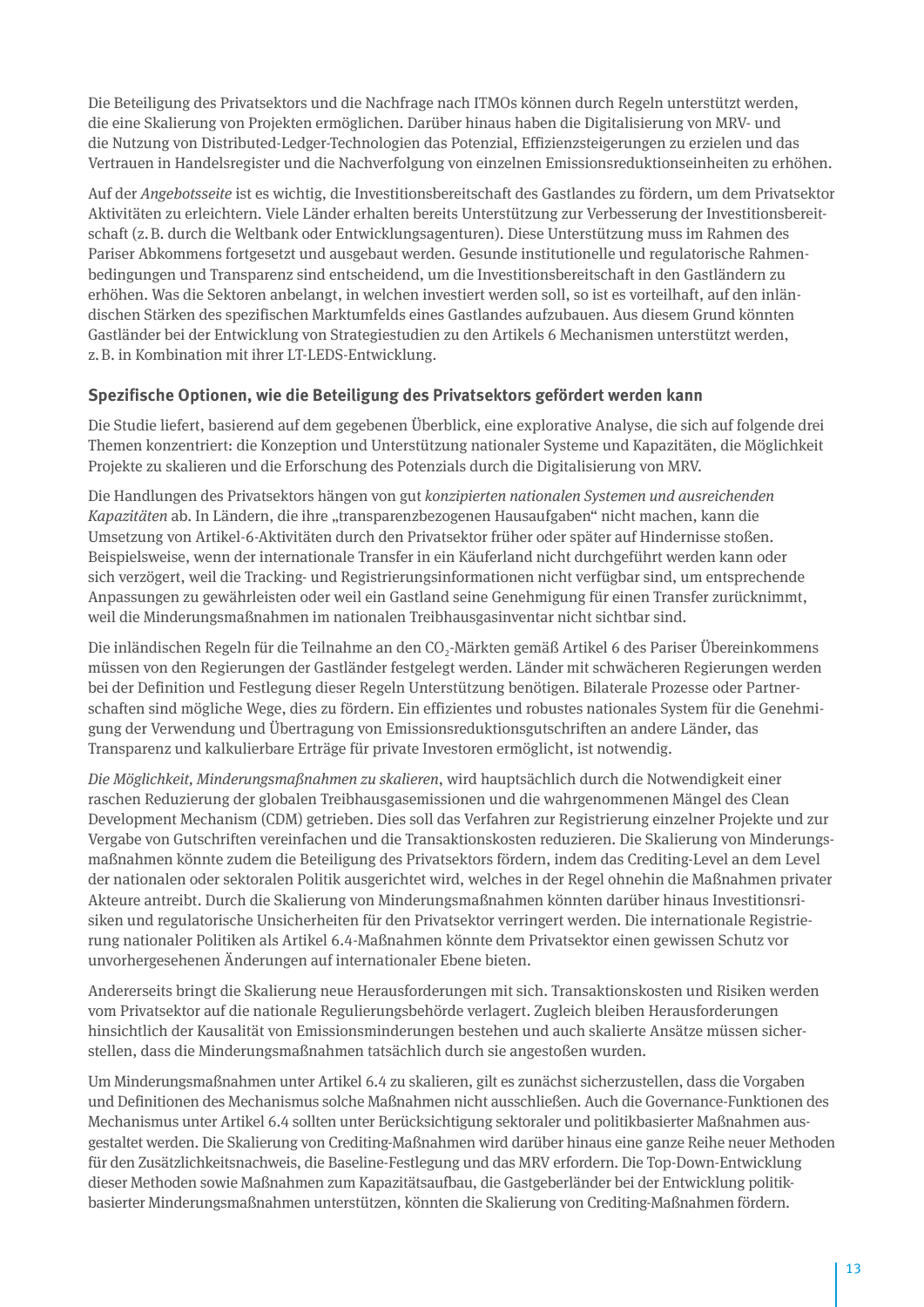Der Einsatz *digitaler Hilfsmittel und Prozesse für die Messung, Berichterstattung und Verifizierung (MRV)* der Emissionsreduktionen hat das Potenzial, viele der damit verbundenen Herausforderungen und Barrieren entlang des gesamten Projektzyklus anzugehen und deutlich zu reduzieren:

Die Datenabdeckung, Genauigkeit und Zuverlässigkeit können durch den Einsatz von Technologien, wie Sensoren oder Mobiltelefonen zur Datenerfassung, drastisch verbessert werden. Die Datenerhebung und -verarbeitung kann automatisiert werden, z.B. über das Internet der Dinge (IoT). Die Kombination von Fernerkundung mit neuen Datenverarbeitungsansätzen, einschließlich künstlicher Intelligenz, eröffnet möglicherweise die automatisierte Überwachung von Waldflächen und Landnutzungsmustern. Die aufkommende Blockchain- (oder DLT-) Technologie kann zur sicheren Datenerfassung beitragen, indem sie die aufgezeichneten Daten unveränderbar macht.

In Bezug auf die Wirkungsquantifizierung und -berichterstattung haben "Smart Contracts" (d.h. kleine Programme auf einer Blockchain, die bestimmte Berechnungen sicher und automatisiert durchführen) und Online-Anwendungen, die mit der automatisierten Datenerfassung und -verarbeitung verbunden sind, viele Vorteile gegenüber der manuellen Zählung mit Hilfe komplexer Tabellenkalkulationen. Eine automatisierte Wirkungsberechnung, die auf den gesammelten Daten und vordefinierten Methoden basiert, würde die Zuverlässigkeit verbessern, die Effizienz dieses Prozesses steigern und das Vertrauen in die Ergebnisse fördern.

Bei der Erfassung und Berechnung der Minderungswirkung können Technologien wie zertifizierte Sensoren, automatisierte Datentransfers und Blockchain basierte Smart Contracts den Prozess durch Echtzeit-Verifizierung effizienter machen und beschleunigen. Solche Systeme erlauben auch eine automatisierte Qualitätssicherung und Qualitätskontrolle. Diese kann durch das Einbauen einer Prüfung der Messdaten auf Plausibilität, Konsistenz und Ausreißer erreicht werden. Künstliche Intelligenz kann helfen, potenzielle Unregelmäßigkeiten und Bereiche mit erhöhter Unsicherheit zu erkennen.

Für die endgültige Ausgabe von Zertifikaten ermöglichen Handelsregister, die auf Technologien wie Blockchain oder anderen Distributed-Ledger-Technologien aufbauen, vertrauenswürdige Registersysteme zu schaffen, die von allen Beteiligten akzeptiert werden. Der Einsatz der Blockchain-Technologie ermöglicht vollständige Transparenz bei der Verfolgung von ITMO-Transaktionen. Neben Informationen über die Emissionsminderung und das Projekt, können solche Register auch Attribute der Nachhaltigkeitsauswirkungen der Minderungsmaßnahmen enthalten. Diese Art von digitalen Systemen kann auch eine Verknüpfung mit anderen Registersystemen ermöglichen und somit eine Verknüpfung der Emissionshandelsmärkte über bestimmte Registersysteme hinaus ermöglichen. Dies kann auch die automatisierte Konvertierung von Ergebniseinheiten zur Risikominderung erfordern.

Die Digitalisierung von MRV ist erst im Aufbau und erfordert noch weitere Forschung, Entwicklung und Feldversuche von Ansätzen. Die aktuellen Themen reichen von technischen Aspekten der Datenerhebung wie Geschwindigkeit und fehlende Konnektivität, über die Kosten der Messausrüstung, fehlende Kapazitäten für die Schulung des Personals, Schnittstellen für die Datenberichterstattung, notwendige Anpassung methodischer Ansätze zur Digitalisierung von MRV, bis hin zur Notwendigkeit von Strategien und harmonisierten Umsetzungsrahmen sowie Richtlinien für digitales MRV.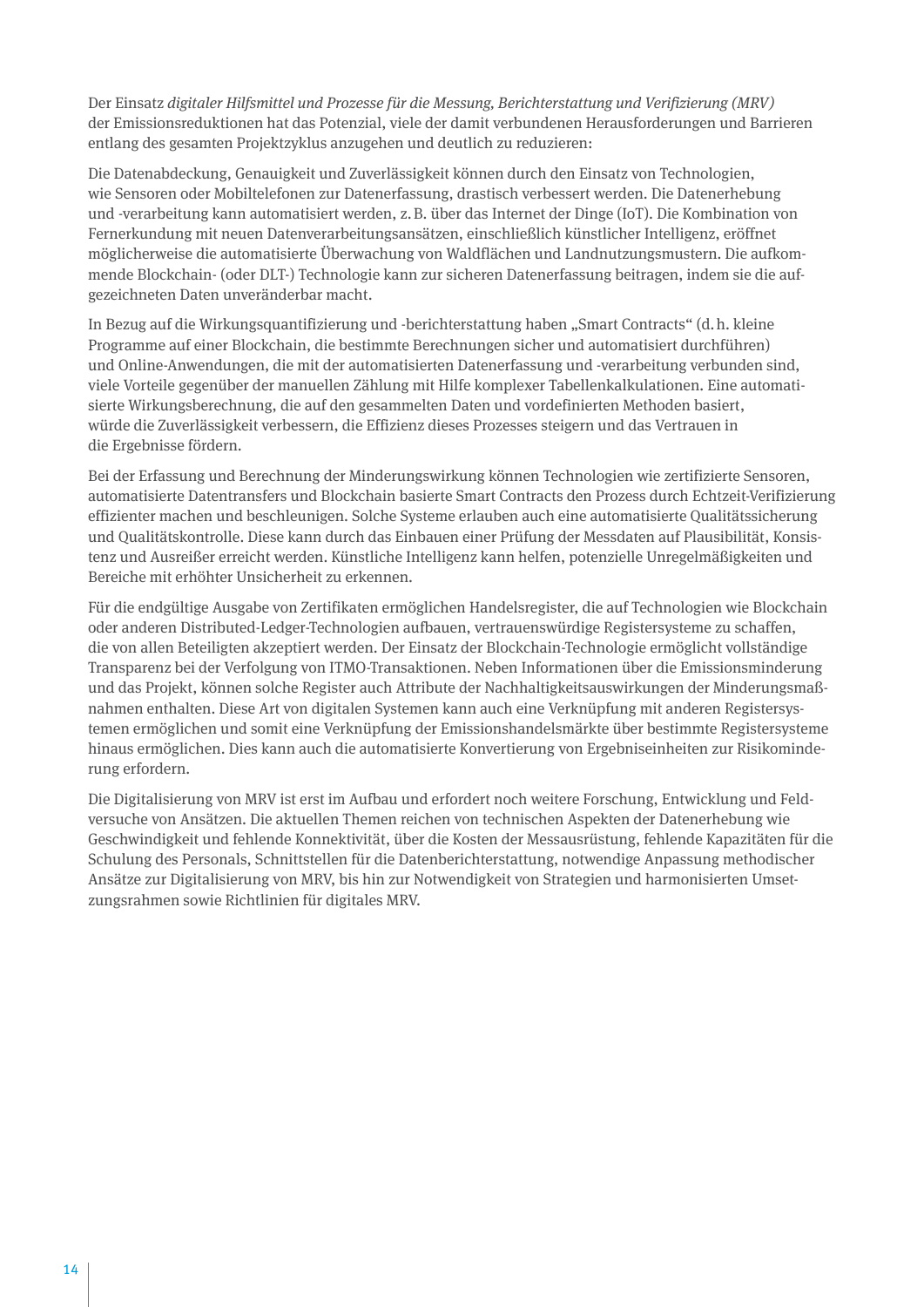# <span id="page-14-0"></span>**1 Introduction**

Private actors are key for the implementation of GHG emission reductions of the scale required by the Paris Agreements long-term temperature goal. The private sector is both a large emitter of greenhouse gases while also providing for innovative solutions to address climate change. Furthermore, private sector investments can make an important contribution to mitigate climate change. These multiple functions have been recognized by Parties when adopting the Paris Agreement and its Article 6.4, which explicitly aims to incentivize and facilitate the participation in the mitigation of greenhouse gas emissions by private entities (Art. 6.4 (b)).

Under the Clean Development Mechanism (CDM), private sector actors had the opportunity to participate in a new and fast-growing market, but also faced numerous barriers challenging investments. Given the more heterogeneous architecture of the Paris Agreement and the stronger role (host) country governments have been granted under the new regime, it appears that private sector actors might even be confronted with more challenges, in particular in countries with weaker institutions and authorities (e.g. for obtaining the authorisation). At the same time, the Article 6.4 mechanism constitutes a fresh start. The need to develop a new mechanism from zero provides an opportunity to take on board positive lessons from the Kyoto mechanisms and to avoid the problems they were associated with.

With regard to the role of the private sector in Article 6 activities, two types of actors can be distinguished:

- a) Infrastructure: Investors and developers of infrastructure for mitigation activities such as new wind farms, equipment for the utilization of landfill gas or electric busses. These actors are responsible for the main infrastructure investment.
- b) Transaction: Carbon developers, aggregators, consultants, validators, verifiers, private carbon standards etc. who enable the monetization of the mitigation outcomes generated. These actors are responsible for enabling the transaction under Article 6.

In the following, we focus on incentives for private sector actors related to infrastructure (a).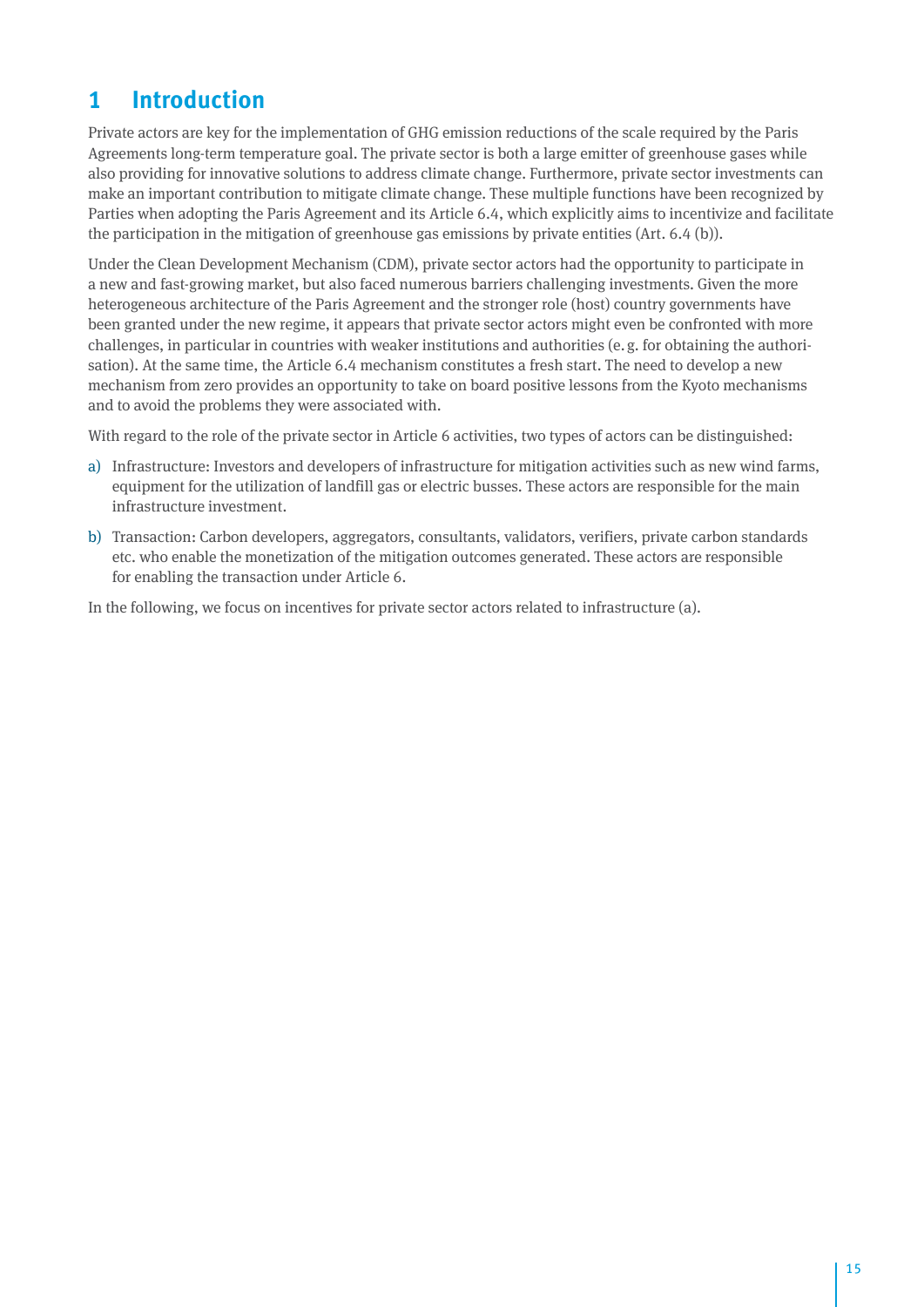# <span id="page-15-0"></span>**2 Key factors determining private sector participation in Article 6 mechanisms**

Three types of main barriers for increased private sector participation may be distinguished, based on history with the CDM and outlook on Article 6 mechanisms: demand side factors, factors related to rules and standards for market mechanisms and supply side factors.

# **A. Demand side factors**

The history of the CDM is characterized by a learning-by-doing approach. With the introduction of CERs as a global currency for emission reductions, mitigation measures were increasingly seen as attractive investment opportunities. Entrepreneurs, governments and NGOs were engaging in tapping existing mitigation potential and develop strategies for realizing this potential under the CDM. These commercial activities were made in expectation of financial returns which in turn were linked to the demand for CERs and respective prices. Measured by the number of projects, the mechanism has been highly successful. The CDM registry currently records nearly 8,000 projects. The CDM Policy Dialogue in 2012 concluded that the mechanism had mobilised USD 215 billion in investments (CDM Policy Dialogue 2012).

However, there is a question mark on the extent to which these projects actually constituted additional private sector activity that would not have happened in absence of the CDM. With the exception of the "golden era" of high demand and attractive prices of the CDM 2007 – 2008, lack in demand and low prices for units has defined most of the period of the flexible mechanisms under the Kyoto protocol as the EU was the only larger scale buyer and other players with potential large-scale demand such as the US pulled out early. When demand took up from EU-ETS installations in 2007, the price difference between the EU-ETS allowance price and units from the Flexible Mechanisms lead to significant influx of CERs and ERUs in the EU-ETS. However, the rules and standards of CDM and JI were of limited robustness and allowed for the use of units which to a large share carried a high risk of being non-additional (e.g. from the massive expansion of power generation from wind and hydro as prescribed in the Chinese 5-year-plans) (cf. Cames et al. 2016, pp. 105 ff.). As a result, CER and ERU prices remained far too low and provided no significant revenues compared with other cash-flows in a typical investment analysis of energy related projects. For instance, the impact of the revenues from CERs on the project IRR is the lowest for renewables including hydro and wind (increase of IRR by 2–3 percentage-points), fuel switch (4 percentage-points), and energy efficiency in power generation (5 percentage-points) (see section 2.4 in Cames et al. 2016). As a result, the private sector was stimulated by domestic subsidies (such as feed-in tariffs), but whether the flexible mechanism provided a source for additional activities is in many cases questionable.

In order to be sure to trigger private sector investments that would not happen anyhow, market mechanisms would need to provide much higher cash flow contributions that are more in the order of related fuel savings or fuel price uncertainties, i.e. be more in the order of  $20 - 300$  EUR/tCO<sub>2</sub> (see section 2.4 in Cames et al. 2016). Even at the height of the CDM market in 2008, secondary CERs fetched only a maximum at around 20 EUR/ tCO2, while the offtake of primary CERs from projects barely reached the 14 EUR threshold (World Bank, State and Trends of the Carbon Market 2009, section 2.1.1).

With the Paris Agreement, stated demand from Parties so far is minimal. Only very few Parties have indicated their plans to buy ITMOs in their NDCs while many Parties indicated they intend to sell units (Obergassel and Gornik 2015). Some Parties such as Switzerland and Sweden have indicated their interest to start purchasing mitigation outcomes from Article 6 pilot projects.

The UN's International Civil Aviation Organization (ICAO) is launching its Carbon Offsetting and Reduction Scheme for International Aviation (CORSIA). This may lead to a certain level of demand. However, if no steps are taken to severely limit the transitioning of CDM projects and legacy CERs, this demand would be annihilated, as forecast CORSIA demand until 2035 could be served multiple times with existing or dormant legacy CERs from the period until 2020 (Warnecke et al. 2019).

On the other hand, the emerging pilot schemes may lead to a certain demand for high quality ITMOs. This may be somewhat strengthened if such purchase schemes were scaled up e.g. in the form clubs of likeminded Parties aiming at higher ambition.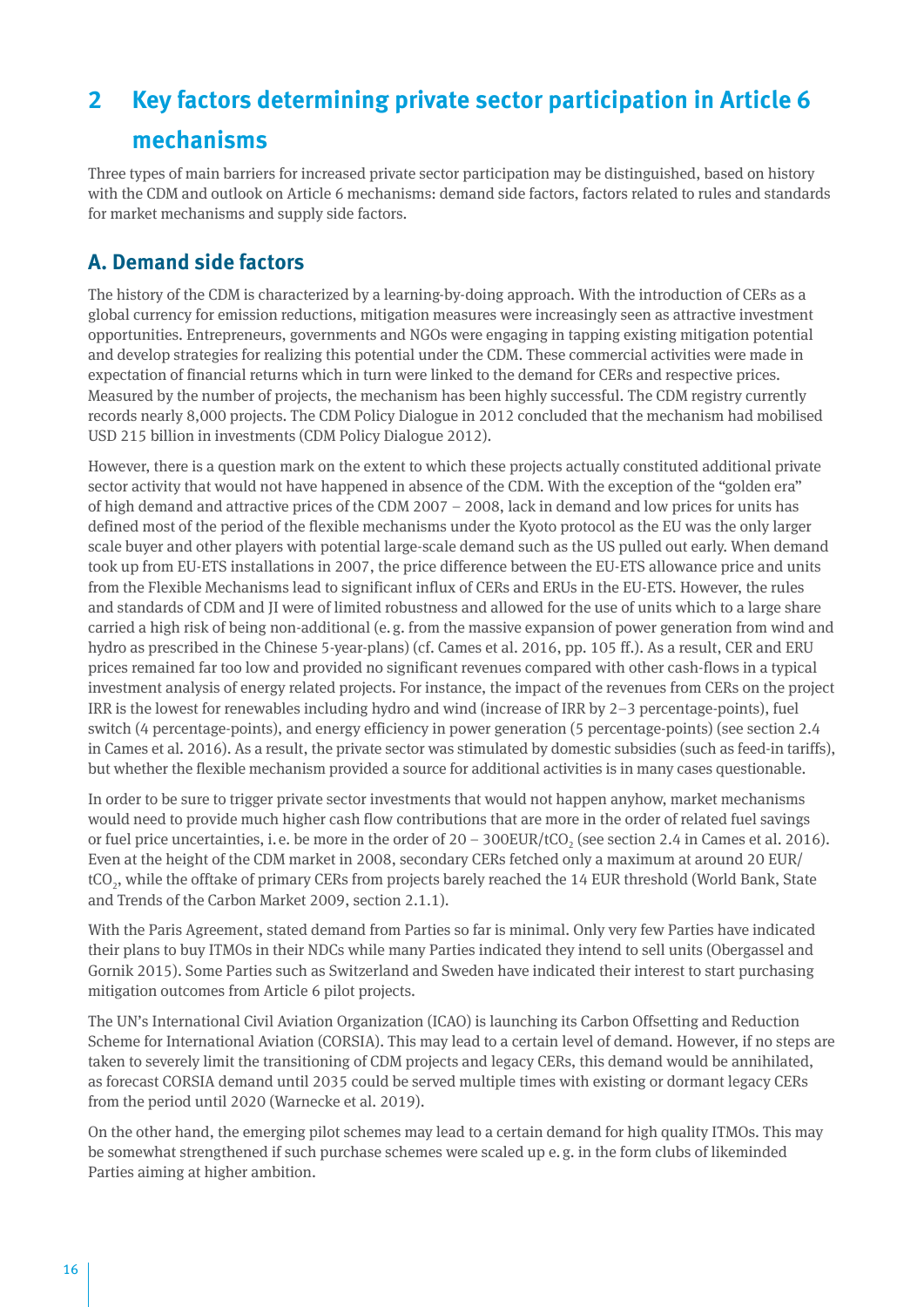# <span id="page-16-0"></span>**B. Rules and standards for market mechanisms**

The dynamic evolution and some persistent ambiguities in rules and standards of the flexible mechanisms have led to complicated and time-consuming processes and uncertainty for investors under the CDM. These uncertainties led to considerable risks for private sector actors related to project approval, issuance of CERs and unit prices which are all barriers to investments in additional projects.

An example are the rules on how to deal with climate related policies in the host country and to which extend they need to be taken into account ("E+/E- inconsistency", see Fuessler 2012). The application of these conflicting rules in the concrete country context of CDM interventions brought lots of uncertainty. On a governance level, the CDM Executive Board was for a long time not able to solve such fundamental questions in particular around the interpretation of additionality and baseline rules, and many of the more political questions remained unsolved.

On a more technical level, there was a better progress of reforms. The CDM methodologies and MRV provisions were improved, revised and consolidated over time, and the CDM EB streamlined its processes and the project cycle, which brought more clarity for project developers. However, for some project types, in particular for smaller dispersed emission sources such as cookstoves and vehicles, or less standardized project situations, the transaction costs for MRVing were still rather high (in particular compared to the very low CER revenues in the later years of the CDM), which limited the use of carbon market revenues to scale up these project types. MRV costs can, for instance, rise to 1.20  $EUR/tCO$ , and above for diffused small-scale projects (see Shishlov & Bellassen 2016, pp. 706ff.).

Given the limited level of clarity of some of the CDM rules, in particular regarding additionality or in the determination of baseline emissions, the role of designated national authorities (DNAs) and designated operational entities (DOEs) led to uncertainties and cost increases, as the project approval and the cost for its validation and verification were not clearly predictable for all project types. This was particularly the case for projects which are less standardized in baseline setting, such as wind turbines but where each project was different, e.g. as in individual industrial energy efficiency measures, where e.g. the determination of baseline emissions was less straightforward and required specific technical knowledge.

Because of these uncertainties, the additional CER revenue has been subject to high risks. Ex ante, project developers could not be sure whether their project would be registered, whether it would actually achieve the expected amount of emission reductions and which price they would receive for the CERs. Relying on CER revenues to make an otherwise unprofitable project profitable was therefore a very uncertain proposition.

Another challenge has been that projects often require financing before the start of the project. CERs, however, are only generated when the project is already operational. While there have been some purchasing programmes where it has been possible to receive part of the CER revenue upfront, the dominant market model has been "payment on delivery" which increased the vulnerability to uncertainties related to rules and standards.

Under the Article 6 mechanisms of the Paris Agreement the situation for private sector actors may become even more challenging. The Article 6 text itself appears not to be free of ambiguities. For example, there is no formal definition of environmental integrity, and its not clear how it should be operationalized, and what governance is needed to be put in place (ADB 2018). Also, the current draft of the related rulebook seems to again push the ambiguities from the negotiations down to the operational level. Key topics generating uncertainty include single-year vs. multi-year accounting, timing and operationalization of corresponding adjustments, and avoidance of double counting in general. It has to be seen to which extend they will be solved by the expected Article 6 rulebook. With the weakening of centralized governance for the Article 6 mechanisms compared to a situation with the CDM EB as a centralized governing body in the CDM, it may be expected that the uncertainties for private sectors tend to increase compared to the situation under Kyoto.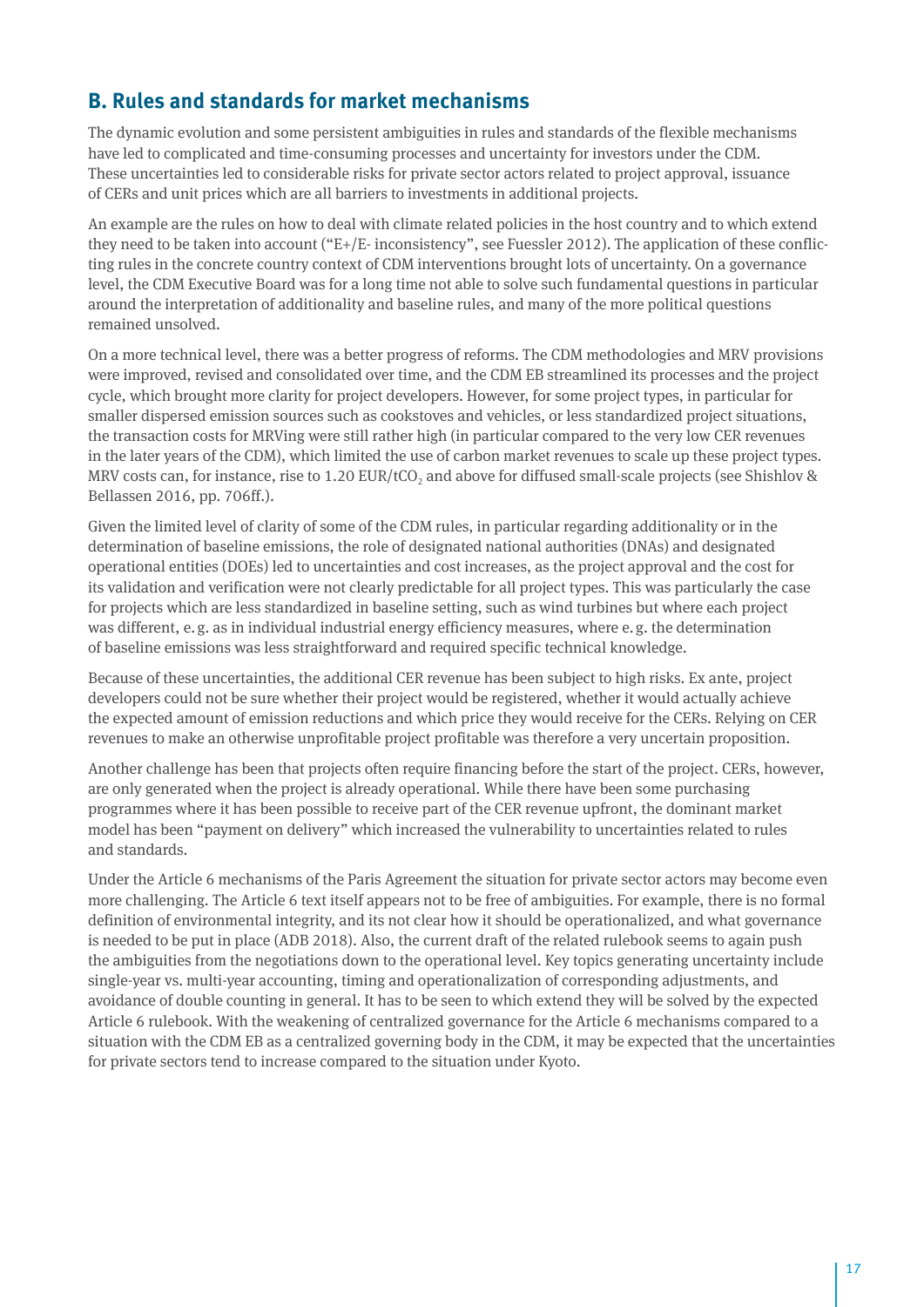# <span id="page-17-0"></span>**C. Supply side factors**

Host countries need investment readiness in order to facilitate private sector action. Article 6 activities are not fundamentally different from any other foreign direct investment project. Such investments are fostered by sound institutional setting, sound regulatory setting, transparency, competitive tax environment etc.

This is probably the most important barrier preventing the wider private sector action based on direct foreign investment (and carbon markets) and may be the main factor in preventing a geographically equal distribution of carbon market projects.

A strong development of robust climate policies and rules on a national and international level is a necessary pre-condition to foster Article 6 activities. However, an underlying lack of general investment readiness in potential host countries can barely be influenced by the design and rules of carbon market projects, although there have been attempts to do so, e.g. by allowing for simplified MRV procedures for LDC/ SIDS countries. Similarly, the introduction of Programmes of Activities, which allowed targeting smaller and geographically dispersed emission sources which are found in many countries previously neglected by the CDM, was also intended to reduce the geographic unequal distribution of the CDM (Kreibich et al 2017).

With the Paris Agreement, these domestically defined supply side challenges do not change in general. However, if for instance host countries define in the context of their Long-term Low Emissions Development Strategies (LT-LEDs) sectors in which they would like to see Article 6 activities, they may as part of their national mitigation planning provide incentives for the private sector to invest in that sector.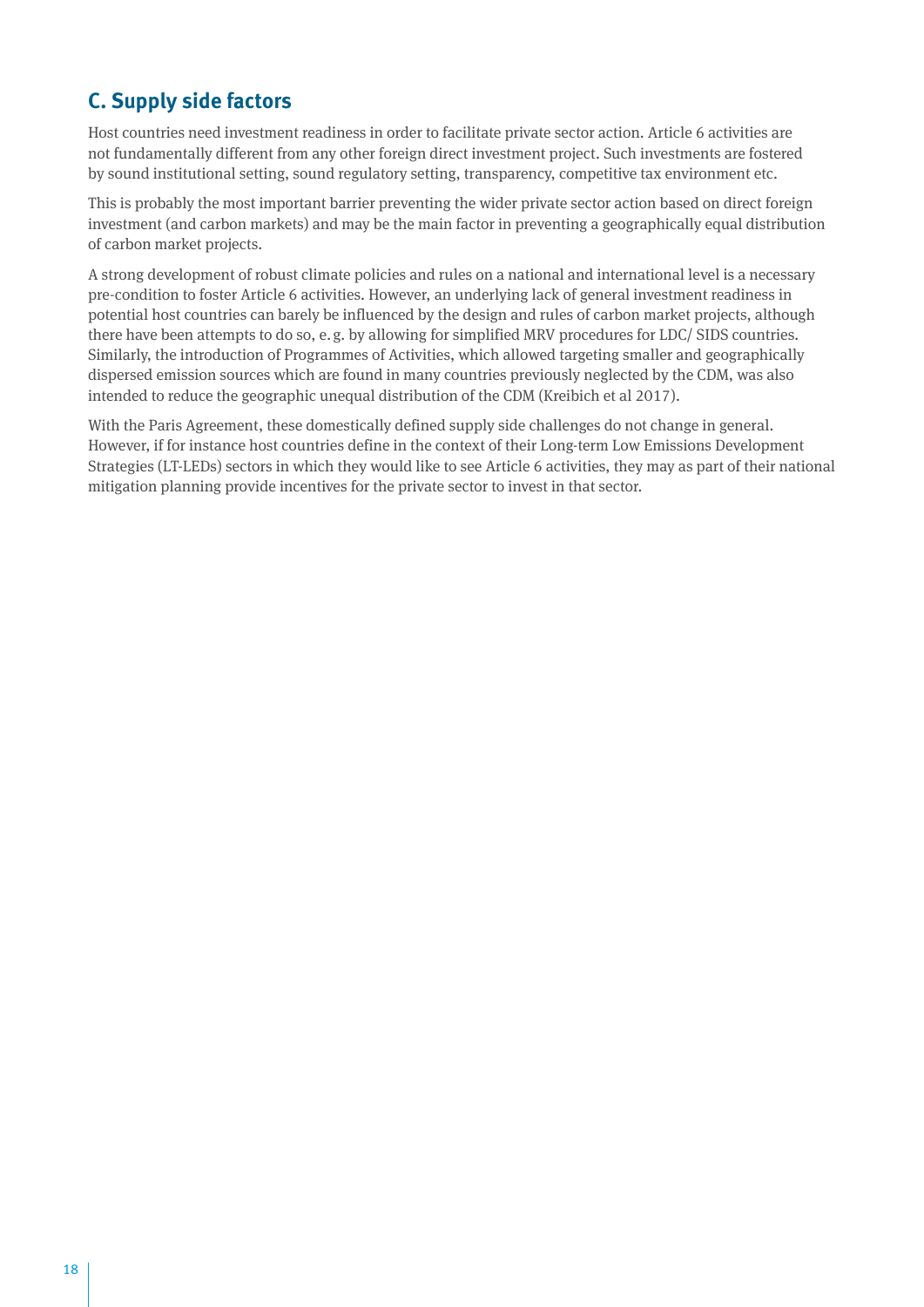# <span id="page-18-0"></span>**3 Overview of options to mitigate or overcome barriers**

This section provides an overview of options to improve key factors for Article 6 participation and to mitigate the above-mentioned barriers to private sector participation. The mitigation options are grouped in the same manner as the factors and barriers: (A.) demand side, (B.) rules and standards for market mechanisms and (C.) supply side. A selection from these options will be explored in further detail in the subsequent chapter 4.

## **A. Demand side: Stimulation of demand for additional units that foster ambition raising in both acquiring and host countries**

Acquiring countries committing to raise their ambition and strengthening demand for ITMOs is crucial for the establishment of a carbon market. This can be achieved by a number of approaches (CCAP 2017, Warnecke et al. 2018, Fuessler et al. 2019a, Fuessler et al. 2019b, Michaelowa et al. 2019):

Demand for additional units can be stimulated by increasing NDC goals and purchasing additional ITMOs. As overall compliance costs can be reduced with trade of emission reductions, acquiring countries could revise their NDC targets for emission reductions and cover a part of it with additional ITMOs. In this way, more emission reductions could be achieved, while the cost of compliance for the acquiring country might be the same. Revised NDCs would further send a signal to the market about increased ITMO demand.

Possible instruments to foster ITMO demand by companies in acquiring countries are, for example, domestic emission trading systems (ETS) or carbon taxes. In the case of ETS, participating installations may acquire and use ITMOs towards meeting their emissions cap. In carbon tax systems, taxed entities may purchase (domestic) mitigation outcomes to lower their net emissions that are subject to the tax and therefore reduce their tax burden. The policy design has to make sure that at least part of the gains from trade are captured and translated into increased ambition at the national level. Therefore, if entities under the domestic carbon pricing instruments are allowed to use lower cost international offsets, stringency of the national systems has to be increased, e.g. by setting more ambitious overall caps in domestic ETS or higher carbon taxes. A big advantage of creating demand by increased stringency of domestic carbon pricing instruments is that these instruments are reliable and tested policies with more certainty of an adjustments' outcome.

Savings from reduced compliance costs by using imported ITMOs can also be invested directly in low-carbon technologies as a form of climate finance. Results-based financing, for instance, helps to overcome market failures constraining private sector activities in this field by payment upon delivery of prespecified results. Further, private compliance entities under domestic carbon pricing instruments could be obligated to reinvest savings generated from ITMO use.

In the so-called "insetting" approach, companies invest into mitigation actions within their own supply chain. E.g. a coffee company invests into low carbon drying technologies for coffee beans in the country of origin in order to generate ITMOs to offset production emissions in Europe.

Concerning Article 6 mechanisms and their potential of ambition raising, a combination of three approaches is favourable (Fuessler et al. 2019b):

- $\triangleright$  Direct ambition raising by adopting policies or mechanisms that result in more global emission reductions than targeted in countries' NDCs. Two potential ways to achieve this are the voluntary cancelation of ITMOs by acquiring countries or the implementation of a requirement for "overall mitigation in global emissions" in combination with any international transfer.
- ▸ Implementing measures that encourage or foster raising ambitions through more stringent NDCs. This can be achieved by increased ambition levels coupled to participating in Article 6 mechanisms or by enhancing reporting and transparency, which improves data availability and quality and thereby facilitates a broader coverage and higher ambition of NDCs.
- ▸ Ensuring environmental integrity and favourably defining policies that ensure an overall emission reduction by participating in Article 6 mechanisms.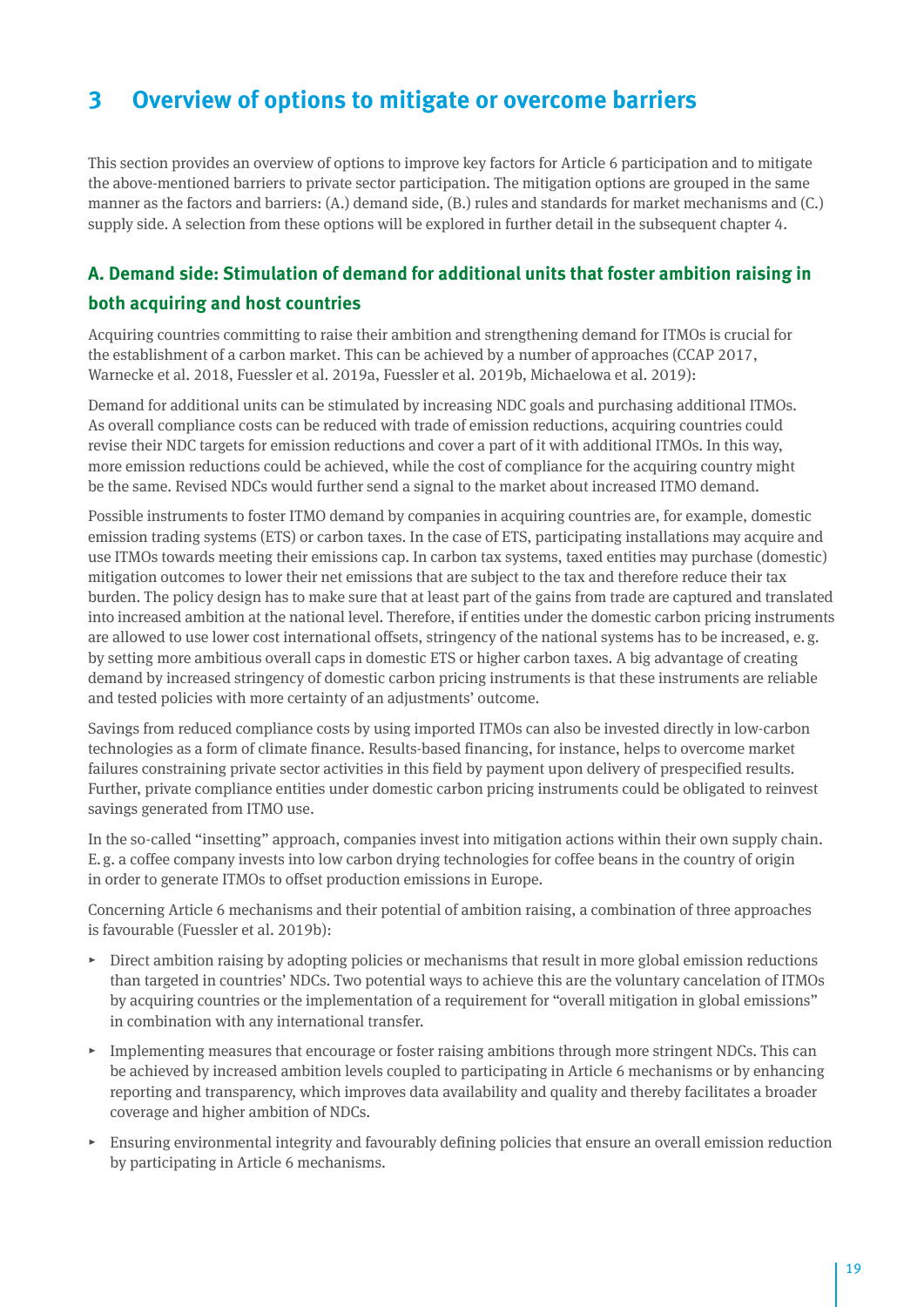Purchase programs may also be operationalized through the design of a bilateral or multilateral facility to purchase emission reductions generated under Article 6 mechanisms, including price guarantees for higher cost project activities, general guarantees, up-front financing, and derisking approaches.

Other instruments for ambition raising are government credit acquisition funds (Michaelowa et al. 2019). Australia's Emission Reduction Fund, for instance, supports activities that provide important environmental, economic, social and cultural benefits for farmers, businesses, landholders, Indigenous Australians and others. It sets incentives and provides opportunities for these private actors by allowing them to generate Australian carbon credit units (ACCUs) that can be sold to the Australian Government or to other businesses seeking to offset their emissions.1

Activities to raise ambition in host countries can be supported by Parties, bi- and multilateral institutions and initiatives. Particularly, target-setting and long-term planning are relevant as well as facilitated investments in new low-carbon technologies. This can, for instance, be achieved by defining positive lists for (high cost) emerging technologies and negative lists for mature technologies (Warnecke et al. 2018). Transformational non-market approaches using climate finance are essential for long-term low emission development. Even though the results of these approaches cannot be linked directly to emission reductions, they set an important basis for the future development of carbon markets and NDC cycles. Institutional, regulatory, and capacity innovations through non-market approaches are particularly relevant in host countries. The enhanced transparency framework under the Paris Agreement might support this development. Besides the ambition raise in host countries, long-term strategies can also foster a higher ambition level in acquiring countries: by linking ITMOs and higher ambition, they could clearly show the role of markets and ITMOs in the economy transformation of acquiring countries (Fuessler et al. 2019b, pp. 13 ff).

Besides the above-mentioned options to raise ambition levels and increase demand, a major source of additional demand for tradeable emission reductions is expected from the emission reduction targets by the International Civil Aviation Organization (ICAO<sup>2</sup>) and potentially by the International Maritime Organization (IMO)<sup>3</sup>. However, the effectiveness of schemes like CORSIA depends on the ruleset concerning the accountability of emission reductions (as described in section 2A).

#### **B. Design of Article 6.4 mechanism to support demand side factors (A.)**

#### **and to facilitate private sector participation**

National systems and capacities should be designed and supported in order to help host countries fulfil the higher requirements of the Paris Agreement. The burden for developing host countries under Article 6.4 can be reduced by delegating the issuance of emission reductions to the Article 6.4 supervisory body (similar to the Executive Board under the CDM). In addition to relieving host countries of administrative burdens, international issuance would also help to reduce the risk of non-issuance for private sector actors.

The definition of clear and unambiguous rules and standards is crucial for private actors to participate in carbon markets. Ambiguities of negotiations shouldn't be pushed down to project level rules and standards but should be defined on a market level. Further, risks related to uncertainties in baseline setting (e.g. by definition of methodologies or benchmarking), as well as length and renewal of crediting periods should be reduced wherever possible.

Private sector participation and demand for ITMOs can be supported by rules that allow for up-scaling of projects, (sub-)sector level crediting (such as sector wide or inter-branch agreements), and policy crediting (where useful). Further, digitization of MRV and distributed ledger technologies have the potential to generate efficiency gains and increase trust in registries and unit tracking (e.g. CLI 2018a).

<sup>1</sup> [www.environment.gov.au/climate-change/government/emissions-reduction-fund/about](https://www.environment.gov.au/climate-change/government/emissions-reduction-fund/about)

<sup>2</sup> [www.icao.int/environmental-protection/CORSIA/Pages/default.aspx](https://www.icao.int/environmental-protection/CORSIA/Pages/default.aspx)

<sup>3</sup> [carbonmarketwatch.org/our-work/aviation-emissions/shipping](https://carbonmarketwatch.org/our-work/aviation-emissions/shipping)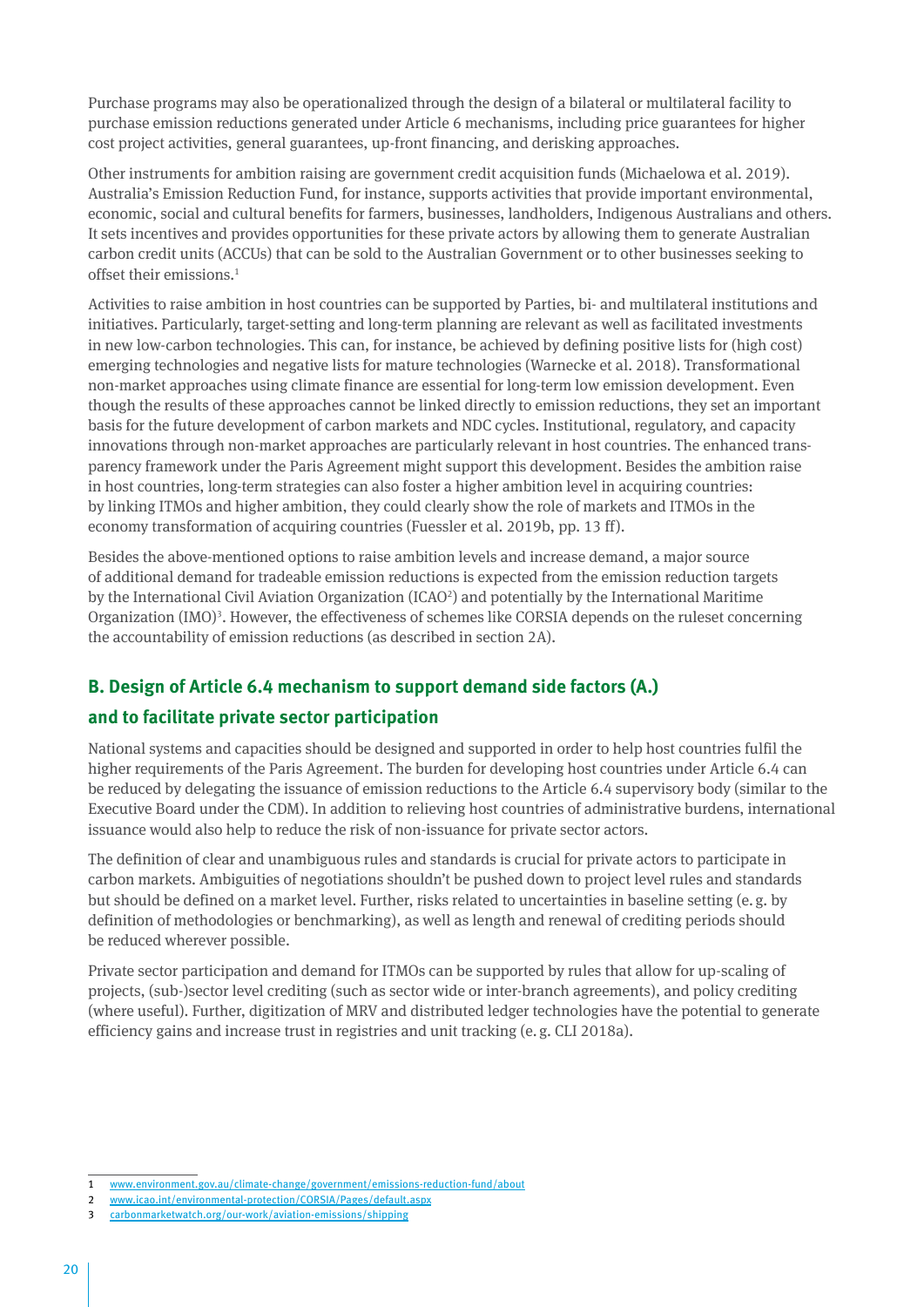## **C. Supply side: Host country investment readiness facilitating private sector action**

Many countries already receive support for investment readiness (e.g. through the World Bank, development agencies, etc.). This support has to be continued and expanded under the Paris Agreement. Sound institutional and regulatory settings and transparency are crucial to increase investment readiness in host countries. Regarding the investment sectors, it is favourable to build on domestic strengths of a host country's specific market context. For this reason, host countries could be supported to develop strategy studies regarding Article 6 mechanisms, e.g. in combination with their LT-LEDS development (cf. Fuessler et al. 2019b, pp. 47 ff).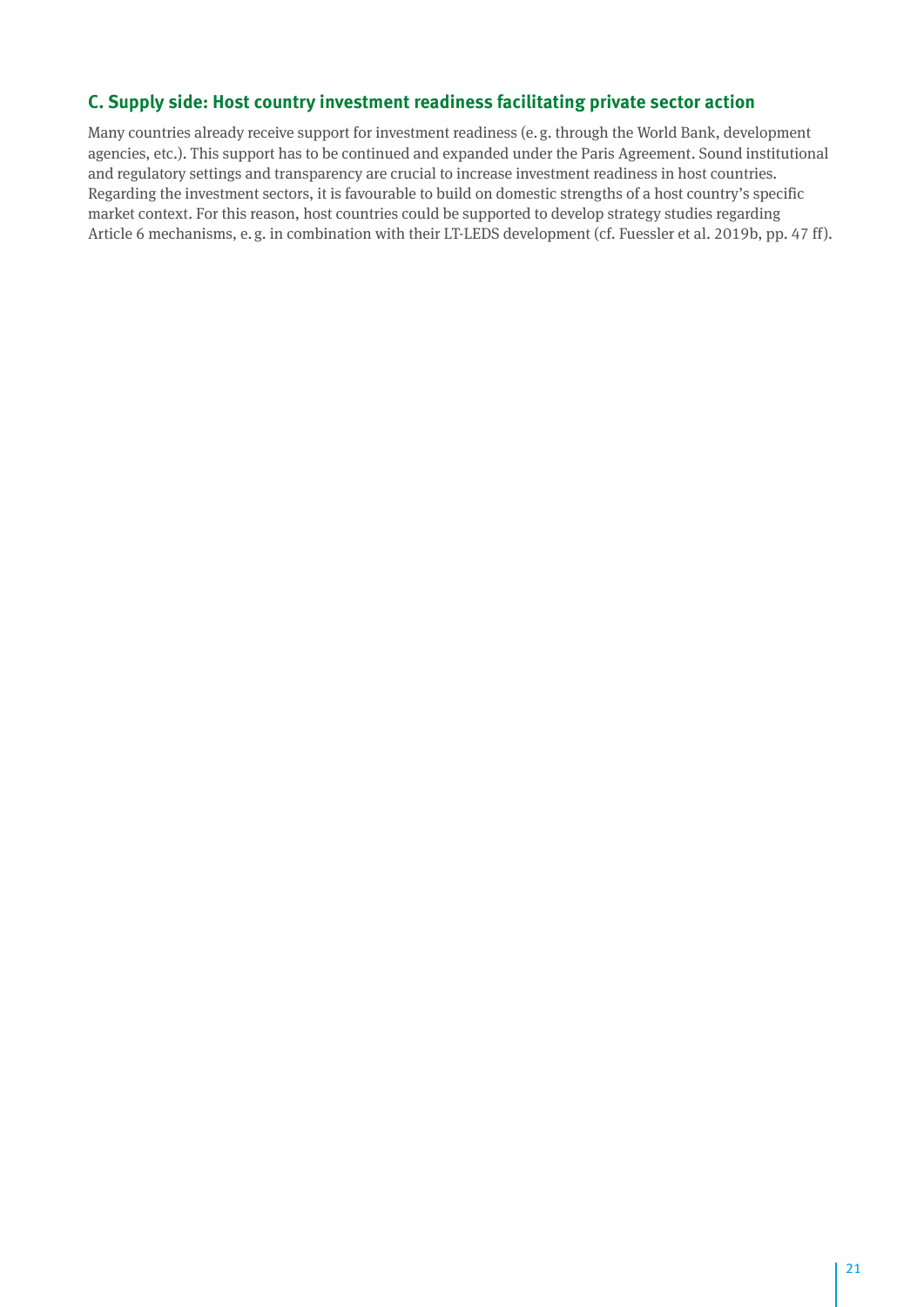# <span id="page-21-0"></span>**4 Explorative analysis of selected options**

The explorative analysis in this section concentrates on options related to the "Design of Article 6.4 mechanism" (B.) with a focus on three options:

- $\triangleright$  Design and support of national systems and capacities
- $\triangleright$  Reduce risks related to uncertainties through rules that allow for up-scaling of projects, (sub-) sector level crediting, and policy crediting
- $\triangleright$  Explore potential through digitization of MRV

The rationale for focusing on cluster B is that these are issues that are specific to the design of the Article 6.4 mechanism. By contrast, demand side issues are the same for all kinds of mechanisms and supply side issues are also mostly the same for all kinds of foreign direct investments.

## **4.1 Design and support of national systems and capacities**

Private investors, generally, weigh risks and the expected yields of an investment in their investment decision. If they do not fit together, no investments are made. Specifically, international investments depend strongly on often complex and unpredictable national regulatory frameworks. This makes it difficult for investors to assess potentials and risks of an investment from an economic perspective. A major risk arises from potential ambiguities or changes of the regulatory framework. Governance mechanisms are therefore crucial to attract private investors (adapted from Ammermann 2015).

Under Article 6, host countries need a national institutional setting that allows them to decide whether they want to authorize international transfers of emission reductions or not. In order to take that decision, host countries need basic information on their emissions, their mitigation potential and on how they intend to meet their NDCs. Based on this, they have to define in which sectors and what kind of project types international transfers should be possible, and how many units could be transferred in order not to endanger meeting their own NDC target. National systems and capacities are also key to enable the private sector to be actively involved in carbon markets. The systems and capacities have to set a transparent and stable framework for the private sector to plan emission reduction projects, trade emission reductions, and calculate potential revenues. If host countries fail to properly define national systems, this uncertainty could lead to disinvolvement of the private sector. The following key aspects of national systems and capacities should be met by host countries to provide a stable and transparent environment for private sector participation under the Paris Agreement:

#### **Host country transparency framework**

The Paris Agreement lays down specific provisions for Parties about how to define and monitor the achievement of their national emission reduction targets. Parties shall develop NDCs (Art. 3 and Art. 4.2), communicate them (Art. 4.8), and Parties shall account for their NDCs (Art. 4.13). Further, Parties should strive to formulate and communicate long-term low greenhouse gas emission development strategies (LT-LEDS) (Art. 4.19). Information on implementation has to be made available as demanded under the enhanced transparency framework with the requirement for biennial reports (Art. 13). The corresponding national inventory reports (NIR) shall contain detailed information about all green-house gas emissions and removals (Art. 13.7(a)). Countries shall also provide information to track progress regarding the NDC targets (Art. 13.7(b)). The Capacity-building Initiative for Transparency (CBIT)<sup>4</sup> and other partnerships<sup>5</sup> support developing countries, for instance, to meet the enhanced transparency requirements of Article 13. While this framework helps host countries to fulfil their reporting duties under the Paris Agreement, they are also instrumental in enabling the host country to decide in a timely manner on the authorization of Article 6 activities of private sector participants.

<sup>4</sup> [www.cbitplatform.org](https://www.cbitplatform.org/)

<sup>5</sup> For example: Low Emission Development Strategies Global Partnership (LEDS GP): [ledsgp.org](http://ledsgp.org/) Partnership on Transparency in the Paris Agreement: [www.transparency-partnership.net](https://www.transparency-partnership.net/)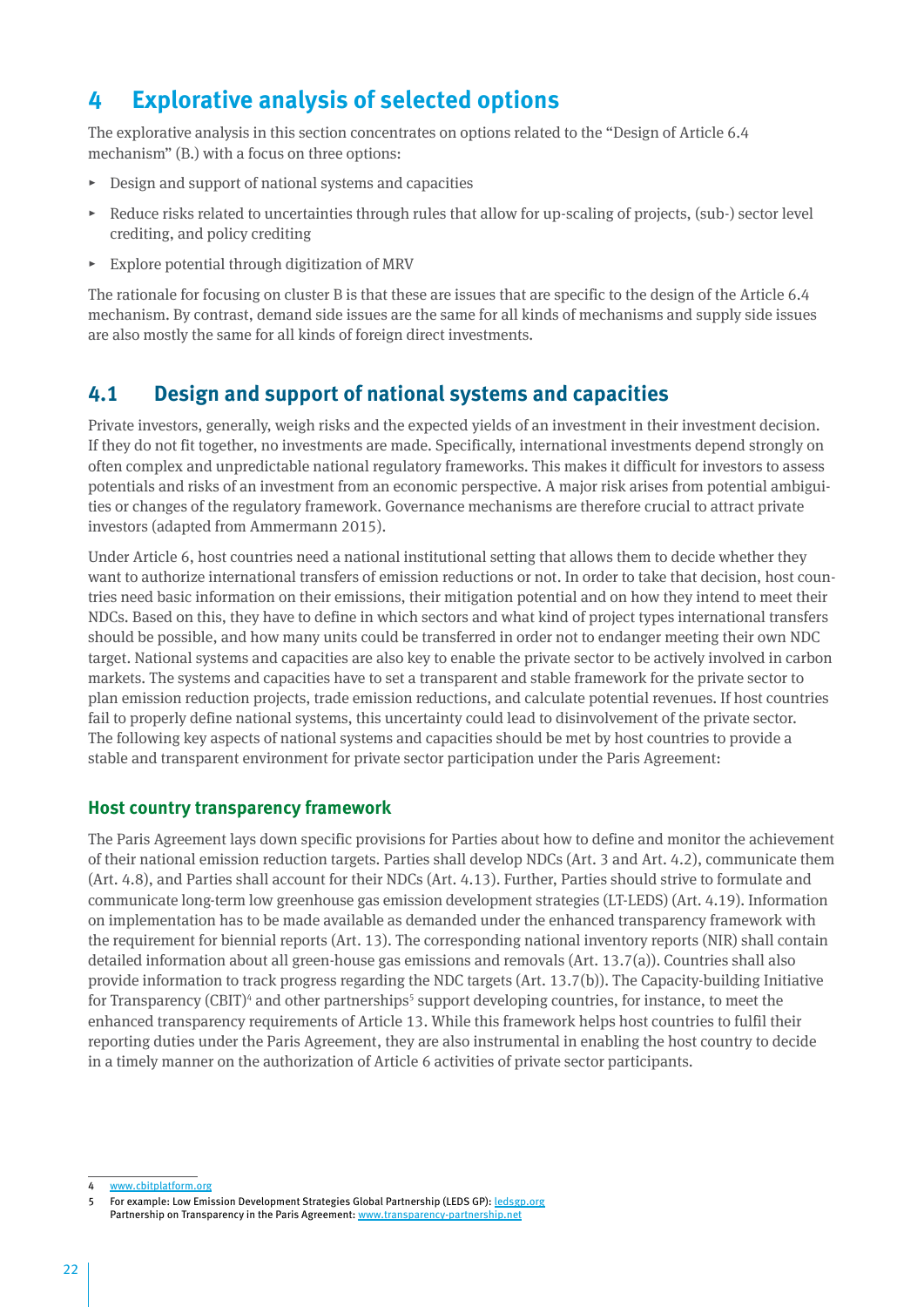The national emission reduction targets (e.g. NDC targets) should be laid down in national transparency frameworks. This is particularly important if host countries are participating in Article 6 mechanisms under the Paris Agreement. Robust accounting shall be applied, inter alia, to avoid double counting (Art. 6.2) and emission reductions resulting from article 6.4 mechanism shall not be used for the host country's NDCs if the emission reductions are used by another country to demonstrate NDC achievements (Art. 6.5). Countries need to determine and keep track of the share of emission reductions that are not needed to fulfil the NDC targets. Monitoring of their domestic development of emissions in total and in defined sectors is essential to ensure that the internationally tradeable crediting permits are not endangering the meeting of NDC targets. National transparency frameworks could, for instance, built up on a national GHG inventory and its monitoring system. This has to be matched with the NDC target path. Realized or expected overachievements of specific sectors could then be entitled to be internationally traded. While these activities primarily help the host country government in the fulfilment of their reporting duties under the Paris Agreement, they also form the basis for the design and definition of domestic rules for carbon markets and provide the transparency related basis for enabling the secure international transfer of mitigation outcomes. In countries that do not do their "transparency related homework", the implementation of private sector Article 6 activities may sooner or later run into barriers, e.g. if the international transfer to a buying country cannot be executed or is delayed, because the tracking and registry information is not available to assure corresponding adjustments, or a host country takes back its authorization of a transfer because the mitigation action is not visible in the national GHG inventory. The latter may be the case, if the host country's GHG inventory does not follow the level of detail ("tier") in the reporting methodology, as on which the actual mitigation action took place. For instance, if the national inventory calculates methane emissions from waste water treatment based on population and default factors and does not take into account any methane recovery and utilization or destruction that may have been implemented on the ground (See Schneider et al. 2019).

#### **Domestic rules for carbon markets**

Building on the information from the transparency framework, domestic rules for participation in carbon markets as outlined in Article 6 of the Paris Agreement have to be defined by host country governments. This should include clear rules on which sectors and technologies, and under what circumstances mitigation actions are eligible to participate in carbon markets. For instance, such rules may define that a particular sector or technology is entitled to generate a certain amount of internationally tradeable emission reductions over the next x years. Host countries could define these "crediting windows" and auction a limited amount of total capacity of projects that can be entitled with internationally tradeable crediting permits (Schneider et al. 2017, p. 43). Applying an auctioning mechanism would also create benefits for the private sector. The transparent allocation of allowed tradeable emission reductions to specific sectors reduces uncertainties for private investors. It is important to private investors to know upfront how many units they are allowed to trade internationally in order to assure predictability of future revenue streams.

Countries with weaker governments will need assistance in defining and establishing these rules. Bilateral processes or partnerships are possible ways to foster this. The NDC Support Cluster<sup>6</sup>, for instance, helps developing countries to implement their NDCs by providing guidance and advisory services on crosscutting capacity building and knowledge management in the fields of political and institutional frameworks, sector approaches, financing, as well as data and transparency. Also, the World Bank's Partnership for Market Readiness (PMR<sup>7</sup>) supports potential host countries in designing and building domestic regulatory structures enabling its private sector in the participation in national and eventually international carbon markets.

<sup>6</sup> [www.ndc-cluster.net](https://www.ndc-cluster.net/)

[www.thepmr.org](https://www.thepmr.org/)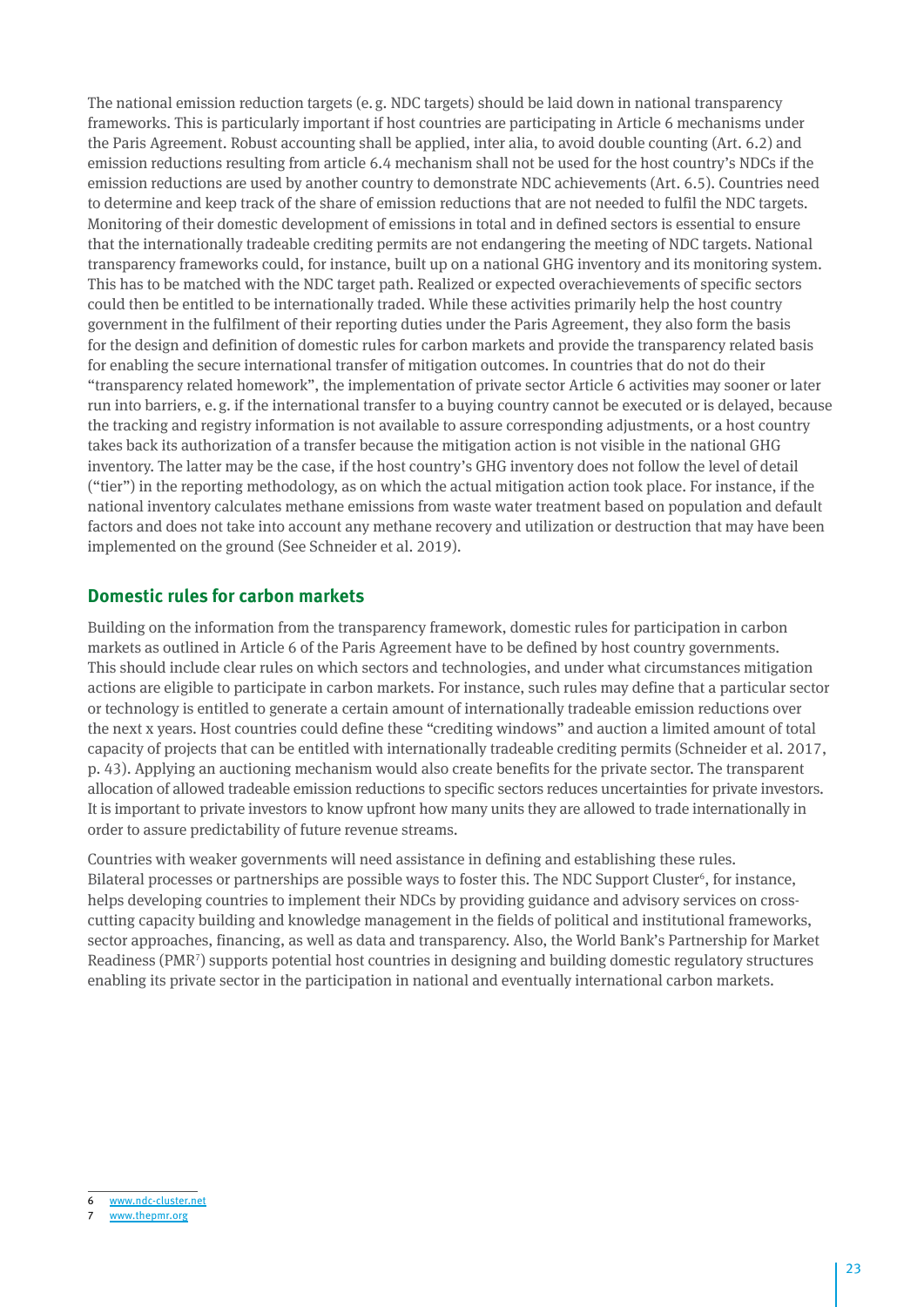#### **Authorizing body at national level**

Market mechanisms under the Paris Agreement are voluntary (Art. 6.1). Countries have to authorize the use and transfer of emission reduction credits to other countries (Art. 6.3). Compared to the situation under the Kyoto Protocol, host countries have more responsibilities under the Paris Agreement, specifically under the voluntary cooperative approach under article 6.2. The use of internationally transferred mitigation outcomes (ITMOs) has to be authorized by participating countries (Art. 6.3). This implies the need for an authorizing body that defines allowances for ITMOs and keeps track of the NDC targets and the country's emissions development. Therefore, a country's authorizing body should regularly review the national and sectoral emission levels (Schneider et al. 2017, p. 43). The levels should be in line with the domestic emission reduction targets.

In the view of the private sector, authorization should happen through fast and transparent processes, based on clear and public criteria. Depending on the design of the domestic system for participation in Article 6 activities, the national authorizing body could in a first step authorize a specific Article 6 activity, checking the eligibility of the sector or technology and the status of the remaining contingents within a targeted crediting window. In a second step after implementation of the activity, the private sector entity reports the verified mitigation outcomes to the national authorization body. If all criteria are met, the mitigation outcomes will be authorized for international transfer and can be issued in a designated registry. Delays in and uncertainties about ITMO authorization should be avoided, as this has negative effects on the private sector participation.

#### **Transparency and predictable revenues for private investors**

The above-mentioned need for national systems, domestic carbon markets rules, and authorizing bodies are key elements of a transparent framework enabling private sector involvement. This is one of the most relevant factors to scale up private sector participation, as transparency and planning security are key elements for private investors (cf. Ammermann 2015). Thus, it is of particular importance in countries with weaker institutions and authorities to have predictable and transparent processes for authorization of Article 6 activities.

Efficient, transparent and predictable governmental authorities are even more important in aggregated level mitigation actions for international transfers, such as sectorial approaches or policy crediting. Here, revenues from international transfers would tend to go primarily to the government level or to overarching implementing bodies such as industry associations. In order to compensate the actors who are actually implementing the mitigation action on a lower level – the private sector – the government needs to find ways to trickle down the Article 6 revenues to the private sector players in a transparent way. In particular in countries with weaker governments and less trust in their ability to distribute revenues, this may be a major barrier to implement action on the ground.

The following section will discuss the potential of upscaling for private sector engagement in more detail.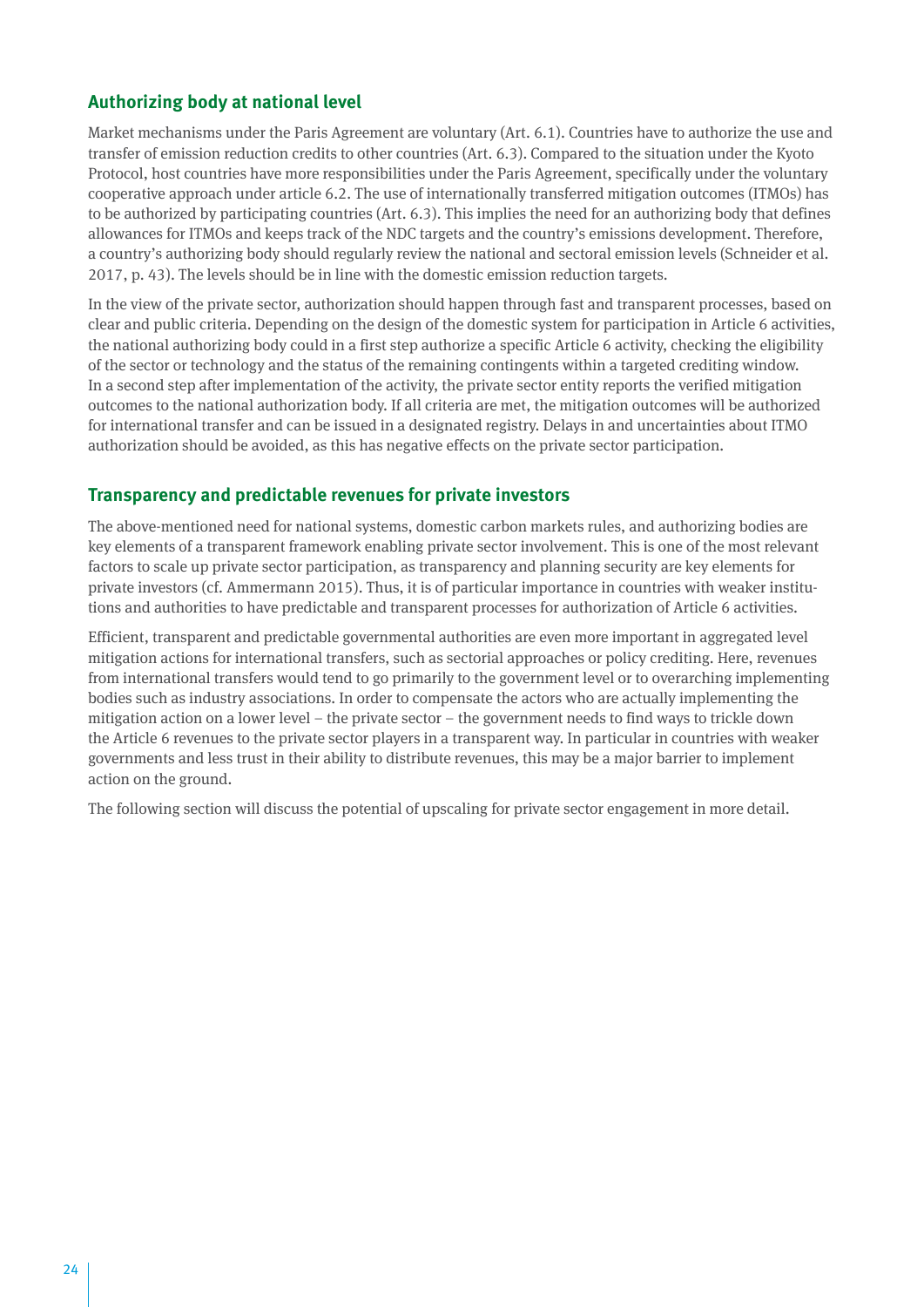# <span id="page-24-0"></span>**4.2 Reducing private sector risks through up-scaling**

#### **4.2.1 Background**

The debate on increasing the scale of crediting activities has a long track record and was mainly driven by the need for rapid reduction of global GHG emissions and the perceived shortcomings of the Clean Development Mechanism (CDM). Some of the expectations associated to up-scaled crediting approaches also relate to the goal to support private sector participation as critics have claimed that the process leading to the registration of individual projects and the issuance of credits is too cumbersome and costly. One important step in addressing these concerns was made with the introduction of the programmatic CDM. Building on a decision taken at the CMP 2005 in Bonn, where Parties had decided "that project activities under a programme of activities can be registered as a single clean development mechanism project activity" (Decision 7/CMP.1 para 20), the CDM Executive Board approved the official templates for the design and implementation of PoAs at its thirty-six meeting in November 2007 (UNFCCC 2007). These allowed an unlimited number of component project activities (CPAs) to be registered under one single Programme of Activities (PoA) with a streamlined procedure for the inclusion of additional activities. While initial uptake of the programmatic CDM was slow (Kreibich, Arens, & Fechtner, 2011), the number of programs has increased steadily, also in Africa, a largely underrepresented region under the CDM (Kreibich, Hermwille, Warnecke, & Arens, 2017). Despite these achievements of the programmatic CDM, the debate on up-scaling continued, with the CDM Policy Dialogue also recommending to further increase the scale of the CDM (CDM Policy Dialogue, 2012). The debates on reforming the CDM finally fed into discussion on the design of future market mechanisms which are to become operational by 2020 under the Paris regime.

#### **4.2.2 What are up-scaled crediting approaches?**

Up-scaled crediting can be distinguished from project and programme based approaches through the following features (Broekhoff, Füssler, Klein, & Schneider, 2017):

- ▸ Baseline emissions are established collectively for a predefined group of greenhouse gas emission sources;
- ▸ Credits are issued based on aggregate reductions achieved across all GHG sources within this predefined group;
- ▸ GHG mitigation actions can be diverse and may be undertaken by multiple entities responding to incentives;
- Credits may be issued to a single entity responsible for establishing and implementing policies that foster emission reductions across all GHG sources targeted.

Up-scaled crediting can further be differentiated into sectoral crediting and policy-based crediting.

Under **policy-based crediting**, a host country is supported in its efforts to introduce and implement a national climate policy instrument by being provided financial assistance. In exchange of the support received the country exports (a portion of) the emission reductions achieved by the national climate policy. These emission reductions could then be used by another country for NDC attainment (offsetting), ambition raising or for complying with climate finance commitments. The mitigation outcomes transferred are contingent on the results of the specific policy. Policy crediting is also possible if the policy has already been introduced: In this case, the host country is assisted in its efforts to increase the ambition level of the policy concerned (Kreibich & Obergassel, 2018).

One key question for policy crediting is whether the supervisory body would be politically and technically able to judge the robustness of national policies. Policy crediting may therefore in many cases be most suitable for Article 6.2 rather than 6.4. Under Article 6.2, host Party government and investors may negotiate volumes of mitigation outcomes to be transferred. However, it may be possible for some policies to establish robust methodologies on how to demonstrate their additionality and determine mitigation outcomes. Crediting of such policies could be suitable for the Article 6.4 mechanism.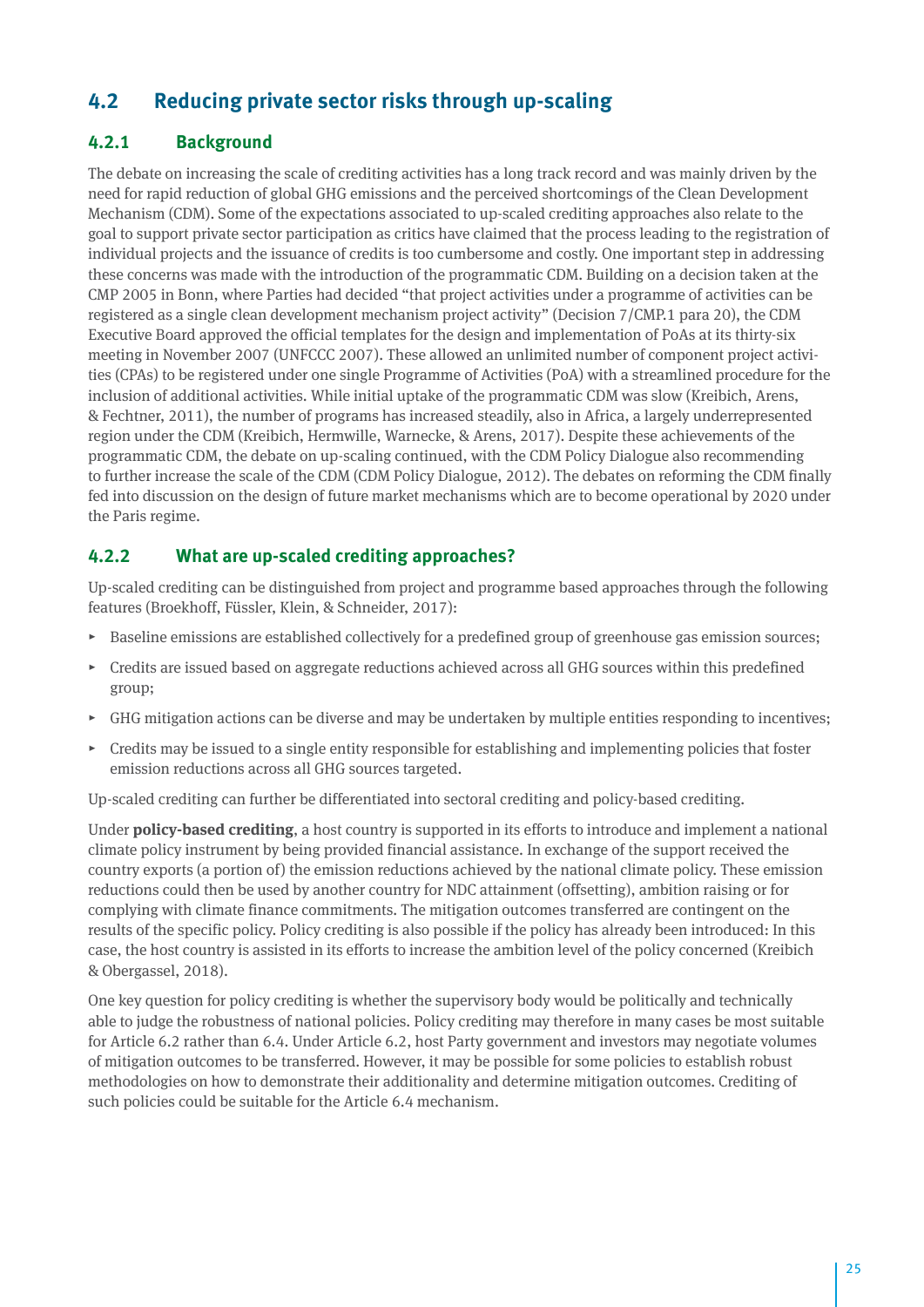<span id="page-25-0"></span>**Sectoral crediting**, by contrast, would be based on an agreed emissions threshold or a "no-lose target" at sectoral level. The host country would define a level of emissions for a specific sector. This threshold could be either in terms of absolute emissions or intensity-based, for example in terms of emissions per unit of gross domestic product (GDP), emissions per unit of electricity generated, etc. The host country government could then undertake actions (i. e. implement policies) to reduce the emissions in the sector to (or below) the agreed level. If emissions are reduced below the target level, the host would receive credits (Sterk, 2010). Another possibility would be to allow private entities, such as industry associations, to assume this role. As outlined by Sterk et al. (2015), the main question here is whether private entities would be able to prevent a situation where some individual installations successfully reduce emissions but others do not and thus the sector as a whole does not. If installations that reduce emissions run the risk of not being rewarded because of the failures of others, the system would hardly provide an incentive to reduce emissions. Governments generally have more means at their disposal to enforce participation by all installations than private entities. Nonetheless, sectors that feature only few installations and/or are dominated by a publicly owned company may be able to arrange sufficient means to ensure compliance. Switzerland provides one example of a working privateled sector initiative. In 2008–2012, the Swiss cement industry successfully implemented a sectoral emission target. The distribution of the overall effort and the rules for the distribution of the related revenues depending on the installations performance had been agreed within the Swiss cement industry association before-hand.

Table 1 shows key features of market-based approaches and highlights the focus of this analysis.

|                                         | <b>Project-based</b><br>credting | <b>Programmatic</b><br>crediting | <b>Sectoral crediting</b>                                                                                                                                                           | <b>Policy crediting</b>                                                                 |
|-----------------------------------------|----------------------------------|----------------------------------|-------------------------------------------------------------------------------------------------------------------------------------------------------------------------------------|-----------------------------------------------------------------------------------------|
| Recipient<br>of the credits             | Project                          | Program                          | National government<br>or other sectoral<br>coordinator                                                                                                                             | National government                                                                     |
| <b>Role of host Party</b><br>government | Approval                         | Approval                         | If scheme is coordinated<br>by government: Baseline<br>setting, Target setting,<br>policy implementation<br>and MRV<br>If scheme is coordina-<br>ted by private entity:<br>Approval | Additionality demonst-<br>ration, baseline setting,<br>policy implementation<br>and MRV |

Table 1: Key features of crediting approaches and focus of the analysis

#### **4.2.3 (How) can up-scaled crediting foster private sector participation?**

Given the central role governments would have in policy crediting and sectoral crediting, one may ask what role private companies would play. In line with the other sections of this report, we will in the following focus on the role of the private sector as an investor and developer of the infrastructure needed for the implementation of mitigation activities by asking how can its participation be fostered through up-scaled crediting.

#### **Aligning the crediting level with the actual incentive level**

Experience under the CDM showed that ensuring the additionality of individual mitigation activities is challenging. An entire set of methodologies has been developed to assist project proponents in demonstrating that their project would not have been implemented without the existence of the CDM. And numerous processes were installed to ensure that the information provided by project developers is sound and allows for a final assessment of project additionality. Despite these measures, additionality is at least questionable for a comparatively high number of CDM projects. This means that there is a high probability that these projects would have been implemented also in the absence of the crediting mechanism. Non-additional projects are hence triggered by other framework conditions, including the following: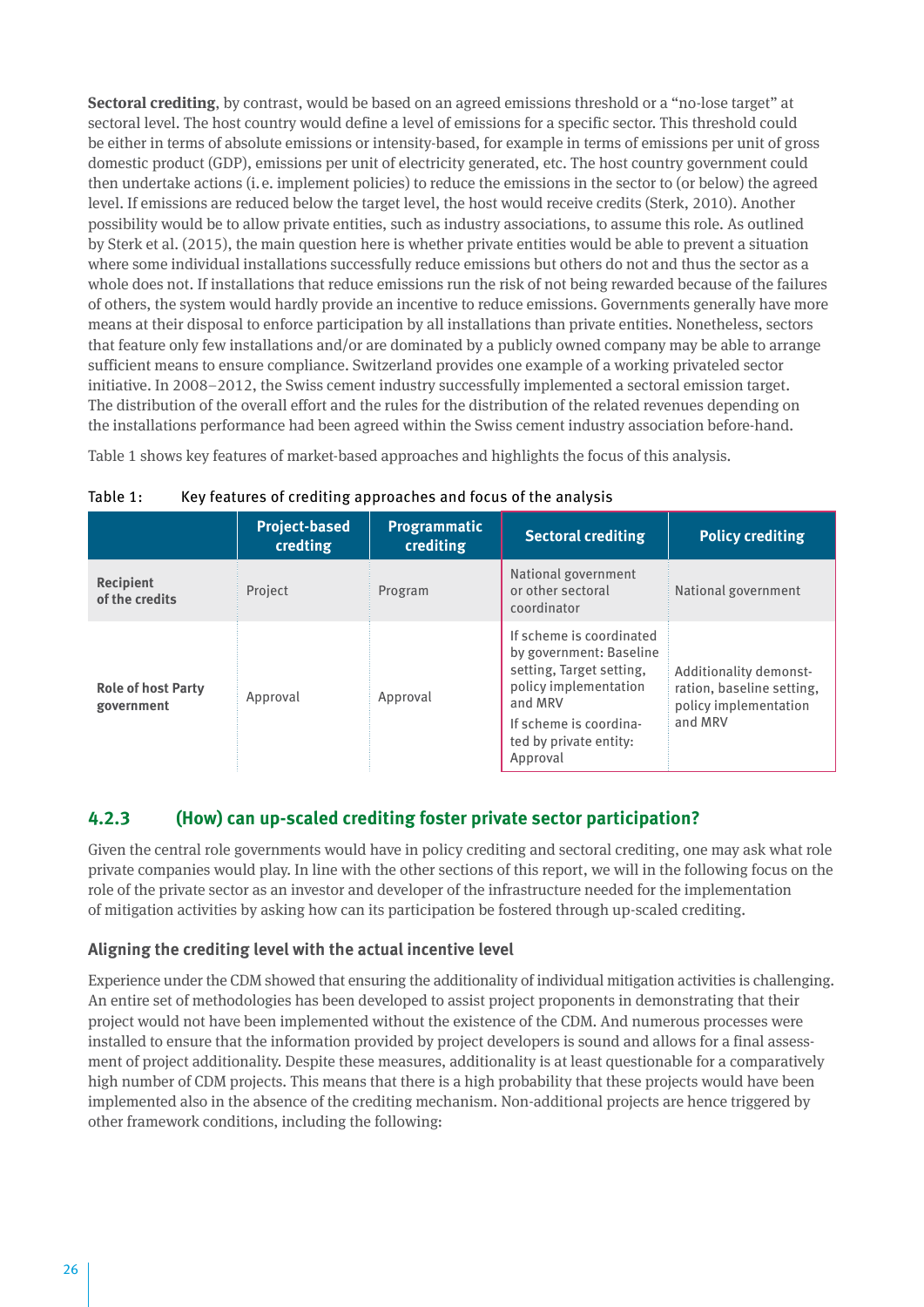- $\triangleright$  Economic/financial: e.g. project implementation provides economic gains
- $\triangleright$  Legal: e.g. legal requirement to take action (e.g. increase energy efficiency) that (indirectly) leads to reduced emissions
- ▸ Cultural/social: e.g. intrinsic motivation to act on climate change

In this regard, domestic policy plays an important role, as it can influence framework conditions, in particular the economic and legal conditions which are key for implementing mitigation activities. Therefore, as discussed in section 2, many CDM projects have (at least partially and indirectly) been triggered by domestic policies, while the incentive provided by the international mechanism might have played a subordinate role. Policy crediting recognizes the key role policies can play by aligning crediting with the actual incentive level of many subnational mitigation activities. To safeguard environmental integrity and ensure that crediting contributes to ambition raising, these policies would have to be additional, for instance by going beyond what is required for NDC attainment. Under a policy crediting scenario, credits are issued when domestic policies are successful and incentivise the desired activities to be implemented. Under project-based crediting, by contrast, credits have been issued to projects that were implemented because policies where shown not to be in place or not to be successful.

#### **Reducing the transaction costs of the private sector**

The challenge with ensuring the additionality, or rather the causality of individual project activities is that the actual, real and known project development scenario is compared to a large number of unknown and hypothetical scenarios. The problem is further exacerbated by information asymmetry that gives advantages to the project proponent. The project proponents know their project, why it has been implemented and through which incentives it was triggered. The regulator, by contrast, does only have limited access to this information. This allows the project proponent to portray the project in a way that is in line with the regulatory provisions. This problem is inherent to crediting mechanisms and cannot be fully resolved. It can, however, be shifted to another level through up-scaling: Under a policy crediting scenario, it is the government of the jurisdiction that has to demonstrate that the policy is additional and would not have been implemented in the absence of Article 6. Similarly, the task of defining the baseline accrues to the government level.

The private sector benefits from these changes: It must no longer demonstrate the additionality of its project using complex methodologies and engaging auditors for the validation and verification of the project and its emission reductions but can focus on how to enrol its business taking into account relevant framework conditions, which are mainly driven by policies. This can be expected to lead to a reduction of transaction costs for the private sector.

#### **Reduction of investment risks and regulatory uncertainty**

Private sector benefits of policy-based crediting are not limited to a reduction of transaction costs. As discussed in chapter 2, under the CDM, regulatory uncertainties regarding how to effectively demonstrate additionality of projects or how to calculate emission reductions have led to considerable investment risks for the private sector. Furthermore, revenues from the sale of CERs have shown to be highly volatile. Under policy-based crediting approaches, these risks are transferred to the domestic policy level. Domestic policies may also change, but having them registered internationally as Article 6.4 activities may provide some safeguard against sudden changes. One key challenge of up-scaled approaches, however, is to ensure that the entities implementing the actual mitigation activities will actually be incentivised by these policies.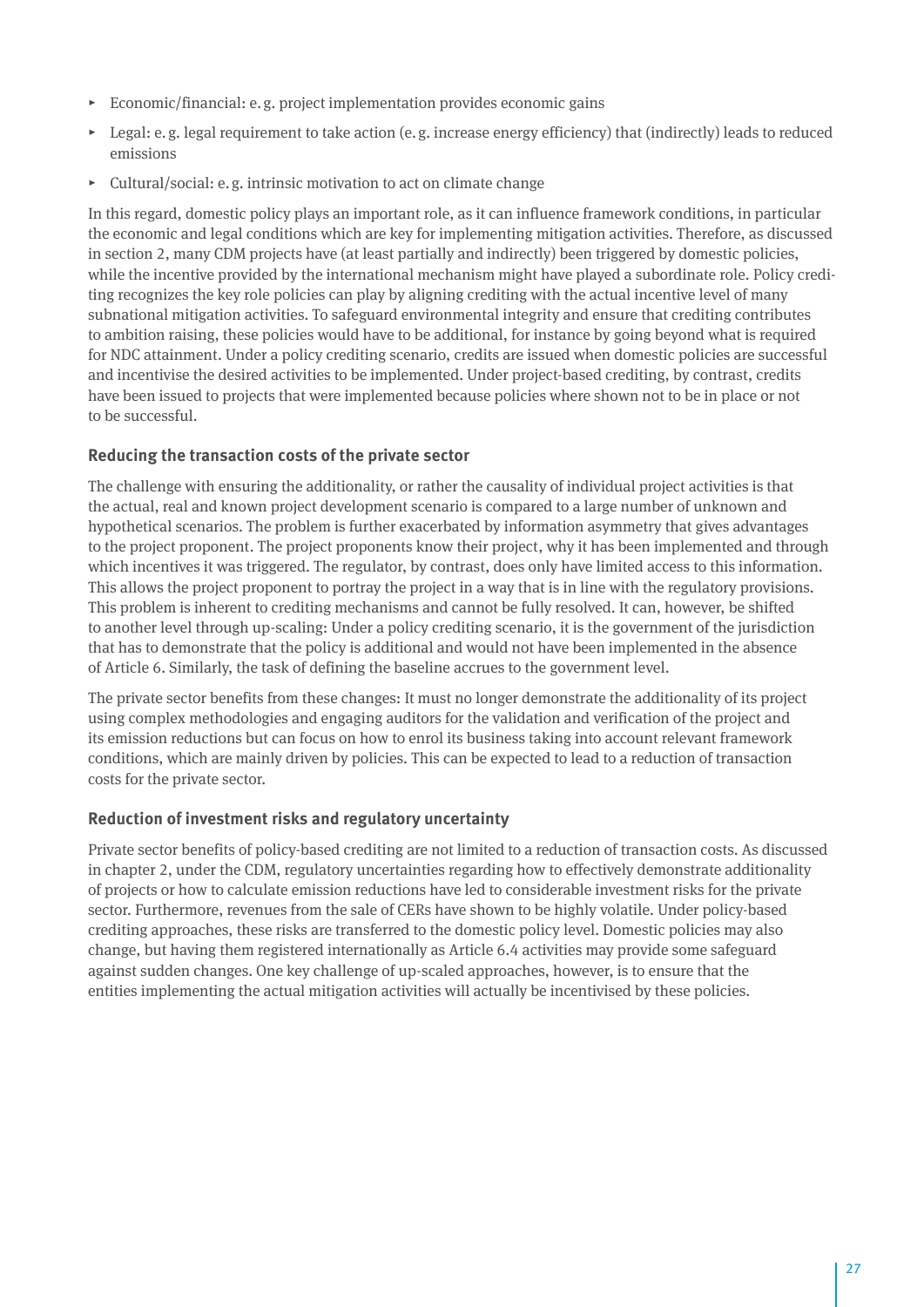# <span id="page-27-0"></span>**4.2.4 How must the Article 6.4 mechanism be designed in order to allow for and foster up-scaled crediting?**

In order to increase the scale of mitigation activities under Article 6.4, one first step is to ensure that the provisions of the mechanism do not exclude such type of activities. In addition, up-scaled activities could further be fostered by adapting the provisions to specific requirements these activities have. This section therefore analyses different aspects of the Article 6.4 mechanism asking what is needed to allow for policy crediting and how such activities could be fostered.

#### **Definitions**

In order to allow for policy crediting under Article 6.4, the definitions of the rules, modalities and procedures must be sufficiently generic. Terms such as "project cycle" or "project proponent" would restrict the scope of possible mitigation activities and not allow for policy-crediting activities to take place. They should therefore be avoided and replaced by terms that are also applicable to up-scaled crediting such as "activity cycle" and "mitigation activity proponent". Further differentiation among the different types of activities (policy crediting, programmatic, project-based) would take place at the implementation level, for instance by establishing methodologies applicable to the specific types of activities.

#### **Governance**

The operation of the Article 6.4 mechanism entails numerous and diverse governance functions including the authorization and registration of activities, issuance of credits and the strategic review of the mechanism (Obergassel, 2018). All these governance functions of the Article 6.4 mechanism should be designed with policy-based mitigation activities in mind and by ensuring legitimacy of the actors involved. With the supervisory body of Article 6.4 being responsible for the registration (and rejection) of proposed mitigation activities and policies, this body must have high legitimacy. Legitimacy could be achieved through a composition of the Supervisory Body that ensures a sound representation of (different groups of) countries. Similar rationale should apply to the entities responsible for the validation and verification of policies: In order to allow private sector auditors to assess the success of a public policy as part of the verification process, their legitimacy must be ensured. This legitimacy could be ensured by adapting the accreditation process of auditors. Accreditation could therefore not only be based on technical requirements but also require acceptance from individual Parties and other stake-holders. To increase legitimacy, the acceptance of DOEs could be required for each policy individually with countries providing justification in case specific DOEs are excluded from the policy evaluation. Such an expanded accreditation process could be cumbersome and increase related transaction costs. However, if legitimacy of DOEs is not ensured, the risk of individual countries appealing against the validation and verification outcomes of DOEs increases, potentially resulting in even higher costs. Therefore, such an expanded accreditation process could increase the likelihood of individual Parties and other stakeholders accepting the outcome of evaluation processes.

#### **Methodologies and procedures**

Methodologies for additionality demonstration, baseline calculation and MRV must be made available also for policy-based approaches. To demonstrate additionality, for instance, Parties would have to show that the policy has clearly been triggered by the existence of the Article 6.4 mechanism and that no other framework conditions at the global or national level would have incentivised the adoption and implementation of this policy. While there are different approaches of how additionality of a policy could be demonstrated, ensuring additionality of policies can be considered to be very challenging. The introduction and implementation of climate policies is usually motivated by several policy objectives including a government's policy preferences and the country's political economy, making it extremely difficult to prove the additionality of a policy. One potential solution to this problem might be to explore input-based transfers where credits are issued on the basis of the funding provided. As long as the NDCs of the Parties involved are robust enough and their ambition levels sufficiently high, this could be a pragmatic approach in dealing with this problem (Kreibich & Obergassel, 2018).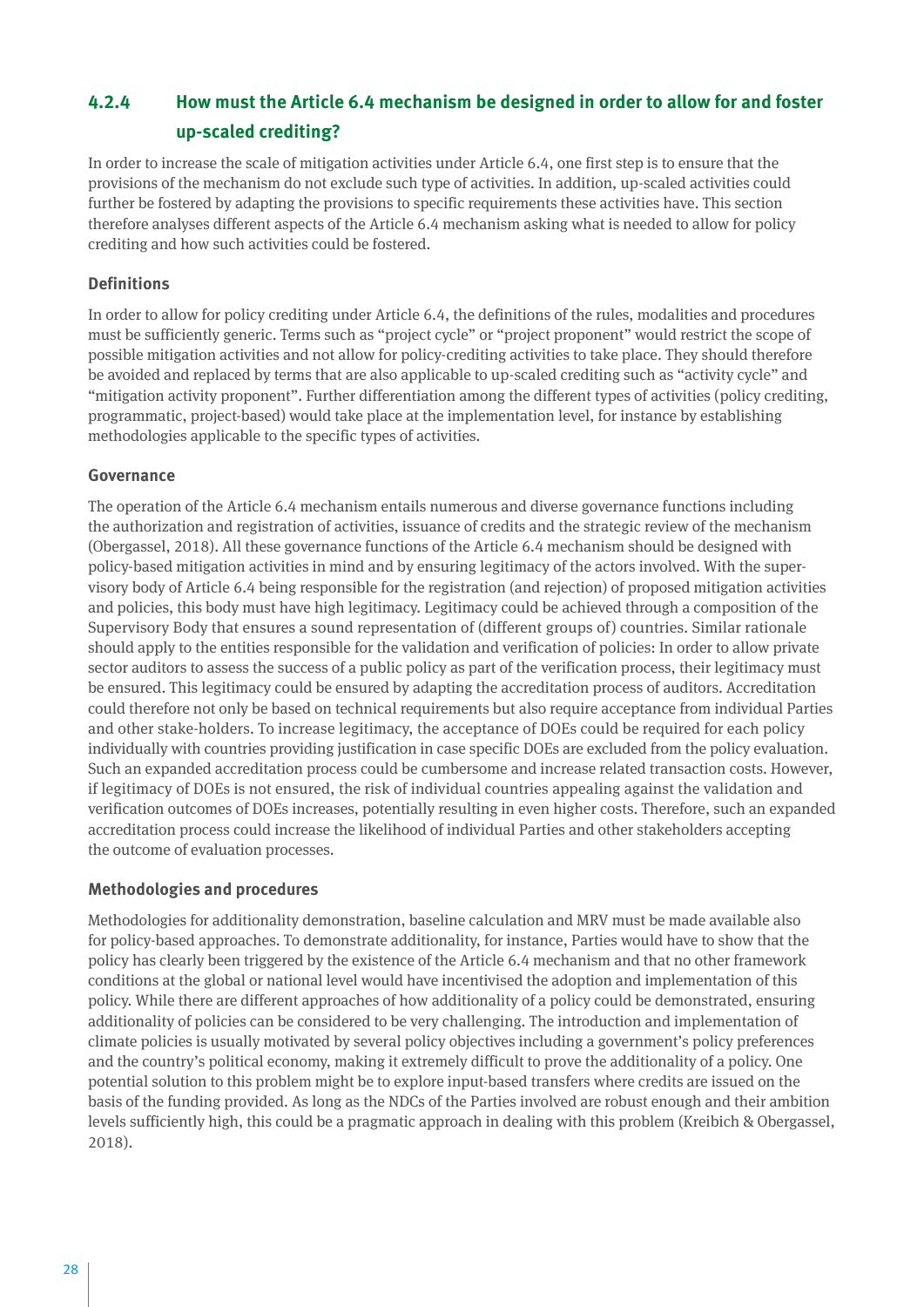#### <span id="page-28-0"></span>**Measures to support policy crediting**

In addition to ensuring that policy-based crediting is not excluded from Article 6.4, the mechanism could actively support the role of up-scaled mitigation activities. Possible measures include top-down development of methodologies applicable to policy crediting and capacity building measures that support host Parties in developing policy-based crediting activities.

With up-scaled crediting assigning a key role to host countries, strong domestic capacities become a key prerequisite for the implementation of such activities. Limited technical capacities and political awareness could be a barrier to up-scaled crediting, in particular in developing countries. Capacities could be fostered by international level initiatives similar to the Regional Collaboration Centres (RCCs) under the UNFCCC, through multilateral organisations and initiatives such as World Bank's Partnership for Market Readiness or bilaterally. These activities could enhance the host country readiness to identify mitigation potential and develop measures to tap this potential in the context of Article 6.

# **4.3 Explore potential through digitization of MRV**

An important barrier to private sector participation lies in the potentially high transaction costs for Measuring, Reporting and Verifying mitigation outcomes. Practicality, efficiency, and the high costs of today's MRV systems are major barriers for the private sector (see section 2B). Since the onset of Kyoto Flexible Mechanisms, about two decades ago, the potential of digital technology has evolved while the project cycle processes in crediting standards has largely remained "PDF-driven", with a lot of manual labour related to Project Design Documents (PDDs), validation, registration, monitoring reports, emission reduction calculations, issuance etc.

Many challenges and barriers related to MRV can be addressed and significantly reduced by the use of digital tools and processes. Digitization can particularly facilitate processes on the operational level. It can help to increase data quality, as well as the value of impact data (e.g. thanks to faster data processing, availability, and transparency, as well as the inclusion of information about other sustainable development impacts of a project). With a view to the three MRV elements and the subsequent issuance of units, digitization can have a vast range of positive effects (CLI 2018a, pp. 30 ff.).

As an example: data from an improved cookstoves project can be collected directly, using digital Stove Usage Monitors (SUMs). The automatically collected data, by the temperature loggers, is uploaded directly to a server. Typically, data about "heating events" had to be collected in user surveys which are much more time consuming and prone to errors. Impact quantification is based on the number and duration of heating events and thus can be calculated automatically, based on the project specific methodology. The following data verification can be automated to a large extent as well, since mainly the calibration of the monitoring devices needs to be checked, e.g., by using specific control algorithms and comparable datasets from similar projects.

The following areas along the project cycle may be considered for the use of increased levels of digitization to improve efficiency and automation of processes and reduce transaction costs for the private sector (CLI 2018a, pp. 32 ff.). For each area, we identify particular private sector needs and the potential for new digital technologies:

#### **1. Data collection**

Safe, secure, and reliable data capture and transfer are key elements of data collection associated with MRV of mitigation actions. Data collection tends to be particularly complex and costly for individual and dispersed mitigation action e.g. in sectors such as cook stoves, efficient appliances, transportation, but also in LULUCF. A particular issue poses the access to project data in remote areas.

**Private sector needs:** The private sector needs to trust in emission reduction projects and generated impacts. Improved data integrity is a benefit to monetize carbon reduction (and sustainable development) impacts in a trustworthy manner. Further, private project developers can specifically profit from efficiency gains, when data capturing, transfer and processing is automated. Reliable, fast, and simple data collection reduces barriers for private sector participation, as this is the first step to facilitate the process of monetizing emission reductions. Cost savings, however, depend vastly on the project type (e.g. regarding the scope and complexity of required data sampling) and on the available monitoring technologies (e.g. cost of required sensors).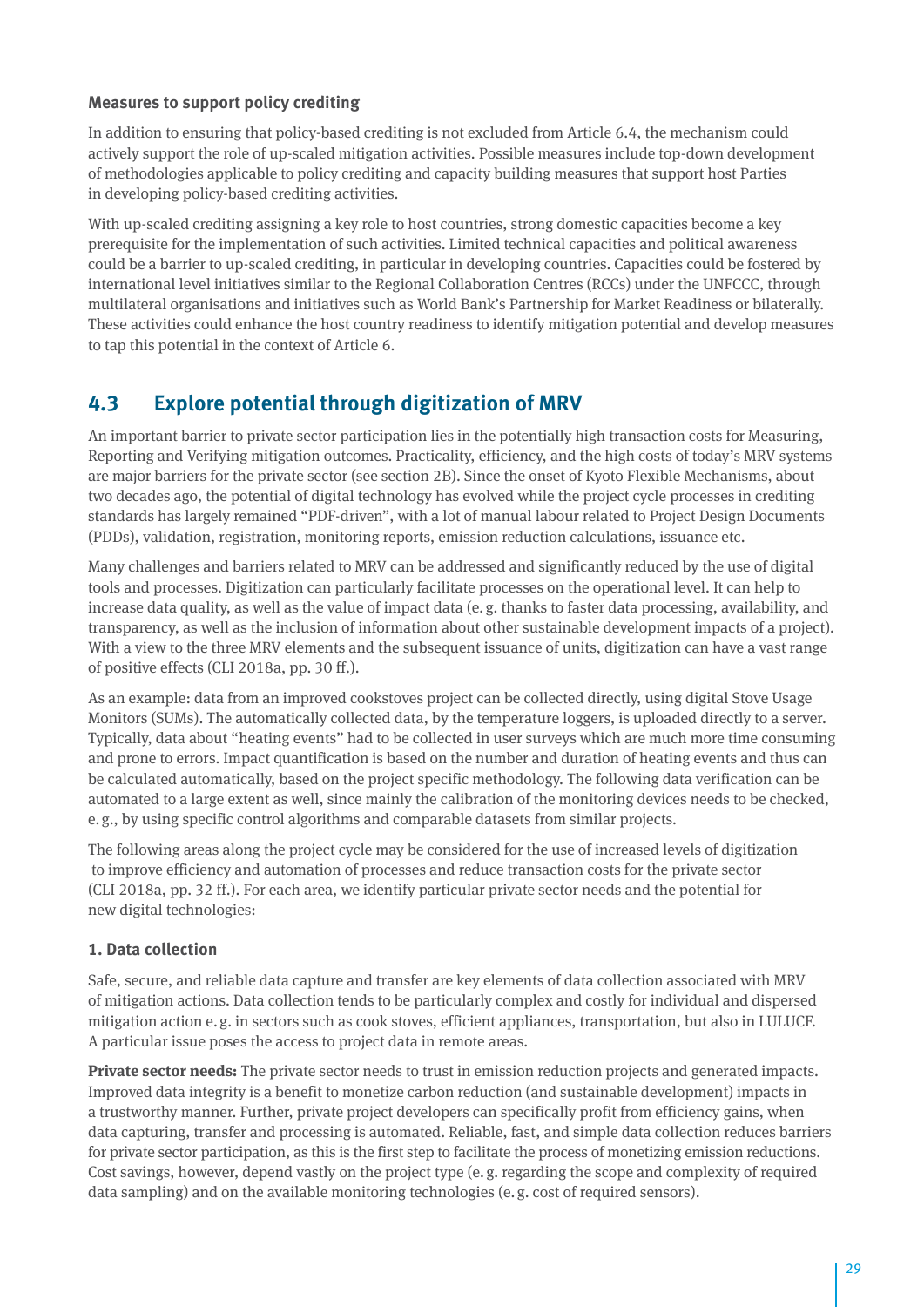**Digitizing MRV potentials:** Data coverage, accuracy and reliability can be improved drastically by using technology, such as sensors or mobile phones to capture data. Data collection and processing can be automated e.g. by using Internet of Things (IoT). The combination of remote sensing with new data processing approaches including artificial intelligence potentially allows for the automated monitoring of forest areas and land use patterns.

The new Blockchain<sup>8</sup> technology can contribute to secure data logging, by making the recorded data immutable. The Blockchain concept builds on two fundamental technological pillars: decentralization and cryptography. They set the basis that blockchains can claim to be immutable. Data is stored on all servers of a network using a blockchain (e.g. all participants in a carbon market) and is constantly monitored and validated. Cryptography creates "hashes" that can be seen as unique digital fingerprint of any imaginable set of data that is stored in "blocks". The last block (of a blockchain) always contains the whole transaction history of a network. Altering any of the information stored earlier (e.g. changing information about a completed transaction) would result in the distortion of the chain of blocks and consequently lead to the exclusion of the participant whose record is not matching the records of the rest of the network's participants. The unique information, containing the complete fingerprint of all transactions, in combination with the decentralized stored and constantly validated datasets ensures immutability and security of the technology (CLI 2018b).

However, depending on its design and consensus algorithm, the operation of Blockchains may lead to a very high power consumption. A well know example is the crypto-currency Bitcoin, which builds on a so called "prove of work" consensus algorithm, where participating nodes enter into a useless number-crunching competition each time a new block is to be generated in order to determine, which note will "mine" the block and get paid. However, there are other designs for Blockchains building on much less power consuming consensus mechanisms, such as the "proof of stake" (CLI 2018a, pp 83f).

On a practical level, automation and use of digital technologies reduces the need for manual interventions and with that the potential for human errors and forgery. This result in increased confidence in data, improved transparency of MRV, as well as in higher trust and integrity (CLI 2018a, pp. 32 ff.).

#### **2. Impact quantification and reporting**

Today, the calculation of emission reductions is often carried out manually, on the basis of simple spreadsheets. These processes are slow, costly and prone to introduce errors in the calculations and data sets.

**Private sector needs:** Efforts to impact quantification and reporting should be as efficient as possible for project developers/owners. The more automated this process is and the quicker the impacts are quantified, the easier it is for project owners to set their projects into value. Required time and costs are potential barriers to private investors, as it reduces the revenues on generated emission reductions.

**Digitizing MRV potentials:** Instead of using complex spreadsheets, technology could enhance impact quantification and the reporting process, for instance, by using smart contracts (i. e. small programs on a blockchain that securely carry out certain calculations) and online applications linked to automated data capturing and processing. Automated impact calculation, based on collected data and preset methodological approaches, would improve reliability, increase efficiency of this process and foster trust in outcomes (CLI 2018a, pp. 32 ff.).

#### **3. Verification**

The verification process involves the review and checking of all data collected. Data is checked for integrity, accuracy, and methodology conformity.

**Private sector needs:** Project owners have to hire independent third-party verifiers to verify emission reductions (and potential sustainable development benefits) of their mitigation projects or programmes. This verification process is rather expensive and time consuming for the private sector.

<sup>8</sup> For the sake of simplicity, the common term "blockchain" is used as a placeholder for the much broader concept of distributed ledger technologies (DLT)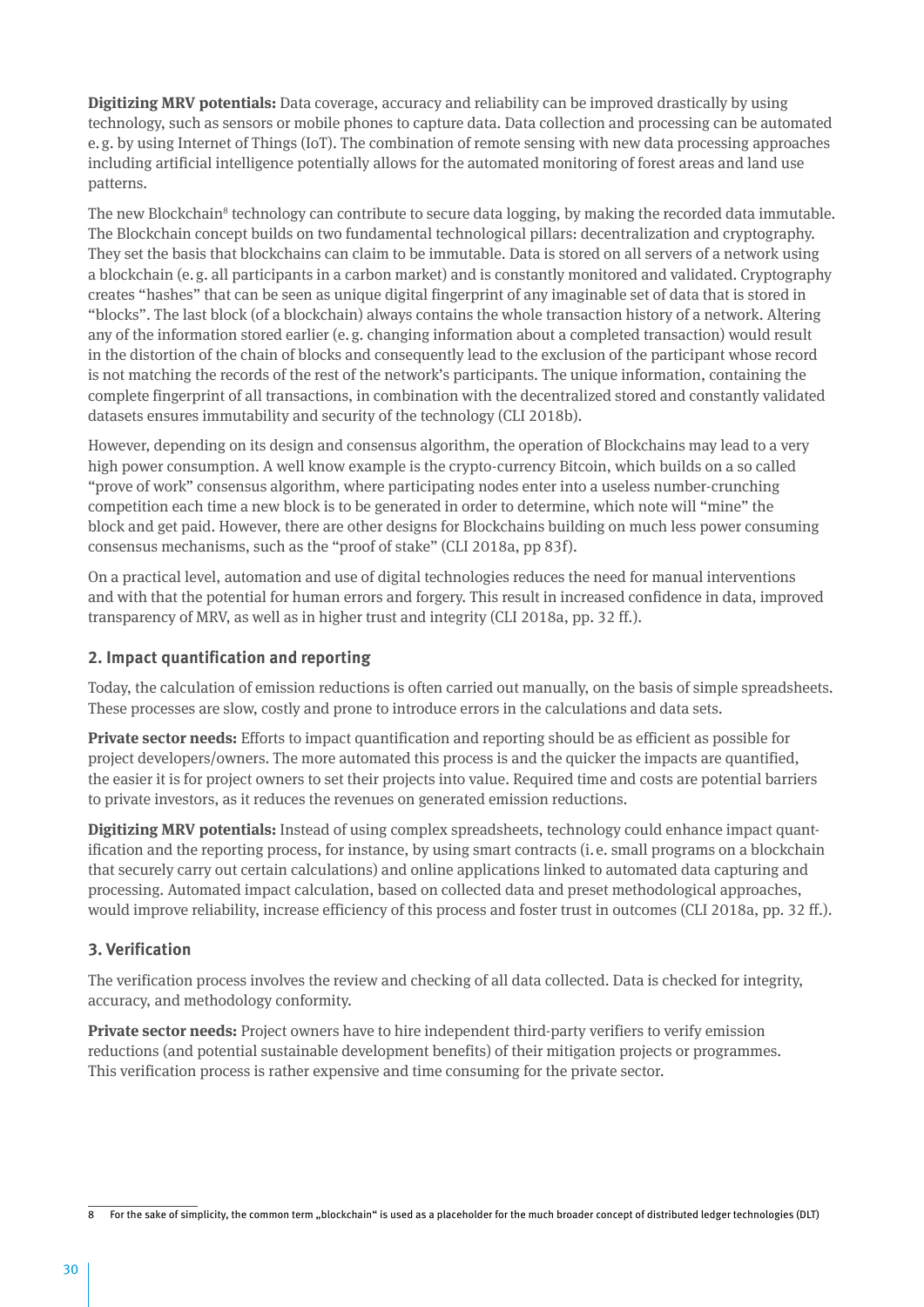**Digitizing MRV potentials:** Technologies like certified sensors and data transfer, smart contracts on blockchains could speed up and facilitate verification through real-time verification. Such systems allowing for automated quality assurance and quality control can be implemented by checking monitoring data for plausibility, consistency and outliers. Artificial intelligence can help to detect potential irregularities and areas of higher risk. Therewith, it becomes easier to spot where checks are needed, thus reducing the need for comprehensive and costly site visits. This could increase the efficiency of the verification process significantly (CLI 2018a, pp. 32 ff.).

#### **4. Issuance of units to a registry**

Under the Kyoto Protocol, while registries are operated by Annex-I-countries, one centralized platform, the International Transaction Log (ITL), serves as hub for emissions trading mechanisms . The centralized ITL – operated by the UNFCCC Secretariat – is considered trustworthy and is seen as a generally successful system. The availability of an internationally operated CDM-registry that is independent from national institutions has been an important success factor for the CDM, as private sector could rely on issuance once emission reductions were verified.

Under the Paris Agreement, although a centralized Article 6.4 registry may be developed and a Central Accounting Database for corresponding adjustments is foreseen, the general reporting and transparency framework as well as the architecture of Article 6 mechanisms is more party-driven and decentralized than under the Kyoto protocol.

**Private sector needs:** In countries where there is a lack of trusted (international) registry for ITMOs, it is key for private sector that any bi- or multilateral registries are reliable, secure and trustworthy, so that project developers can count on the ability to transfer their mitigation assets and benefit from their monetization.

**Digitizing MRV potentials:** In this situation, technologies like registries building on blockchain or other distributed ledger technologies allow for trusted registry systems that are accepted by all stakeholders (CLI 2018a). The application of blockchain technology makes any changes immutable and allows for full transparency in tracking ITMO transactions. Two general options may be considered: Either the full registry would be stored in a blockchain (which currently faces challenges in terms of capacity and speed of blockchain systems), or the registry is implemented in a conventional database of which regularly a hash is generated (i. e. a kind of digital fingerprint of the entire status of the database) that is stored in an underlying blockchain.

Besides information on carbon assets, such registries may also contain attributes of sustainability impacts of the mitigation action, e.g. the quantification of indoor air quality benefits for efficient cook stoves. With the secure demonstration of sustainability impacts, private sector may gain higher revenues for their ITMOs from some market segments.

This kind of digital systems may also enable to link up with other registry systems and therefore allow for a linking of carbon markets beyond specific registry systems. This may require also the automated conversion of mitigation outcome units.

#### **Overcoming barriers to scale – reducing transaction costs**

Applying technology along the activity cycle steps of MRV and issuance helps to address current challenges in MRV and barriers to scale. Particularly, high transaction costs are hindering the private sector to be more involved. This can be addressed by digitization of MRV (as described above) and access to carbon markets (or other finance schemes) for the private sector can be facilitated (CLI 2018a, p. 13).

Another major hindering factor for the private sector is the uncertainty about returns on investments. Facilitated trade of emission reductions, e.g. also through tokenization and new distribution channels for mitigation outcomes, can contribute to overcome this barrier. However, it is important to note that digital MRV and blockchain, while being important tools, are no silver bullet to solve all the existing issues regarding private sector involvement. Demand side factors, domestic rules, and design of carbon markets on an international level will be more relevant to foster private sector participation.

Digitizing MRV is only emerging and needs further research, development and field trials of approaches. Current issues range from technical aspects in data collection such as speed and lacking connectivity, to cost of monitoring equipment or needed capacities to train staff, interfaces for data reporting, adaptation of methodological approaches to digitization of MRV, to the need for strategies and harmonized implementation frameworks and governance for digital MRV (CLI 2018a, pp.37).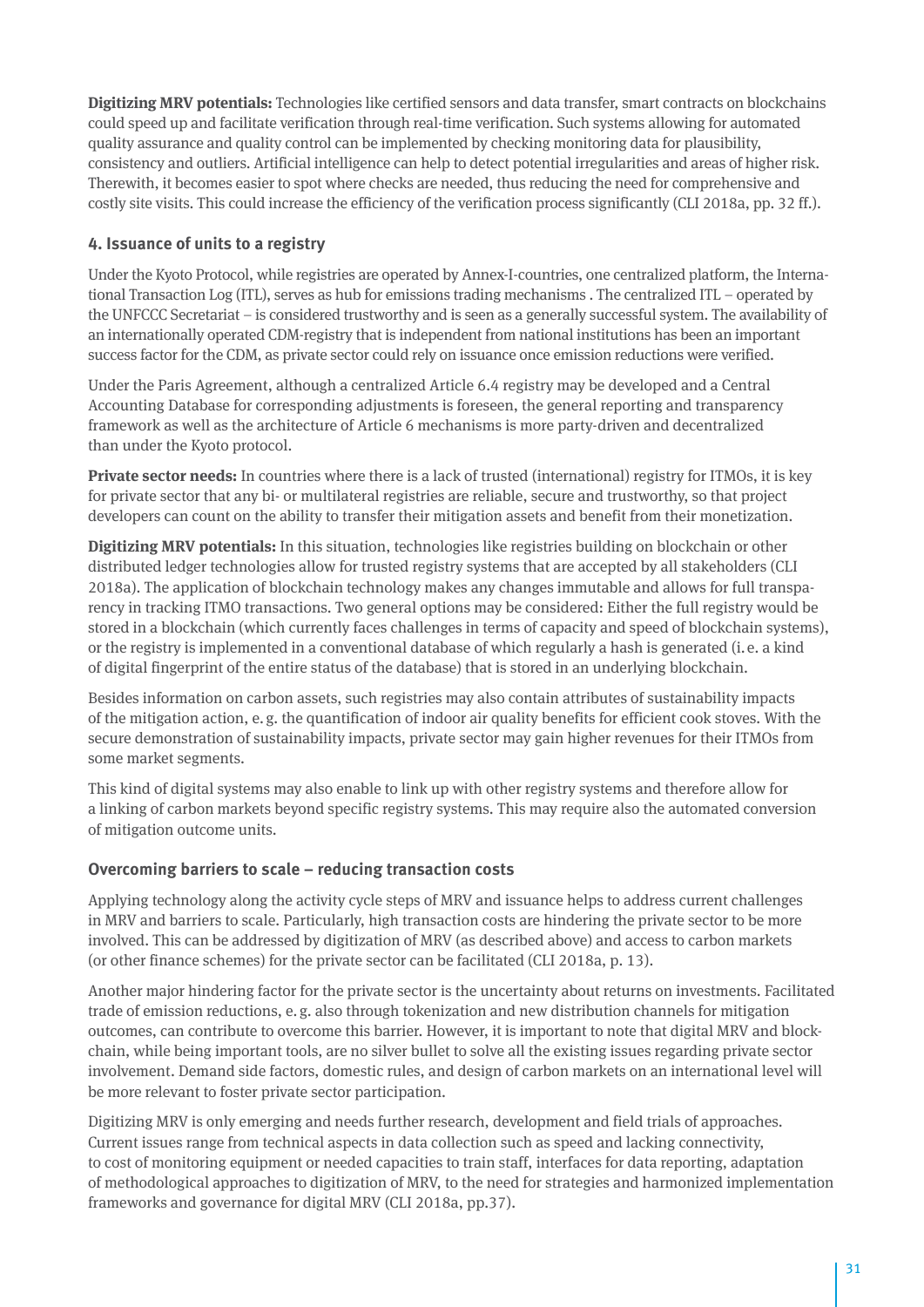# <span id="page-31-0"></span>**5 Conclusions**

Private actors are key for the implementation of GHG emission reductions of the scale required by the Paris Agreements long-term temperature goal. The private sector is both, a large emitter of greenhouse gases and a provider of innovative solutions to address climate change. Furthermore, private sector investments can make an important contribution to mitigate climate change. These multiple functions have been recognized by Parties when adopting the Paris Agreement and its Article 6.4, which explicitly aims to incentivize and facilitate the participation in the mitigation of greenhouse gas emissions by private entities (Art. 6.4 (b)).

Under the Clean Development Mechanism (CDM), private sector actors had the opportunity to participate in a new and fast-growing market but faced numerous challenging investment barriers. Given the more heterogeneous architecture of the Paris Agreement and the stronger role (host) country governments have been granted under the new regime, it appears that private sector actors might even be confronted with more barriers, in particular in countries with weaker institutions and authorities (e.g. for obtaining the authorisation).

Although this analysis focusses on factors and barriers related to the design of the emerging carbon markets under Article 6, it has to be acknowledged that host countries need general investment readiness in order to facilitate private sector action. Article 6 activities are not fundamentally different from any other foreign direct investment project. Therefore, they need, for instance, a sound institutional and regulatory setting, government transparency, and competitive tax environments. As long as the country's general investment readiness is not conducive, Article 6 rules may only improve private sector investments to a limited extent.

The present paper highlights the importance of two key factors for private sector participation: the need for demand and the need for host country readiness:

Without higher ambition of acquiring countries and their willingness to purchase ITMOs, there will be only little trading on international carbon markets. The renewed interest in accelerated climate change mitigation action in some countries with the IPCC 1.5 degrees report and the emerging "Fridays for Future" initiatives may lead some acquiring countries (at least in the short term) to raise their ambition levels and consider the purchase of ITMOs at scale.

On the other hand, Parties to the Paris Agreement granted themselves a lot of sovereignty and bottom-up rulemaking compared to the earlier Kyoto scheme. This leads to a considerable amount of work for a potential host country, to be able to participate in Article 6 mechanisms, related to its transparency framework, the setting of domestic rules for carbon markets, and for the creation and operation of an authorizing body at national level. If host countries are not ready, there is a limited role for the private sector, because the lack of a national system leads to too many barriers and bottlenecks along the project cycle.

Scaling up market mechanisms may help to overcome some of the barriers and streamline the processes for private sector entities. However, this would require a stronger role of the regulator, which would need to be underpinned by adequate resources and institutions.

On a technical level, the digitization of Measuring, Reporting and Verification (MRV) has a high potential to make project cycle processes more efficient and reliable, thus reducing transaction costs and allowing private sector players to define profitable business models. New approaches to data acquisition and monitoring, including the use of sensors and internet of things, may enable the tracking of emission reductions of smaller and distributed sources. Further, the applications of artificial intelligence may allow for new monitoring approaches, e.g. in combination with remote sensing in LULUCF. The largest benefit from new digital technologies may lay in the applications of blockchain technology for trusted and immutable registry and unit tracking systems, in particular in the context of weaker governmental settings where trust in governmental databases may be limited.

In summary, upscaling and digitization may help to reduce barriers, but will not be the silver bullet to solve all issues related to the design and implementation of Article 6 market mechanisms. The key factors to successfully foster private sector involvement are increased international demand for high quality units by acquiring countries (units that require additional activities than what otherwise would have happened) and established domestic frameworks by host countries.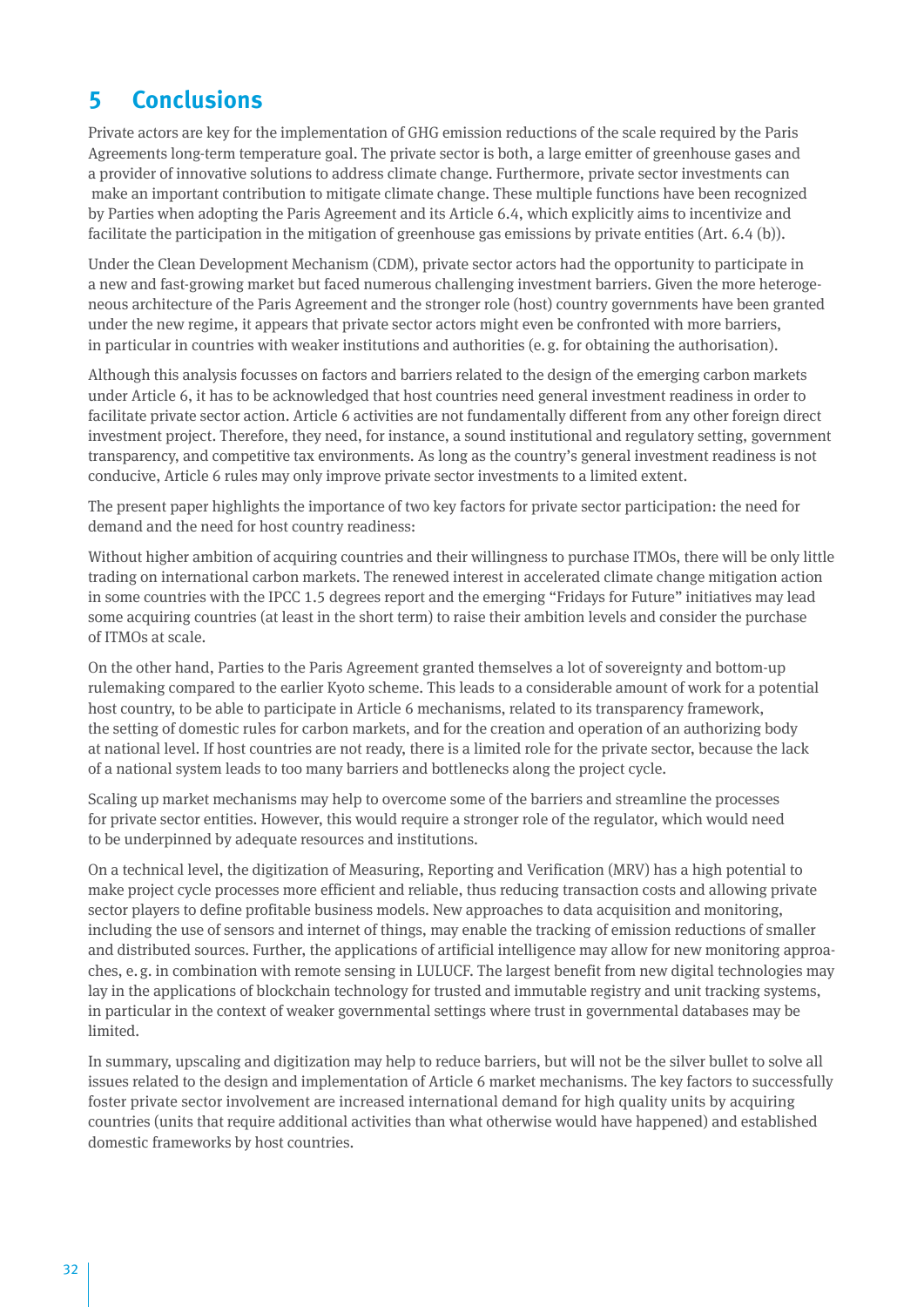# <span id="page-32-0"></span>**6 References**

**Ammermann, Heiko 2015:** Squaring the circle – Improving European infrastructure financing. Roland Berger Strategy Consultants and United Europe.

**ADB, 2018:** Decoding Article 6 of the Paris Agreement. Asian Development Bank. April 2018. Online: [www.adb.org/publications/decoding-article-6-paris-agreement](https://www.adb.org/publications/decoding-article-6-paris-agreement)

**Broekhoff, D., Füssler, J., Klein, N., & Schneider, L. (2017). Establishing Scaled-Up Crediting Program baselines under the Paris Agreement:** Issues and Options (Technical Note No. 15). Washington D.C.: Partnership for Market Readiness.

**Cames, M., Harthan, R. O,, Fuessler, J., Lazarus, M., Lee, C. M., Erickson, P., Spalding-Fecher, R., 2016:** How additional is the Clean Development Mechanism? Analysis of the application of current tools and proposed alternatives. Öko-Institut, together with IN-FRAS and Stockholm Environment Institute (SEI), Study prepared for DG CLIMA. Online: [https://ec.europa.eu/clima/sites/clima/files/ets/docs/clean\\_dev\\_mechanism\\_en.pdf](https://ec.europa.eu/clima/sites/clima/files/ets/docs/clean_dev_mechanism_en.pdf)

**CCAP, 2017:** Using Transfers to Enhance Ambition over the NDC cycles. Online:<http://ccap.org/resource/using-transfers-to-enhance-ambition-over-the-ndc-cycles/>[25 Sept. 2018].

**CDM Policy Dialogue. (2012). Climate Change, Carbon Markets and the CDM:** A Call to Action – Report of the High-Level Panel on the CDM Policy Dialogue.

Online: [www.cdmpolicydialogue.org/report/rpt110912.pdf]( http://www.cdmpolicydialogue.org/report/rpt110912.pdf) [05 July 2018].

**CLI, 2018a:** Navigating Blockchain and Climate Action – an overview. Climate Ledger Initiative. Online: [https://climateledger.org/resources/CLI\\_Report-January19.pdf](https://climateledger.org/resources/CLI_Report-January19.pdf) [03 July 2019].

**CLI, 2018b:** Factsheet – Why is data stored in Blockchains considered immutable? Climate Ledger Initiative. Online: [www.climateledger.org/resources/CLI\\_Factsheet\\_Immutability\\_of\\_Blockchain\\_explained\\_ITMO\\_](https://www.climateledger.org/resources/CLI_Factsheet_Immutability_of_Blockchain_explained_ITMO_example.pdf) [example.pdf](https://www.climateledger.org/resources/CLI_Factsheet_Immutability_of_Blockchain_explained_ITMO_example.pdf)

**Deloitte, 2018:** The tokenization of assets is disrupting the financial industry. Are you ready? Inside magazine issue 19. October 2018.

Online: [www2.deloitte.com/content/dam/Deloitte/lu/Documents/financial-services/lu-tokenization-of-as](https://www2.deloitte.com/content/dam/Deloitte/lu/Documents/financial-services/lu-tokenization-of-assets-disrupting-financial-industry.pdf)[sets-disrupting-financial-industry.pdf](https://www2.deloitte.com/content/dam/Deloitte/lu/Documents/financial-services/lu-tokenization-of-assets-disrupting-financial-industry.pdf)

**Fuessler, Juerg, 2012:** CDM baseline approaches for PoA upscaling and New Market Mechanisms. Building NMM on CDM elements. Commissioned by KFW Bankengruppe.

Online: [www.carbon-mechanisms.de/fileadmin/media/dokumente/Publikationen/Leitfaden/INFRAS\\_2012\\_](https://www.carbon-mechanisms.de/fileadmin/media/dokumente/Publikationen/Leitfaden/INFRAS_2012_CDM_Baseline_PoA_Upscaling.pdf) [CDM\\_Baseline\\_PoA\\_Upscaling.pdf](https://www.carbon-mechanisms.de/fileadmin/media/dokumente/Publikationen/Leitfaden/INFRAS_2012_CDM_Baseline_PoA_Upscaling.pdf)

**Fuessler, Juerg, Anik Kohli, Sascha Lehmann, Nicolas Kreibich, Wolfgang Obergassel, 2019a:** Options for fostering increasing ambition levels under the Paris Article 6.4 Mechanism. Discussion Paper. German Environment Agency.

Online: [www.dehst.de/SharedDocs/downloads/EN/project-mechanisms/discussion-paper\\_bonn-2019\\_3.pdf](https://www.dehst.de/SharedDocs/downloads/EN/project-mechanisms/discussion-paper_bonn-2019_3.pdf)

**Fuessler, Juerg, Anik Kohli, Randall Spalding-Fecher, Derik Broekhoff, 2019b:** Article 6 in the Paris Agreement as an ambition mechanism. Options and recommendations. Commissioned by the Swedish Energy Agency. in press.

**Höhne, N., Kuramochi, T., Warnecke, C., Röser, F., Fekete, H., Hagemann, M. & Gonzales, S., 2017:**  The Paris Agreement: resolving the inconsistency between global goals and national contributions. Climate Policy, 17(1), 16–32.

**IPCC, 2018:** Global Warming of 1.5 °C – an IPCC special report on the impacts of global warming of 1.5 °C above pre-industrial levels and related global greenhouse gas emission pathways, in the context of strengthening the global response to the threat of climate change, sustainable development, and efforts to eradicate poverty. Geneva: Intergovernmental Panel on Climate Change.

Online: [http://report.ipcc.ch/sr15/pdf/sr15\\_spm\\_final.pdf](http://report.ipcc.ch/sr15/pdf/sr15_spm_final.pdf) [26. Oct. 2018].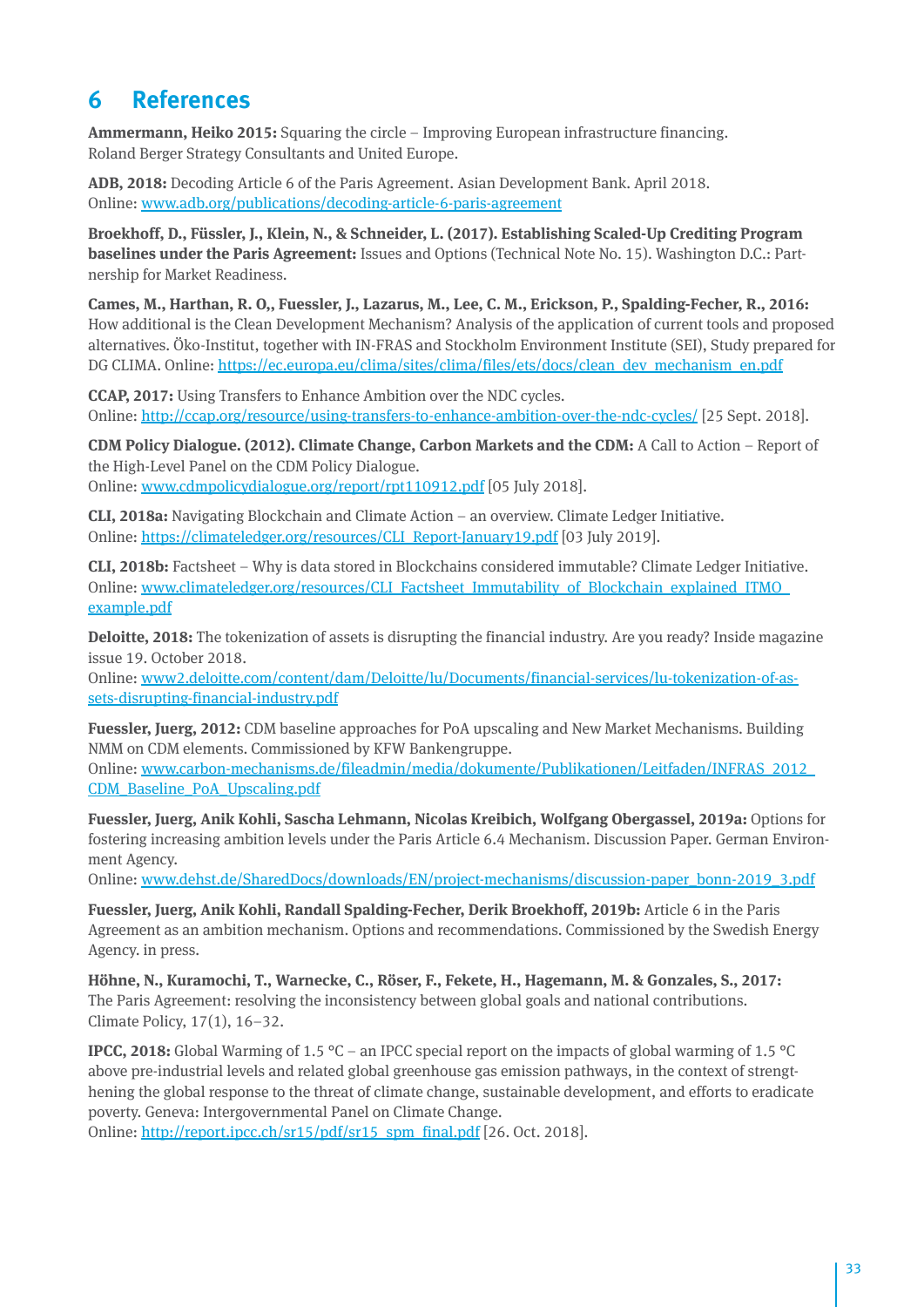**Kreibich, N., & Obergassel, W. (2018):** New Paths to Policy Crediting? Challenges and Opportunities of Policybased Cooperation under Article 6 of the Paris Agreement (JIKO Policy Paper No. 03/2018). Wuppertal: Wuppertal Institute for Climate, Environment and Energy.

**Kreibich, N., 2018:** Raising Ambition through Cooperation, Using Article 6 to bolster climate change mitigation, JIKO Policy Paper No. 02/2018

Online: [https://epub.wupperinst.org/files/7122/7122\\_Raising\\_Ambition.pdf](https://epub.wupperinst.org/files/7122/7122_Raising_Ambition.pdf) [25 Sept. 2018].

**Kreibich, N., Hermwille, L., Warnecke, C., & Arens, C.,2017:** An update on the Clean Development Mechanism in Africa in times of market crisis. Climate and Development, 9(2), 178–190. Online:<https://doi.org/10.1080/17565529.2016.1145102>

**Kreibich, N., Arens, C., & Fechtner, H., 2011:** Programmes of Activities – First Experiences with the programmatic CDM (p. 16).

**Michaelowa, Axel, Ulf Moslener, Szymon Mikolajczyk, Stephan Hoch, Pieter Pauw, Matthias Krey , Karol Kempa, Aglaja Espelage, Kaja Weldner, Carsten Jung, 2019:** Opportunities for mobilizing private climate finance through Article 6. Commissioned by the Swedish Energy Agency. Online: [www.perspectives.cc/fileadmin/Publications/Private\\_finance\\_through\\_Art.\\_6\\_2019.pdf](https://www.perspectives.cc/fileadmin/Publications/Private_finance_through_Art._6_2019.pdf)

**Obergassel, W. & Asche, F., 2017:** Shaping the Paris Mechanisms Part III An Update on Submissions on Article 6 of the Paris Agreement

Online: [www.carbon-mechanisms.de/fileadmin/media/dokumente/Publikationen/Policy\\_Paper/PP\\_2017\\_05\\_](http://www.carbon-mechanisms.de/fileadmin/media/dokumente/Publikationen/Policy_Paper/PP_2017_05_Art_6_Submissions_III_bf.pdf) Art 6 Submissions III bf.pdf [25 Sept. 2018].

**Obergassel, W., 2018):** Governing Paris Article 6.4â 09 What Roles and Functions for the Article 6.4 Supervisory Body? [JIKO Policy Paper 06/2018]. Retrieved from Wuppertal Institut für Klima, Umwelt, Energie Online [www.carbon-mechanisms.de/fileadmin/media/dokumente/Publikationen/Policy\\_Paper/PP\\_2018\\_06\\_](https://www.carbon-mechanisms.de/fileadmin/media/dokumente/Publikationen/Policy_Paper/PP_2018_06_Supervisory_Body_bf.pdf) [Supervisory\\_Body\\_bf.pdf](https://www.carbon-mechanisms.de/fileadmin/media/dokumente/Publikationen/Policy_Paper/PP_2018_06_Supervisory_Body_bf.pdf)

**Obergassel, W., M. Gornik, 2015:** Update on the Role of Market Mechanisms in Intended Nationally Determind Contributions. Wuppertal: Wuppertal Institute for Climate, Environment and Energy Online: [www.carbon-mechanisms.de/en/2015/update-on-role-of-market-mechanisms-in-intended-national](http://www.carbon-mechanisms.de/en/2015/update-on-role-of-market-mechanisms-in-intended-nationally-determined-contributions/)[ly-determined-contributions](http://www.carbon-mechanisms.de/en/2015/update-on-role-of-market-mechanisms-in-intended-nationally-determined-contributions/)

**Schneider, L., J. Fuessler, S. La Hoz Theuer, A. Kohli, J. Graichen, S. Healy, and D. Broekhoff, 2017:** Environmental Integrity under Article 6 of the Paris Agreement, Discussion Paper for the German Environment Agency, DEHSt: Berlin

Online: [www.dehst.de/SharedDocs/downloads/EN/project-mechanisms/Discussion-Paper\\_Environmental\\_](https://www.dehst.de/SharedDocs/downloads/EN/project-mechanisms/Discussion-Paper_Environmental_integrity.pdf) [integrity.pdf](https://www.dehst.de/SharedDocs/downloads/EN/project-mechanisms/Discussion-Paper_Environmental_integrity.pdf) [25 Sept. 2018].

**Schneider, L., R. Harthan, F. Weber, J. Fuessler, 2019:** Visibility of carbon market approaches in GHG inventories. Study on behalf of DG CLIMA. In press

**Shishlov, Igor & Bellassen, Valentin, 2016:** Review of the experience with monitoring uncertainty requirements in the Clean Development Mechanism. Climate Policy. 16:6. 703-731. DOI: 10.1080/14693062.2015. 1046414

**Spalding-Fecher, Randall, Amrita Narayan Achanta, Peter Erickson, Erik Haites, Michael Lazarus, Neha Pahuja, Nimisha Pandey, Stephen Seres and Ritika Tewari, 2012:** Assessing the Impact of the Clean Development Mechanism, Report commissioned by the High-Level Panel on the CDM Policy Dialogue Online: [www.researchgate.net/profile/Randall\\_Spalding-Fecher/publication/273698154\\_Assessing\\_the\\_](https://www.researchgate.net/profile/Randall_Spalding-Fecher/publication/273698154_Assessing_the_Impact_of_the_Clean_Development_Mechanism/links/5552536308ae980ca606adbc/Assessing-the-Impact-of-the-Clean-Development-Mechanism.pdf) [Impact\\_of\\_the\\_Clean\\_Development\\_Mechanism/links/5552536308ae980ca606adbc/Assessing-the-Im](https://www.researchgate.net/profile/Randall_Spalding-Fecher/publication/273698154_Assessing_the_Impact_of_the_Clean_Development_Mechanism/links/5552536308ae980ca606adbc/Assessing-the-Impact-of-the-Clean-Development-Mechanism.pdf)[pact-of-the-Clean-Development-Mechanism.pdf](https://www.researchgate.net/profile/Randall_Spalding-Fecher/publication/273698154_Assessing_the_Impact_of_the_Clean_Development_Mechanism/links/5552536308ae980ca606adbc/Assessing-the-Impact-of-the-Clean-Development-Mechanism.pdf)

**Sterk, W., 2010:** New Mechanisms for the Carbon Market? Sectoral Crediting, Sectoral Trading, and Crediting Nationally Appropriate Mitigation Actions (JIKO Policy Paper No. 04/2010; p. 19).

**Sterk, W., Bolscher, H., van der Laan, J., Hoogzaad, J., & Sijm, J., 2015:** Developing a sectoral new market mechanism: Insights from theoretical analysis and country showcases. Climate Policy, 15(4), 417–437. Online:<https://doi.org/10.1080/14693062.2014.937384>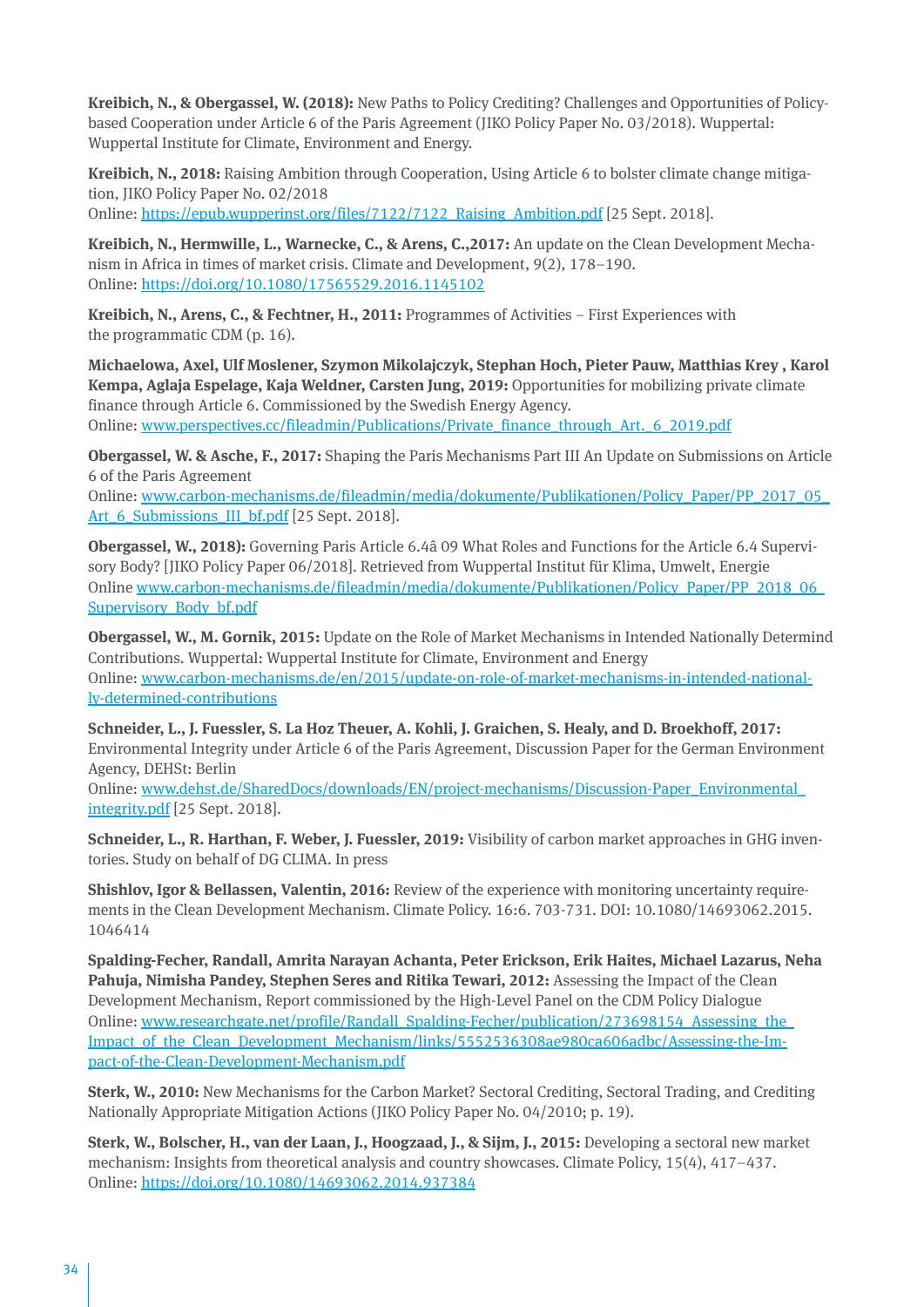**UNFCCC, 2007:** Executive Board of the Clean Development Mechanism – Thirty-Six Meeting Report [Ref. CDM-EB-36]. Online:<https://cdm.unfccc.int/EB/036/eb36rep.pdf>[11 October 2019]

Warnecke, Carsten, Niklas Höhne, Ritika Tewari, Thomas Day, Aki Kachi, 2018: Opportunities and safeguards for ambition raising through Article 6. The perspective of countries transferring mitigation outcomes Online:<http://newclimate.org/publications/> [25 Sept. 2018].

#### **Warnecke, Carsten, Lambert Schneider, Thomas Day, Stephanie La Hoz Theuer & Harry Fearnehough,**

**2019:** Robust eligibility criteria essential for new global scheme to offset aviation emissions. Nature Climate Change. Volume 9, pages 218–221.

Online: [www.nature.com/articles/s41558-019-0415-y](https://www.nature.com/articles/s41558-019-0415-y)